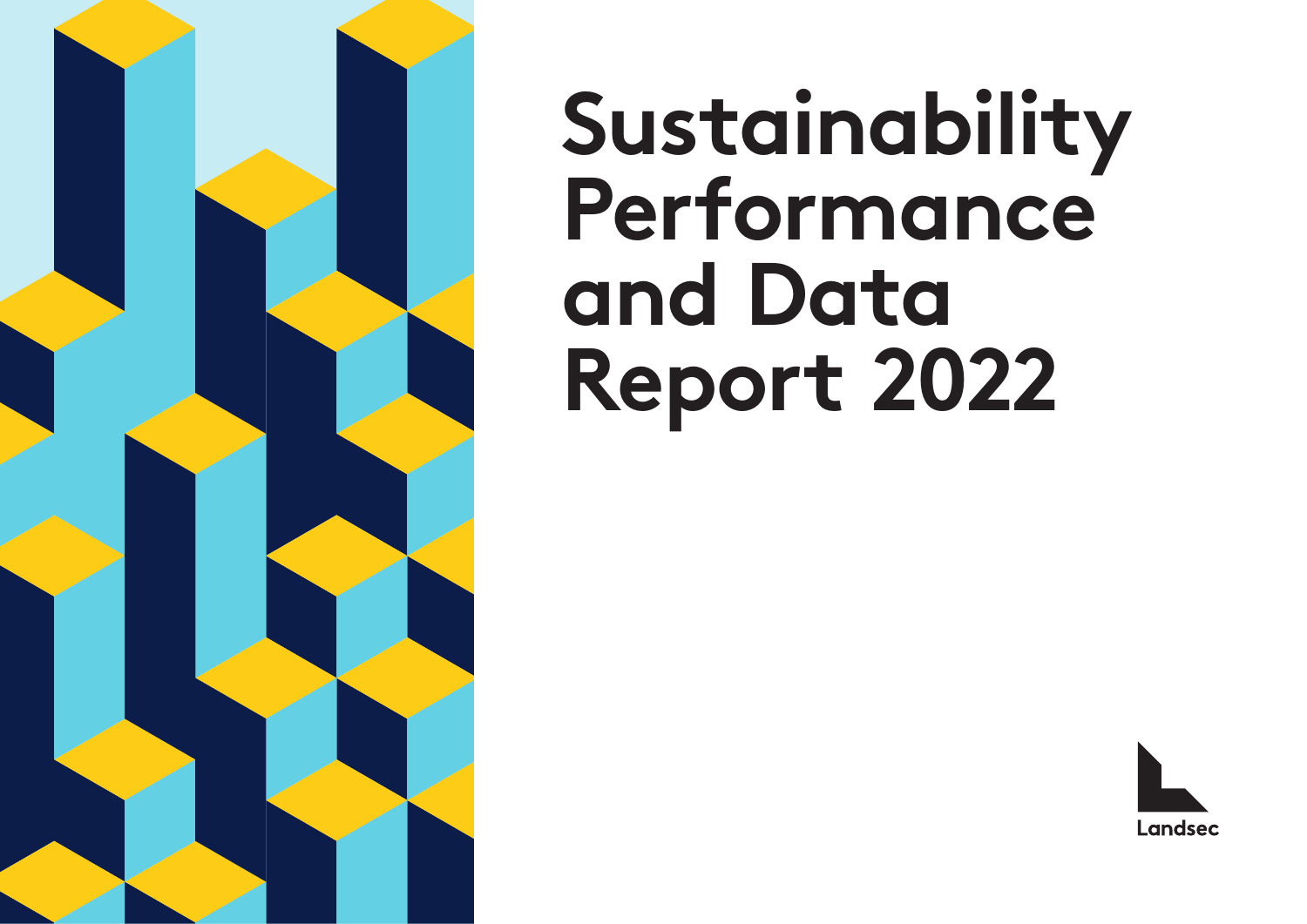## **Welcome to our performance and data report**

We're committed to reporting our performance, methodology and data every year in a transparent way. In this report you'll find details of performance against our sustainability targets, along with our comprehensive sustainability disclosures aligned with best practice frameworks and standards .

#### **→** QUICK REFERENCE

- **02** [Corporate commitments and performance summary](#page-2-0)
- **05** [Our benchmarking scores](#page-5-0)
- **06** [Corporate commitments performance](#page-6-0)
	- **06** [Portfolio carbon intensity](#page-6-0)
	- **07** [Portfolio energy intensity](#page-7-0)
	- **08** [Portfolio and new development waste performance](#page-8-0)
	- **09** [Social Value](#page-9-0)
- **10** [Streamlined Energy and Carbon Reporting \(SECR\)](#page-10-0)
	- **10** [Scope 1 and 2 emissions](#page-10-0)
	- **10** [Energy consumption](#page-10-0)
	- **11** [Scope 1, 2 and 3 emissions](#page-11-0)
- **13** [EPRA reporting](#page-13-0)
	- **13** [Environmental indicators](#page-13-0)
- **24** [Social indicators](#page-24-0)
- **30** [EU Taxonomy](#page-30-0)
- **31** [Global Reporting Initiative \(GRI\) index table](#page-31-0)
- **35** [Sustainability Accounting Standards Board \(SASB\)](#page-35-0)  [index table](#page-35-0)
- **37** [BBP Climate Commitment Index](#page-37-0)
- **38** [Sustainability Reporting Methodology](#page-38-0)
- **49** [Independent Assurance Statement](#page-49-0)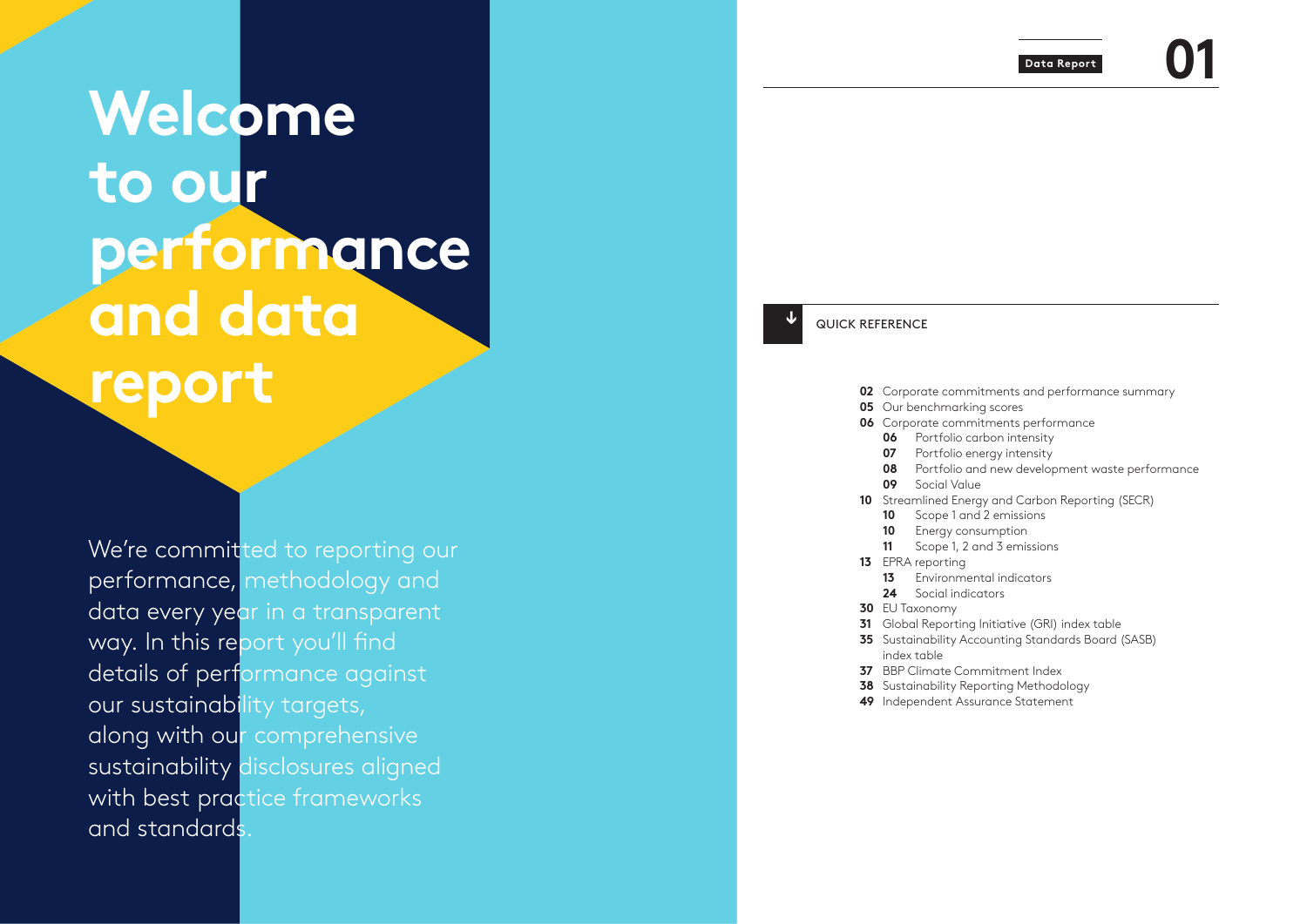## <span id="page-2-0"></span>**Corporate commitments and performance summary**

#### **Build well**

We will design, develop and manage places to tackle climate change, enhancing the health of the environment by achieving net zero and going beyond.

| <b>Theme</b>                                                       | <b>Targets and Metrics</b>                                                                                                                                                         | FY21/22 performance                                                                                                                                                                                         |
|--------------------------------------------------------------------|------------------------------------------------------------------------------------------------------------------------------------------------------------------------------------|-------------------------------------------------------------------------------------------------------------------------------------------------------------------------------------------------------------|
| <b>Decarbonising our</b><br>portfolio transitioning<br>to net zero | Reduce operational carbon emissions (tCO <sub>2</sub> e) by 70% by 2030, for property<br>under our management for at least two years (compared with a 2013/14<br>baseline).        | 52% operational carbon reduction.                                                                                                                                                                           |
|                                                                    | Reduce average embodied carbon by 50% compared with a typical building<br>by 2030 by prioritising asset retention where possible, smart design and using<br>sustainable materials. | New target – performance to be reported next year.                                                                                                                                                          |
|                                                                    | Reduce energy intensity by 45% by 2030 (compared with a 2013/14 baseline).                                                                                                         | 34% energy intensity reduction.                                                                                                                                                                             |
|                                                                    | Source 85% of total energy (electricity, gas, heating and cooling) consumption<br>from renewable sources by 2030.                                                                  | 66%                                                                                                                                                                                                         |
|                                                                    | Ensure 100% of assets located in areas highly exposed to climate risks have<br>adaptation measures in place.                                                                       | For assets located in areas highly exposed to physical risks we continue<br>to ensure adequate protection and mitigation plans are in place, including<br>Business Continuity and Emergency Response Plans. |
| <b>Enhancing nature and</b><br>green spaces                        | Achieve a 25% biodiversity net gain by 2030 across our operational sites<br>currently offering the greatest potential (2016/17 baseline).                                          | 13% biodiversity net gain.                                                                                                                                                                                  |
|                                                                    | Achieve a 15% uplift in biodiversity for all new developments by 2030.                                                                                                             | New target - performance to be reported next year.                                                                                                                                                          |
| Using resources efficiently                                        | For every development, source 100% of core construction materials from<br>ethical and sustainable sources, extending this across our full supply chain in<br>due course.           | 100% of core construction materials with a responsible sourcing certification.                                                                                                                              |
|                                                                    | Promote reuse and circular economy principles and achieve at least 75%<br>annual recycling rate across our portfolio and new developments.                                         | Recycling across operations: 71%<br>Recycling across new developments: 99.5%                                                                                                                                |
|                                                                    | Undertake water management assessment across assets under our operational<br>control and set water targets by 2023.                                                                | New target - performance to be reported next year.                                                                                                                                                          |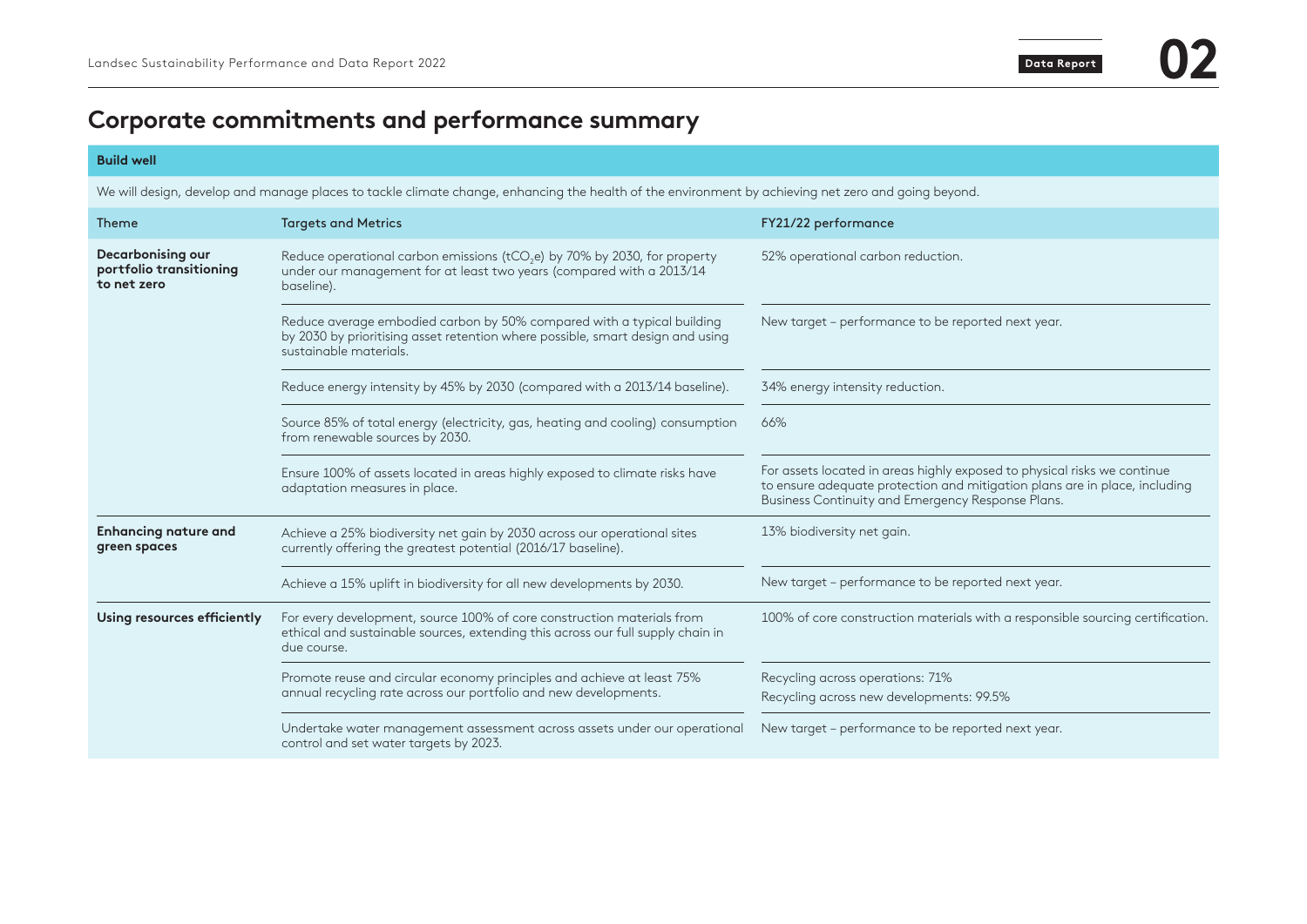## **Corporate commitments and performance summary continued**

#### **Live well**

We will create opportunities and inclusive places to change lives, supporting communities to thrive.

| <b>Theme</b>                                               | <b>Targets and Metrics</b>                                                                                                                                                                                                                                                                                                                                                                                                                                                                                                                                                                                                         | FY21/22 performance                                                                                                                                                                                                                                                                                                                                                                                                       |
|------------------------------------------------------------|------------------------------------------------------------------------------------------------------------------------------------------------------------------------------------------------------------------------------------------------------------------------------------------------------------------------------------------------------------------------------------------------------------------------------------------------------------------------------------------------------------------------------------------------------------------------------------------------------------------------------------|---------------------------------------------------------------------------------------------------------------------------------------------------------------------------------------------------------------------------------------------------------------------------------------------------------------------------------------------------------------------------------------------------------------------------|
| <b>Creating opportunities</b><br>and tackling local issues | From a 2020 baseline, empower 30,000 people facing barriers into employment<br>with the skills and opportunities to enter the world of work by 2030.                                                                                                                                                                                                                                                                                                                                                                                                                                                                               | 1,802 people empowered towards the world of work including:<br>> Total number of people supported into employment or received<br>employability support: 1,040<br>> Total number of young people engaged through our education<br>programmes and careers sessions: 762<br>Please note: this doesn't include people supported through our development<br>activities as this is a new target and will be included next year. |
|                                                            | From a 2020 baseline, deliver £200 million of social value in our local<br>communities by 2030, addressing social issues relevant to each area.                                                                                                                                                                                                                                                                                                                                                                                                                                                                                    | £5.1m of social value delivered including:<br>$\rightarrow$ Social value created through supporting people into employment: £2.4m<br>→ Social value created through volunteering: £195,000<br>→ Total value of support for charitable partnerships: £2.5m<br>Please note: this doesn't include social value created through our<br>development activities as this is a new target and will be included next year.         |
| <b>Inclusive places</b>                                    | We will design, develop and manage our assets and new developments to be<br>accessible ensuring everyone feels like they belong.                                                                                                                                                                                                                                                                                                                                                                                                                                                                                                   | This year we achieved Disability Confident certification at a number of our<br>assets, with five sites receiving Disability Confident Leader certification.<br>Received a Stonewall Bronze Employer Award and introduced a 'transitioning<br>at work' policy.                                                                                                                                                             |
|                                                            | Accelerate diverse representation across all levels at Landsec:<br>$\rightarrow$ 2025 target for female representation: 50% whole organisation; 50% Board,<br>Exec and Senior Leaders; 40% Leader.<br>$\rightarrow$ 2025 target BAME representation: >14% whole organisation; 14% Board,<br>Exec and Senior Leaders; 14% Senior leaders.<br>$\rightarrow$ Sexual orientation: achieve appropriate accreditation as a welcoming place<br>to work for everyone irrespective of sexual orientation.<br>> Disability: Achieve appropriate accreditation as a welcoming place to work<br>for everyone irrespective of physical ability. | 51% of our employees are female and ethnic minority representation is 17%.<br>Our female representation is 35% at leader level and 30% at senior leader<br>level. Our ethnic minority representation is 10% at leader and 3% at senior<br>leader level.                                                                                                                                                                   |
| <b>Improving wellbeing</b>                                 | Promote a culture which enhances Landsec colleagues' wellbeing, having<br>relevant policies and delivering impactful campaigns.                                                                                                                                                                                                                                                                                                                                                                                                                                                                                                    | This year we launched an information hub to provide access to all wellbeing<br>support including our employee assistance programme, our virtual GP,<br>documents and apps. We continue to encourage individuals to focus on their<br>physical and mental health and provide ongoing training to our 18 mental-<br>health first aiders.                                                                                    |
|                                                            | Achieve WELL portfolio programme annually for our directly managed office<br>portfolio and new developments setting a baseline score against which we will<br>aim for continual improvement.                                                                                                                                                                                                                                                                                                                                                                                                                                       | In 2021 we became the first UK REIT to sign up to the WELL Portfolio<br>Programme.                                                                                                                                                                                                                                                                                                                                        |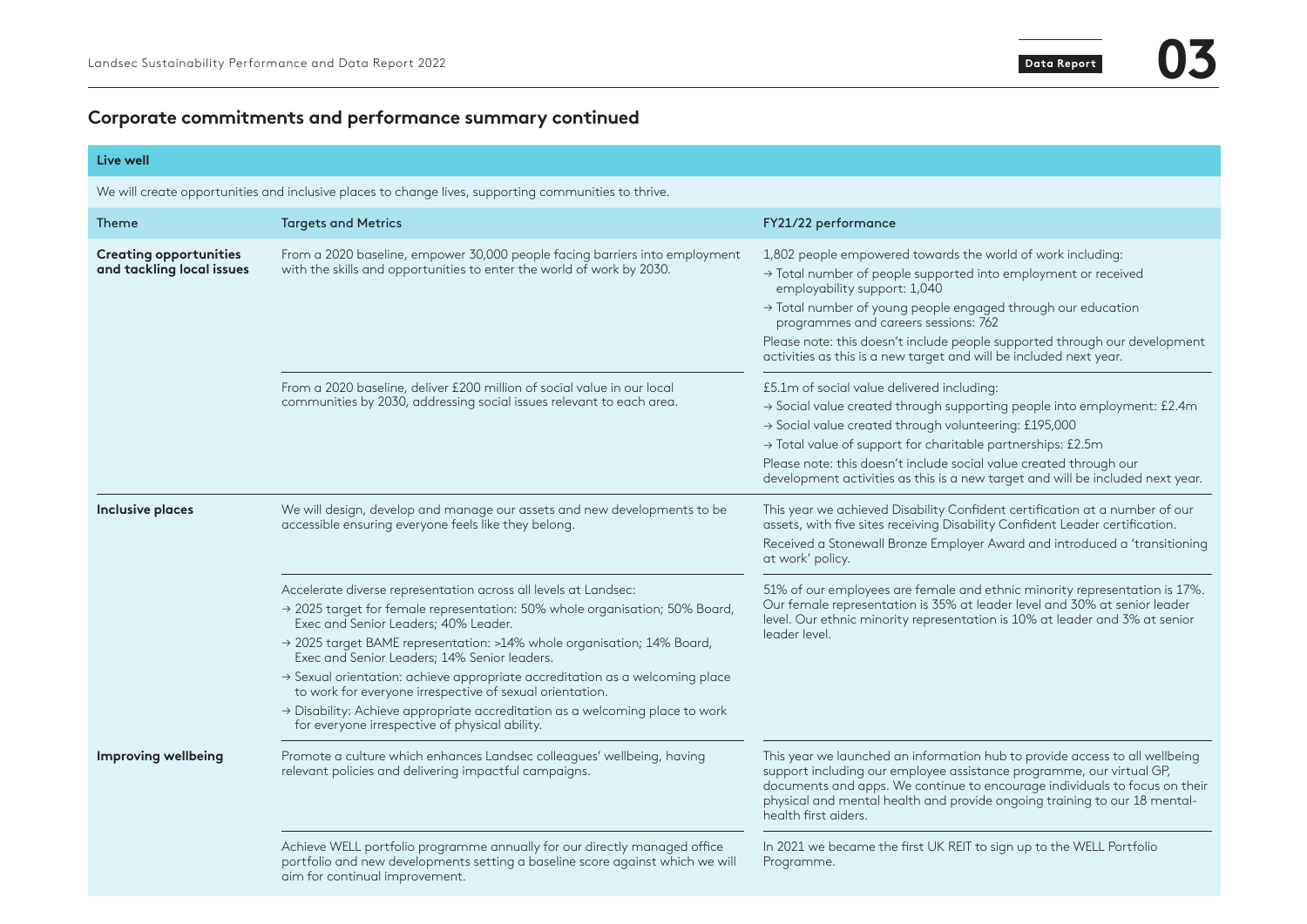## **Corporate commitments and performance summary continued**

| <b>Act well</b>              |                                                                                                                                                                                                                                                                                                                                          |                                                                                                                                                                                                                                                                                                                                                                                                                                          |
|------------------------------|------------------------------------------------------------------------------------------------------------------------------------------------------------------------------------------------------------------------------------------------------------------------------------------------------------------------------------------|------------------------------------------------------------------------------------------------------------------------------------------------------------------------------------------------------------------------------------------------------------------------------------------------------------------------------------------------------------------------------------------------------------------------------------------|
|                              | We will be a fair and responsible business in everything we do.                                                                                                                                                                                                                                                                          |                                                                                                                                                                                                                                                                                                                                                                                                                                          |
| <b>Theme</b>                 | <b>Targets and Metrics</b>                                                                                                                                                                                                                                                                                                               | FY21/22 performance                                                                                                                                                                                                                                                                                                                                                                                                                      |
| <b>Embedding ESG</b>         | All Landsec colleagues to have individual objectives to support the delivery<br>of Build well, Live well, Act well with a proportion of remuneration linked to<br>our energy and carbon targets.                                                                                                                                         | This is the first year that we have linked a proportion of all colleagues'<br>remuneration to the delivery of our energy and carbon targets. In 22/23,<br>we're encouraging all Landsec colleagues to set individual objectives to<br>support achieving our vision.                                                                                                                                                                      |
|                              | Build relationships with our customer base (office and brand partners),<br>establishing partnerships to drive improved sustainability performance for<br>mutual gain.                                                                                                                                                                    | This year we have engaged over 80 of our office customers on their<br>sustainability plans and investigated opportunities for collaboration.<br>Additionally, we have conducted 'energy deep dives' with 15 occupiers<br>to identify opportunities for energy reduction.                                                                                                                                                                 |
| Doing the basics brilliantly | Build relationships with our strategic suppliers ensuring compliance to our<br>Supplier Code of Conduct and enhancing sustainable practices throughout<br>our supply chain.                                                                                                                                                              | All strategic suppliers are asked to comply with our Supplier Code of<br>Conduct which sets out our minimum expectations on how we expect<br>our suppliers to act in relation to fairness, wages, diversity, equality and<br>inclusivity. Additionally, all strategic suppliers are expected to operate<br>our sites with respect to Landsec's policies on health and safety, anti-<br>harassment and bullying, diversity and inclusion. |
|                              | Provide safe, healthy and secure environments for those who work, visit,<br>live and relax across our managed portfolio, maintaining ISO 45001 and<br>BS 9997 certifications, as well as continually going beyond compliance<br>delivering data-led and risk-prioritised improvement actions and leading the<br>industry on fire safety. | All our properties operate within a safety-management system certified<br>to ISO 45001, and we continue to conform to it. This year we achieved<br>certification to BS 9997 for our fire risk management system, and produced<br>clear requirements for our development projects in anticipation of the<br>Building Safety Act.                                                                                                          |
|                              | Ensure all colleagues have read, understood and are following our Code of<br>Conduct and underlying policies and standards which set out how we do<br>things building on the foundations of our purpose and values.                                                                                                                      | No. of grievances raised: 2<br>No. of whistleblowing incidents: 0<br>During the year, we have refreshed our employee Code of Conduct which<br>provides guidance on how to do the right thing and behave in the right way<br>and highlights the key policies that all our employees must follow.                                                                                                                                          |
|                              | Pay our colleagues the Real Living Wage and work with our suppliers to do<br>the same.                                                                                                                                                                                                                                                   | We continue to pay all our direct employees the Real Living Wage and<br>will keep our accreditation with the Living Wage Foundation under regular<br>review over the coming year as the UK economy continues to emerge from<br>the pandemic.                                                                                                                                                                                             |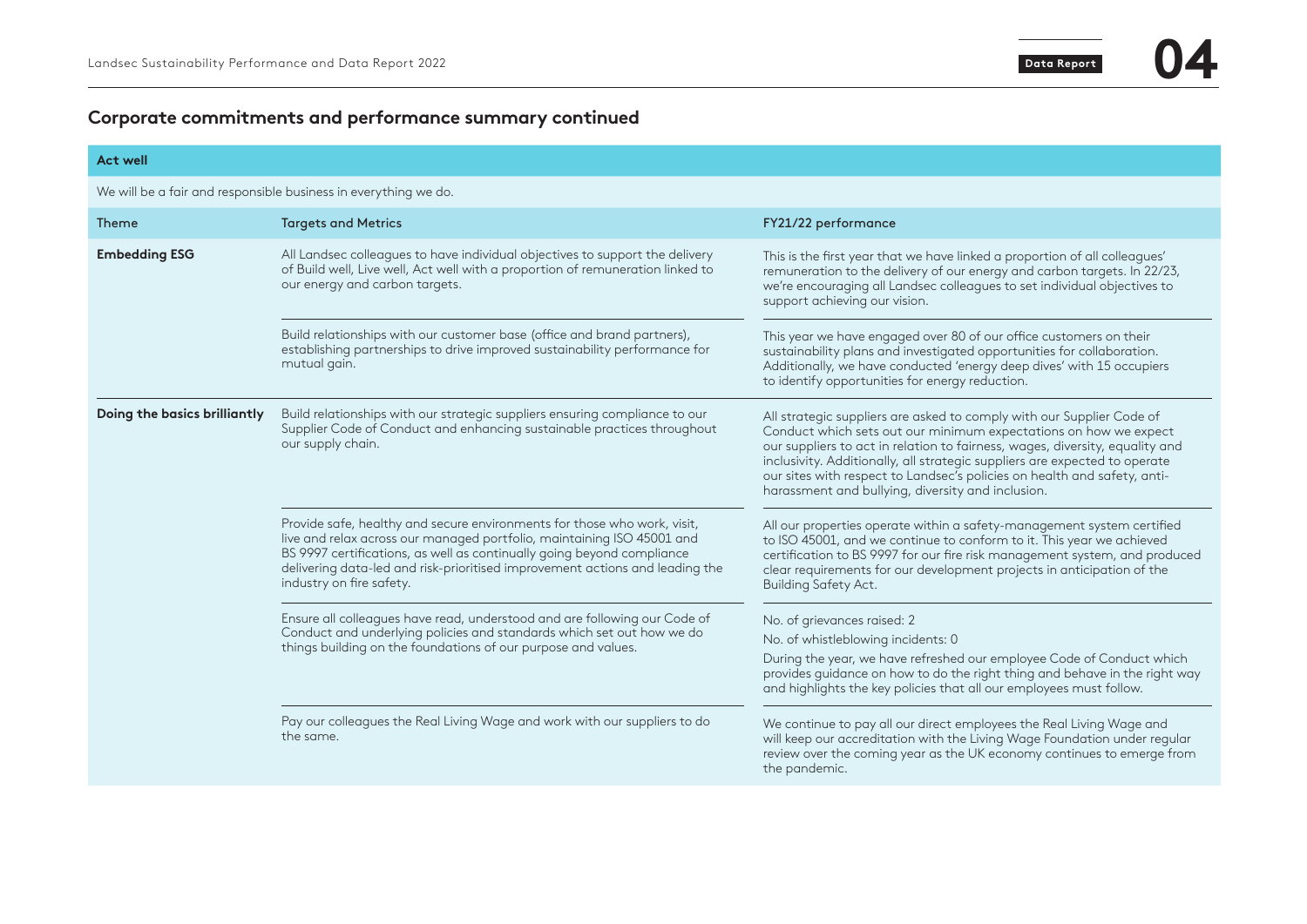#### <span id="page-5-0"></span>**Benchmarking scores**

Taking part in rigorous external benchmarking of our performance helps us to track and assess our progress. It also provides stakeholders with confidence that we're turning our commitments and targets into action, and that we're delivering on our ambition to be a sustainability leader in our industry.

## **Our benchmarking scores**

#### **BENCHMARK LATEST PERFORMANCE**



**GRESB 2021**

Real Estate Sector leader – 5-star rated entity



GRESB \*\*\* 2021 Developments: Score 93%



A-list (top 1.5%) for the fifth consecutive year

Inclusion on the 2021 Supplier engagement Leaderboard (top 8%)

Member of Dow Jones Sustainability Indices

Powered by the S&P Global CSA

#### **DJSI 2021**

**CDP 2021**

Score 85/top 99th percentile

European Real Estate leader, ranking 3rd globally (2020: 4th)

**Sustainability Award** Bronze Class 2022

S&P Global

Bronze Class distinction in the S&P Global Sustainability Awards



#### **Ecoact 2021**

Ranked 1st amongst FTSE 100 companies (2020: 3rd) for our sustainability reporting and climate-related strategy and 3rd across global indices analysed (FTSE 100, Euro STOXX 50 and DOW 30)

#### **BENCHMARK LATEST PERFORMANCE**

**EPRA 2021**



Received our 8th Gold Award for best practice sustainability reporting



**FTSE4Good 2021** 87th percentile. We continue to retain our established position in the FTSE4Good Index

FTSE4Good



#### **ISS ESG 2021**

Prime status. Rating B-

Decile rank 1/transparency level: very high

**MSCI ESG Rating 2021 MSCI** AA rating



#### **Sustainalytics ESG Risk Rating 2021**

8.5 (negligible risk)/ranking 13 out of 1,044 companies in the real estate industry



#### **Stonewall Workplace Equality Index 2022**

Bronze award for our 1st submission, acknowledging our efforts to advance LGBT+ equality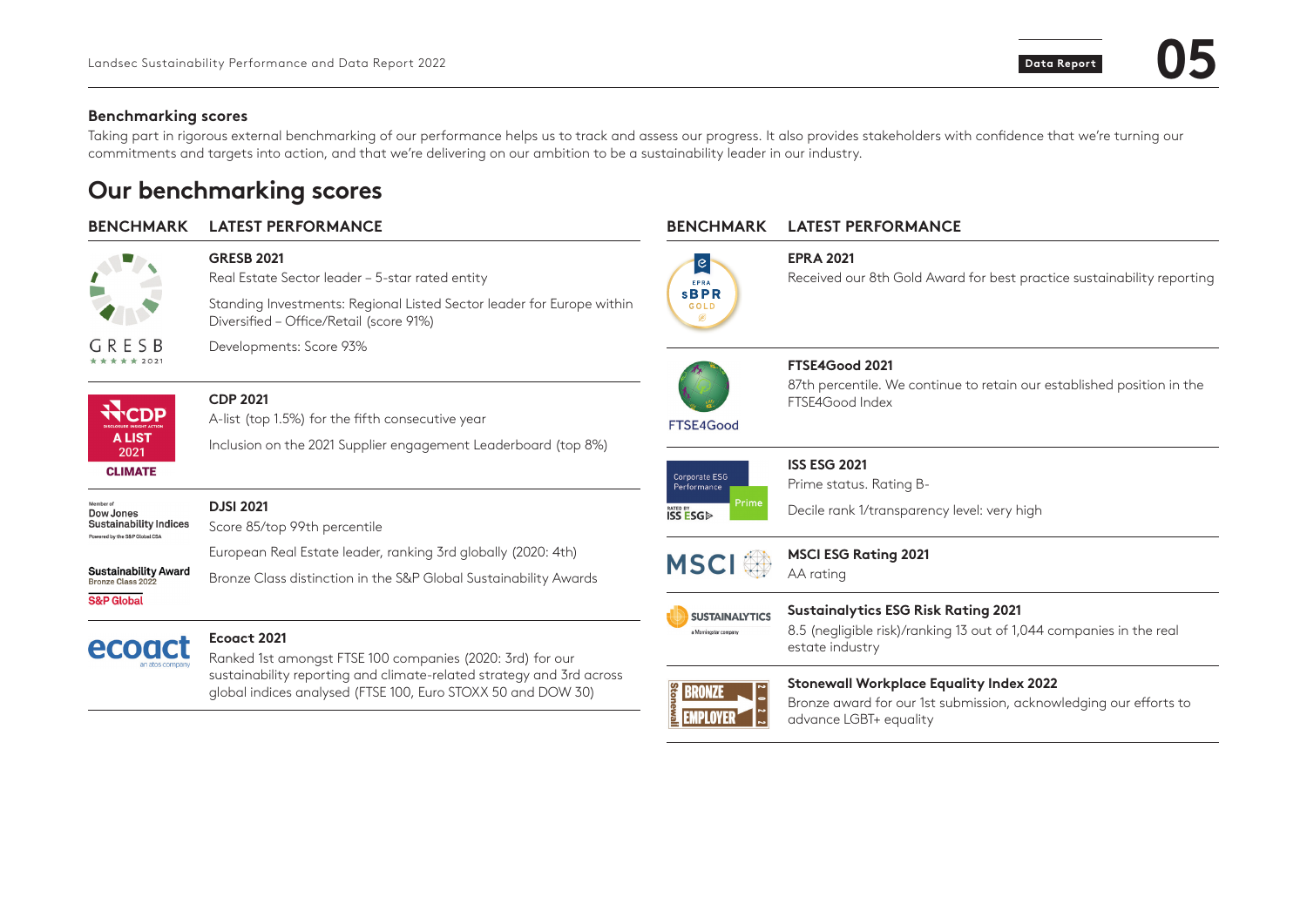Table 1

## <span id="page-6-0"></span>**Corporate commitments performance**

**Commitment – Reduce absolute carbon emissions by 70% by 2030 compared to a 2013/14 baseline, for property under our operational control for at least two years**

|                  |                    |                                                     |                              | Landsec   |             |                              | Office  |             |                              | Retail  |             |                              | Other   |             |
|------------------|--------------------|-----------------------------------------------------|------------------------------|-----------|-------------|------------------------------|---------|-------------|------------------------------|---------|-------------|------------------------------|---------|-------------|
|                  | Unit               |                                                     | 2013/2014<br><b>Baseline</b> | 2021/22   | %<br>change | 2013/2014<br><b>Baseline</b> | 2021/22 | %<br>change | 2013/2014<br><b>Baseline</b> | 2021/22 | %<br>change | 2013/2014<br><b>Baseline</b> | 2021/22 | ℅<br>change |
|                  |                    | Scope 1                                             | 11,178                       | 5,981     | $-46%$      | 7,112                        | 4,243   | $-40%$      | 3,765                        | ⊥,494   | $-60%$      | 302                          | 243     | $-19%$      |
|                  | tCO <sub>2</sub> e | Scope 2                                             | 39,062                       | 17,949    | $-54%$      | 22,460                       | 9,211   | -59%        | 15,270                       | 7,544   | $-51%$      | 1,332                        | 1,195   | $-10%$      |
|                  |                    | Scope 3                                             | 29,373                       | 14,174    | $-52%$      | 23,507                       | 8,736   | $-63%$      | 4,919                        | 5,178   | 5%          | 947                          | 261     | $-72%$      |
| Carbon Emissions |                    | Absolute Carbon Emissions                           | 79,614                       | 38,104    | $-52%$      | 53,079                       | 22,189  | $-58%$      | 23,953                       | 14,216  | $-41%$      | 2,581                        | ⊥,699   | $-34%$      |
|                  |                    | kgCO <sub>2</sub> e/m <sup>2</sup> Carbon intensity | 58,960                       | 22.025    | $-63%$      | 109.557                      | 48.688  | $-56%$      | 33.782                       | 15.017  | $-56%$      | 16.465                       | 5.185   | $-69%$      |
|                  | m <sup>2</sup>     | Portfolio Area                                      | 1,350,305                    | 1,730,061 | 28%         | 484,485                      | 455,746 | $-6\%$      | 709,047                      | 946,654 | 34%         | 156,773                      | 327,661 | 109%        |

The reporting methodology, including reporting boundaries, is detailed on pages 38-44.





We have a science-based target, aligned with a 1.5-degree scenario to reduce our carbon emissions by 70% by 2030 from a 2013/14 baseline. Our target includes scope 1, 2 and a portion of scope 3 emissions from downstream leased assets.

Since 2013/14, we've reduced our carbon emissions by 52% and we're on track to achieve our target by 2030 despite a small increase in emissions compared to last year, which was largely due to occupancy and footfall gains across our assets from the easing of Covid-19 restrictions.

Our carbon emissions have increased by 6% compared to last year. The increase has been largely due to occupancy levels increasing in our buildings and from the easing of Covid-19 restrictions. Despite expected increases in carbon, reductions achieved from energy efficiency initiatives and changes in carbon emissions factors have prevented a higher yearly increase in carbon emissions.

This waterfall diagram shows the main driving factors behind the changes in our carbon performance compared with the previous reporting year.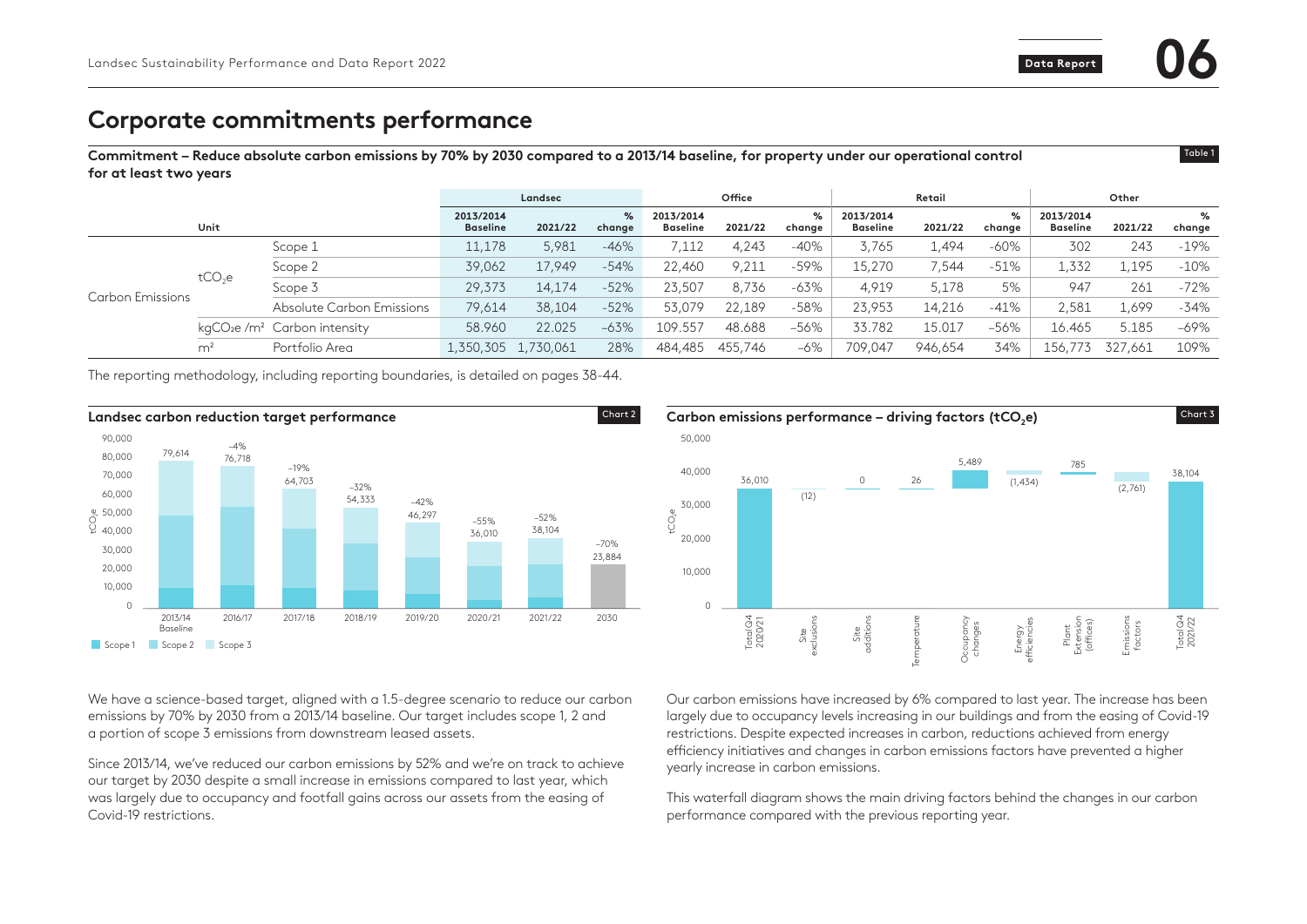<span id="page-7-0"></span>

Table 4

#### **Corporate commitments performance continued**

#### **Commitment – Reduce energy intensity (kWh/m2 ) by 45% by 2030 compared to a 2013/14 baseline, for property under our operational control for at least two years**

|        |                    |                              |                              | Landsec     |             |                              | Office      |             |                              | Retail                   |         |                              | Other                    |        |
|--------|--------------------|------------------------------|------------------------------|-------------|-------------|------------------------------|-------------|-------------|------------------------------|--------------------------|---------|------------------------------|--------------------------|--------|
|        | Unit               |                              | 2013/2014<br><b>Baseline</b> | 2021/22     | %<br>change | 2013/2014<br><b>Baseline</b> | 2021/22     | %<br>change | 2013/2014<br><b>Baseline</b> | 2021/22 change           | %       | 2013/2014<br><b>Baseline</b> | 2021/22 change           | %      |
|        |                    | for landlord shared services | 61,358,568                   | 32,653,306  | $-47%$      | 39,263,827                   | 23,166,432  | $-41%$      | 20,455,556                   | 8,158,665                | $-60\%$ |                              | 1,639,186 1,328,209      | $-19%$ |
|        |                    | (sub)metered to tenants      | 8,893,668                    | 17,627,638  | 98%         | 184,591                      | 8,728,293   | 4628%       | 8,709,077                    | 8,899,345                | 2%      | 0                            | $\circ$                  | 0%     |
|        |                    | Total <b>natural gas</b>     | 70,252,236                   | 50,280,944  | $-28%$      | 39,448,418                   | 31,894,725  | $-19%$      | 29,164,632                   | 17,058,010               | -42%    | 1,639,186                    | 1,328,209                | $-19%$ |
|        |                    | for landlord shared services | 87,685,776                   | 78,626,009  | $-10%$      | 50,418,211                   | 37,471,134  | $-26%$      | 34,611,707                   | 35,527,728               | 3%      | 2,655,858                    | 5,627,147                | 112%   |
|        |                    | (sub)metered to tenants      | 62,262,337                   | 48,003,535  | $-23%$      | 52,691,875                   | 30,066,981  | $-43%$      | 7,444,302                    | 16,708,804               | 124%    | 2,126,160                    | 1,227,750                | -42%   |
|        | kWh                | Total electricity            | 149,948,113                  | 126,629,545 | $-16%$      | 103,110,086                  | 67,538,115  | $-34\%$     | 42,056,008                   | 52,236,532               | 24%     | 4,782,018                    | 6,854,897                | 43%    |
|        |                    | for landlord shared services | $\qquad \qquad -$            | 5,551,710   |             | $\overline{\phantom{0}}$     | 5,551,710   |             |                              | $\overline{\phantom{0}}$ |         | $\overline{\phantom{0}}$     | $\overline{\phantom{0}}$ |        |
| Energy |                    | (sub)metered to tenants      | $-$                          | 4,170,874   |             | $-$                          | 4,170,874   |             |                              | $\overline{\phantom{0}}$ |         | $-$                          | -                        |        |
|        |                    | Total heating & cooling      | $\qquad \qquad -$            | 9,722,584   |             | $-$                          | 9,722,584   |             | $-$                          | $\overline{\phantom{0}}$ |         | $\overline{\phantom{0}}$     | <b>-</b>                 |        |
|        |                    | for landlord shared services | 149,044,344                  | 116,831,025 | $-22%$      | 89,682,038                   | 66,189,276  | $-26%$      | 55,067,263                   | 43,686,393               | $-21%$  | 4,295,044                    | 6,955,356                | 62%    |
|        |                    | (sub)metered to tenants      | 71,156,004                   | 69,802,047  | $-2\%$      | 52,876,466                   | 42,966,149  | $-19%$      | 16, 153, 378                 | 25,608,149               | 59%     | 2,126,160                    | 1,227,750                | $-42%$ |
|        |                    | Total energy                 | 220,200,348                  | 186,633,072 | $-15%$      | 142,558,503                  | 109,155,424 | $-23%$      | 71,220,641                   | 69,294,542               | $-3%$   | 6,421,204 8,183,105          |                          | 27%    |
|        | kWh/m <sup>2</sup> | Energy intensity             | 163                          | 108         | $-34%$      | 294                          | 240         | $-19\%$     | 100                          | 73                       | $-27%$  | 41                           | 25                       | $-39%$ |
|        | m <sup>2</sup>     | Portfolio Area               | 1,350,305                    | 1,730,061   | 28%         | 484,485                      | 455,746     | $-6\%$      | 709,047                      | 946,654                  | 34%     | 156,773                      | 327.661                  | 109%   |

The reporting methodology, including reporting boundaries, is detailed on pages 38-44.



This year, we have increased the ambition level of our energy reduction target to ensure we meet our science-based target. Our updated energy intensity target is to reduce our energy intensity by 45% by 2030 compared with a 2013/14 baseline. We have reduced portfolio energy intensity by 34% compared to our 2013/14 baseline. Energy intensity has increased compared to last year largely due to occupancy and footfall having increased from the easing of Covid-19 restrictions. While occupancy has increased, occupancy levels are still below levels before the start of the pandemic. Furthermore, action was taken to extend the run time of heating, ventilation, and air-conditioning services to minimise the risk of viral proliferation, leading to higher energy usage. Therefore, energy performance still does not reflect normal building operation before the pandemic.

This chart shows the energy intensity improvements we have made since 2013/14 and the target energy intensity in 2030. More information on our reporting methodology, including reporting boundaries, is detailed on pages 38-44.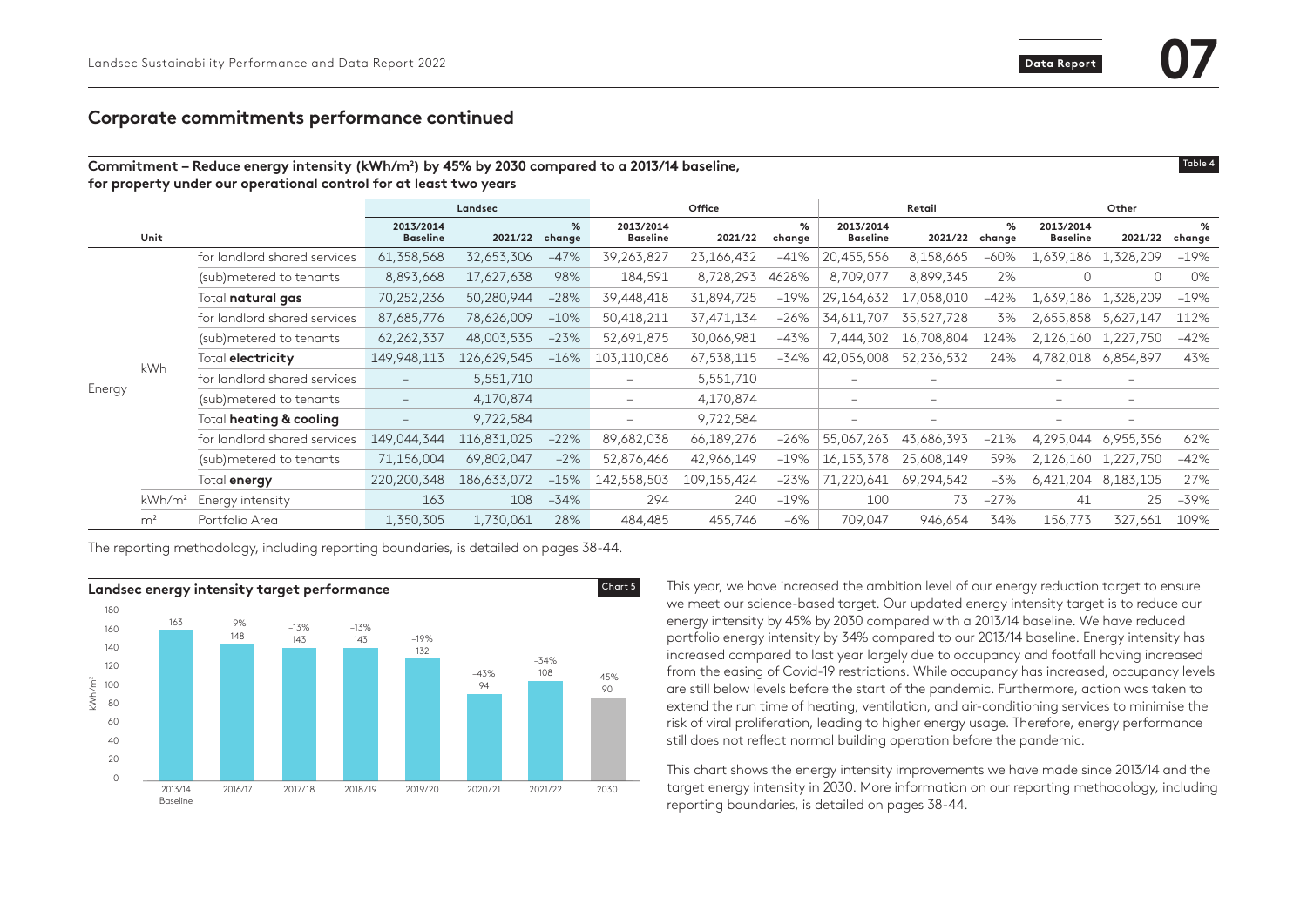<span id="page-8-0"></span>**Commitment – Promote reuse and circular economy principles and achieve at least 75% annual recycling rate across our portfolio and new developments**

**Landsec waste performance**



Chart 6

We continue to divert 100% of our waste from landfill throughout our operations and have achieved a recycling rate of 71%. The increase in our recycling rate has been driven mainly by the increase in recyclable materials produced by our brand partners, in particular F&B (such as packaging materials, cardboard and glass), as well as retail returning to normal operations and easing of Covid-19-related restrictions. We expect to see a continuation of progress towards 75% recycling throughout the coming year.

In line with our expanded waste management commitment, which includes construction waste associated with our new developments, since 2020/21 we've been reporting on the total volume of waste arising from the development, the recycling rates achieved and the diversion of waste from landfill. The tables below show the total waste generated since the beginning of each project, including excavation, demolition and construction waste, and associated waste streams.

| <b>Construction waste</b>   |                                     |               |                | Table 7         |
|-----------------------------|-------------------------------------|---------------|----------------|-----------------|
| Site                        | <b>Total waste</b><br><b>Tonnes</b> | Recycled<br>% | Recovered<br>% | Landfilled<br>% |
| Nova East (N2) <sup>1</sup> | 14,077                              | 100.00        | 0.00           | 0.00            |
| The Forge                   | 38,738                              | 99.87         | 0.02           | 0.11            |
| Lucent                      | 63,171                              | 99.94         | 0.04           | 0.02            |
| 21 Moorfields               | 4,835                               | 86.27         | 13.73          | 0.00            |
| Timber Square               | 14,856                              | 99.97         | 0.00           | 0.03            |
| Portland House              | 3,344                               | 100.00        | 0.00           | 0.00            |
| Total                       | 139,020                             | 99.46         | 0.01           | 0.04            |

1. Waste figures for the n2 development have decreased from those previously declared for 2020/2021. These changes were as a result of a review by Landsec of the demolition contractors' waste once the demolition and enabling work contract ended.

All figures above exclude hazardous waste, as the amount of hazardous waste produced is immaterial.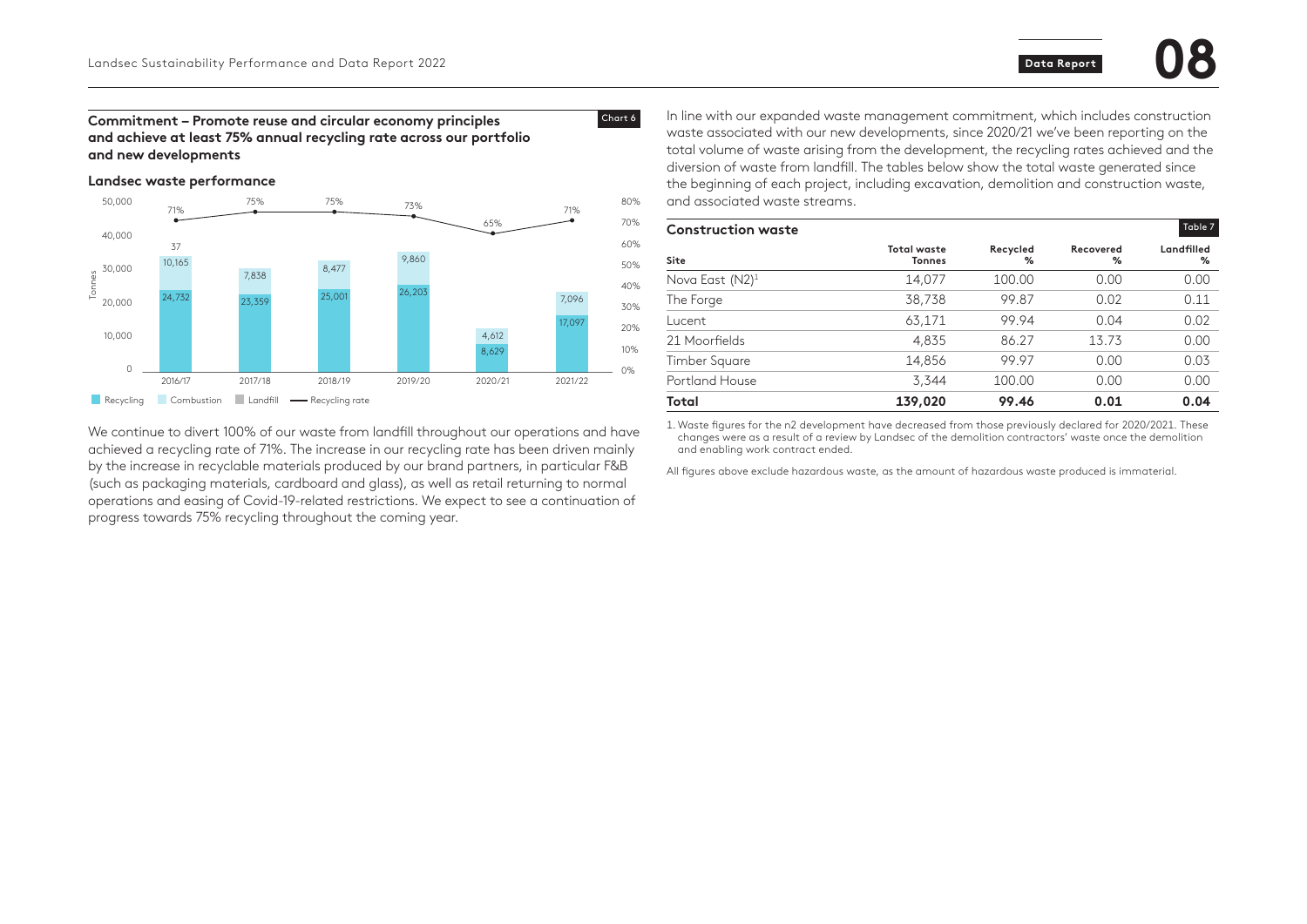<span id="page-9-0"></span>

| 2019/20<br>2020/21<br>Total social value created through our community programmes<br>£4,822,053<br>£6,552,911<br>Community employment<br>Social value created<br>£2,594,380<br>£1,686,082<br>Social value created by supporting offenders and ex-offenders into employment<br>£929,694<br>£475,095<br>Social value created by supporting 18-24 NEETS (not in education, employment or training) into employment<br>£648,697<br>£361,627<br>Social value created by helping people in supported accommodation into employment<br>£226,461<br>£387,266<br>Total number of people helped into employment<br>121<br>180<br>Total number of people engaged in training and employability support (who did not move into work)<br>852<br>Education<br>Total number of young people engaged<br>298<br>802<br>Young people engaged in formal mentoring, coaching and employability initiatives<br>92<br>Young people engaged in general careers insights sessions<br>710<br>Volunteering<br>Social value created<br>£402,256<br>£99,061<br>Total number of people benefited by Landsec volunteering programme<br>3,400<br>895<br>Total number of volunteer engagements<br>539<br>352<br>Total Landsec employees who have volunteered (at least once)<br>253<br>120<br>719<br>Total volunteering hours by Landsec staff<br>8,527<br><b>Charity partnerships</b><br>Total value of support given to charities<br>£4,767,767<br>£1,823,184 | Commitment - Create £25m of social value through our community programmes by 2025 |  | Table 8    |
|---------------------------------------------------------------------------------------------------------------------------------------------------------------------------------------------------------------------------------------------------------------------------------------------------------------------------------------------------------------------------------------------------------------------------------------------------------------------------------------------------------------------------------------------------------------------------------------------------------------------------------------------------------------------------------------------------------------------------------------------------------------------------------------------------------------------------------------------------------------------------------------------------------------------------------------------------------------------------------------------------------------------------------------------------------------------------------------------------------------------------------------------------------------------------------------------------------------------------------------------------------------------------------------------------------------------------------------------------------------------------------------------------------------------------------|-----------------------------------------------------------------------------------|--|------------|
|                                                                                                                                                                                                                                                                                                                                                                                                                                                                                                                                                                                                                                                                                                                                                                                                                                                                                                                                                                                                                                                                                                                                                                                                                                                                                                                                                                                                                                 |                                                                                   |  | 2021/22    |
|                                                                                                                                                                                                                                                                                                                                                                                                                                                                                                                                                                                                                                                                                                                                                                                                                                                                                                                                                                                                                                                                                                                                                                                                                                                                                                                                                                                                                                 |                                                                                   |  | £5,118,881 |
|                                                                                                                                                                                                                                                                                                                                                                                                                                                                                                                                                                                                                                                                                                                                                                                                                                                                                                                                                                                                                                                                                                                                                                                                                                                                                                                                                                                                                                 |                                                                                   |  |            |
|                                                                                                                                                                                                                                                                                                                                                                                                                                                                                                                                                                                                                                                                                                                                                                                                                                                                                                                                                                                                                                                                                                                                                                                                                                                                                                                                                                                                                                 |                                                                                   |  | £2,397,434 |
|                                                                                                                                                                                                                                                                                                                                                                                                                                                                                                                                                                                                                                                                                                                                                                                                                                                                                                                                                                                                                                                                                                                                                                                                                                                                                                                                                                                                                                 |                                                                                   |  | £842,747   |
|                                                                                                                                                                                                                                                                                                                                                                                                                                                                                                                                                                                                                                                                                                                                                                                                                                                                                                                                                                                                                                                                                                                                                                                                                                                                                                                                                                                                                                 |                                                                                   |  | £807,381   |
|                                                                                                                                                                                                                                                                                                                                                                                                                                                                                                                                                                                                                                                                                                                                                                                                                                                                                                                                                                                                                                                                                                                                                                                                                                                                                                                                                                                                                                 |                                                                                   |  | £221,195   |
|                                                                                                                                                                                                                                                                                                                                                                                                                                                                                                                                                                                                                                                                                                                                                                                                                                                                                                                                                                                                                                                                                                                                                                                                                                                                                                                                                                                                                                 |                                                                                   |  | 173        |
|                                                                                                                                                                                                                                                                                                                                                                                                                                                                                                                                                                                                                                                                                                                                                                                                                                                                                                                                                                                                                                                                                                                                                                                                                                                                                                                                                                                                                                 |                                                                                   |  | 867        |
|                                                                                                                                                                                                                                                                                                                                                                                                                                                                                                                                                                                                                                                                                                                                                                                                                                                                                                                                                                                                                                                                                                                                                                                                                                                                                                                                                                                                                                 |                                                                                   |  |            |
|                                                                                                                                                                                                                                                                                                                                                                                                                                                                                                                                                                                                                                                                                                                                                                                                                                                                                                                                                                                                                                                                                                                                                                                                                                                                                                                                                                                                                                 |                                                                                   |  | 762        |
|                                                                                                                                                                                                                                                                                                                                                                                                                                                                                                                                                                                                                                                                                                                                                                                                                                                                                                                                                                                                                                                                                                                                                                                                                                                                                                                                                                                                                                 |                                                                                   |  | 341        |
|                                                                                                                                                                                                                                                                                                                                                                                                                                                                                                                                                                                                                                                                                                                                                                                                                                                                                                                                                                                                                                                                                                                                                                                                                                                                                                                                                                                                                                 |                                                                                   |  | 421        |
|                                                                                                                                                                                                                                                                                                                                                                                                                                                                                                                                                                                                                                                                                                                                                                                                                                                                                                                                                                                                                                                                                                                                                                                                                                                                                                                                                                                                                                 |                                                                                   |  |            |
|                                                                                                                                                                                                                                                                                                                                                                                                                                                                                                                                                                                                                                                                                                                                                                                                                                                                                                                                                                                                                                                                                                                                                                                                                                                                                                                                                                                                                                 |                                                                                   |  | £195,193   |
|                                                                                                                                                                                                                                                                                                                                                                                                                                                                                                                                                                                                                                                                                                                                                                                                                                                                                                                                                                                                                                                                                                                                                                                                                                                                                                                                                                                                                                 |                                                                                   |  | 836        |
|                                                                                                                                                                                                                                                                                                                                                                                                                                                                                                                                                                                                                                                                                                                                                                                                                                                                                                                                                                                                                                                                                                                                                                                                                                                                                                                                                                                                                                 |                                                                                   |  | 508        |
|                                                                                                                                                                                                                                                                                                                                                                                                                                                                                                                                                                                                                                                                                                                                                                                                                                                                                                                                                                                                                                                                                                                                                                                                                                                                                                                                                                                                                                 |                                                                                   |  | 117        |
|                                                                                                                                                                                                                                                                                                                                                                                                                                                                                                                                                                                                                                                                                                                                                                                                                                                                                                                                                                                                                                                                                                                                                                                                                                                                                                                                                                                                                                 |                                                                                   |  | 848        |
|                                                                                                                                                                                                                                                                                                                                                                                                                                                                                                                                                                                                                                                                                                                                                                                                                                                                                                                                                                                                                                                                                                                                                                                                                                                                                                                                                                                                                                 |                                                                                   |  |            |
|                                                                                                                                                                                                                                                                                                                                                                                                                                                                                                                                                                                                                                                                                                                                                                                                                                                                                                                                                                                                                                                                                                                                                                                                                                                                                                                                                                                                                                 |                                                                                   |  | £2,526,253 |
| Total value directly donated to charities by Landsec<br>£293,255<br>£463,820                                                                                                                                                                                                                                                                                                                                                                                                                                                                                                                                                                                                                                                                                                                                                                                                                                                                                                                                                                                                                                                                                                                                                                                                                                                                                                                                                    |                                                                                   |  | £150,714   |
| Value of in-kind space donated to local charity partners<br>£1,110,262<br>£3,996,561                                                                                                                                                                                                                                                                                                                                                                                                                                                                                                                                                                                                                                                                                                                                                                                                                                                                                                                                                                                                                                                                                                                                                                                                                                                                                                                                            |                                                                                   |  | £1,729,339 |
| Non-financial donations (not including in-kind space)*                                                                                                                                                                                                                                                                                                                                                                                                                                                                                                                                                                                                                                                                                                                                                                                                                                                                                                                                                                                                                                                                                                                                                                                                                                                                                                                                                                          |                                                                                   |  | £121,612   |
| Guest donations to charities as a result of facilitated appeals or campaigns (financial)*                                                                                                                                                                                                                                                                                                                                                                                                                                                                                                                                                                                                                                                                                                                                                                                                                                                                                                                                                                                                                                                                                                                                                                                                                                                                                                                                       |                                                                                   |  | £328,155   |
| Guest donations to charities as a result of facilitated appeals or campaigns (non-financial)*                                                                                                                                                                                                                                                                                                                                                                                                                                                                                                                                                                                                                                                                                                                                                                                                                                                                                                                                                                                                                                                                                                                                                                                                                                                                                                                                   |                                                                                   |  | £151,577   |
| Landsec employee donations*                                                                                                                                                                                                                                                                                                                                                                                                                                                                                                                                                                                                                                                                                                                                                                                                                                                                                                                                                                                                                                                                                                                                                                                                                                                                                                                                                                                                     |                                                                                   |  | £44,857    |

\*Indicators added in 2020/21.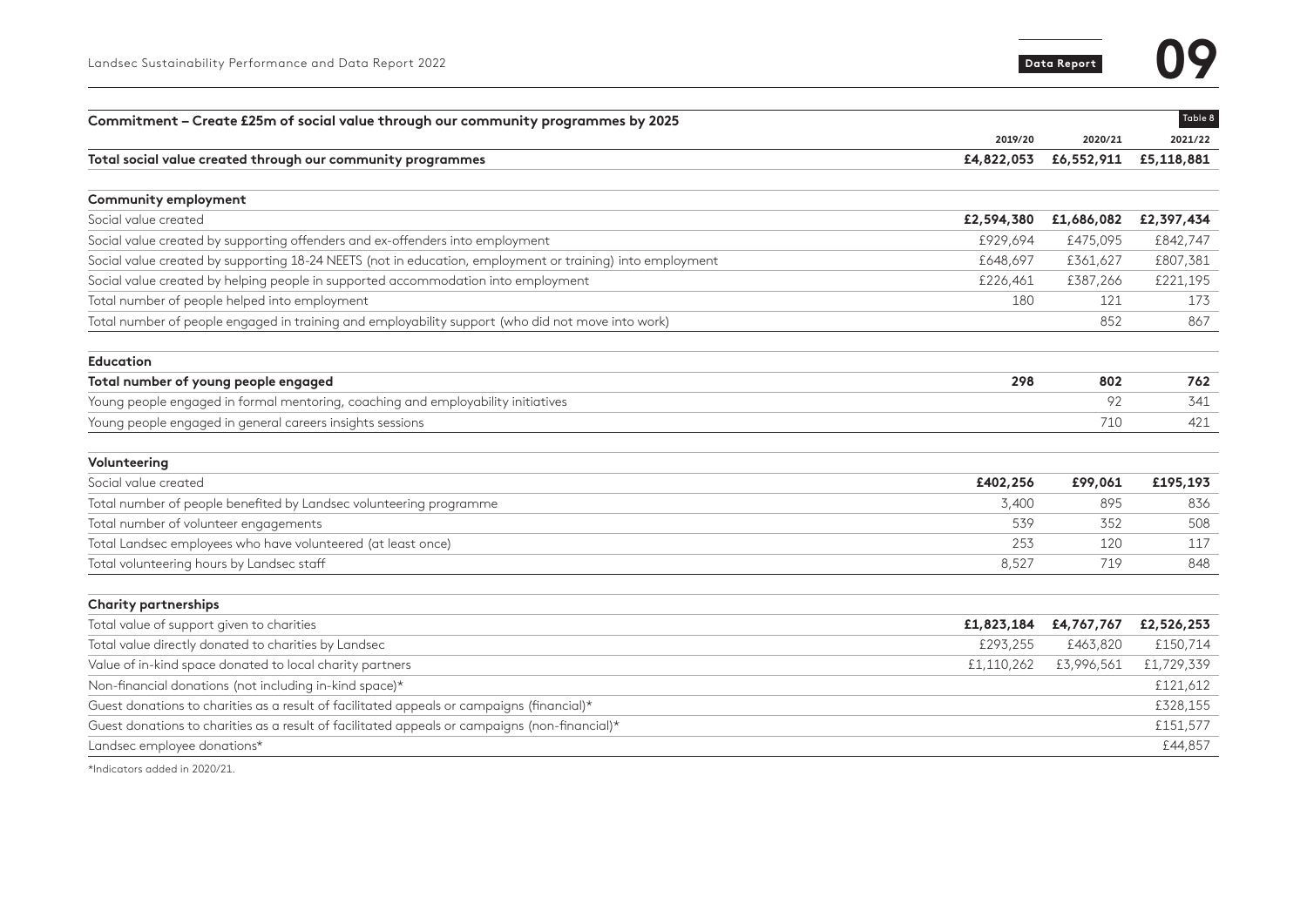## <span id="page-10-0"></span>**Streamlined energy and carbon reporting (SECR)**

| Landsec – Scope 1 and 2 emissions |                                    |         |                          |         |         |                        | Table 9 |
|-----------------------------------|------------------------------------|---------|--------------------------|---------|---------|------------------------|---------|
|                                   |                                    |         | Location-based emissions |         |         | Market-based emissions |         |
| <b>Emissions</b>                  | Unit                               | 2019/20 | 2020/21                  | 2021/22 | 2019/20 | 2020/21                | 2021/22 |
| Scope 1                           | tCO <sub>2</sub> e                 | 9.158   | 7.554                    | 7.151   | 9,158   | 7.554                  | 7,151   |
| Scope 2                           | tCO <sub>2</sub> e                 | 25,382  | 18,434                   | 18,338  | 3.719   | 2.079                  | 2,054   |
| Scope 1 and 2                     | tCO <sub>2</sub> e                 | 34,540  | 25,988                   | 25,489  | 12,878  | 9,633                  | 9,205   |
| Intensity                         |                                    |         |                          |         |         |                        |         |
| Scope 1 and 2                     | kqCO <sub>2</sub> e/m <sup>2</sup> | 18.56   | 14.23                    | 14.12   | 6.11    | 5.27                   | 5.10    |



Scope 1 and 2 GHG emissions using location-based emission factors have decreased by 2% compared with the previous reporting year. Despite an increase energy consumption driven by higher occupancy levels and the ease of Covid-19 restrictions, there has been marginal decrease in location-based emissions. The decrease has been largely due to changes in emissions factors and actions taken to drive energy efficiency across our assets.

The detailed breakdown of main factors driving the change in our Scope 1 and Scope 2 can be seen in the waterfall chart 10. In terms of market-based emissions, we have seen a decrease of 4%.

|                                | Landsec – Energy consumption             |             |               | Table 11    |
|--------------------------------|------------------------------------------|-------------|---------------|-------------|
| Unit (kWh)                     |                                          | 2019/20     | 2020/21       | 2021/22     |
| <b>Natural Gas</b>             | for landlord shared services             | 43,015,309  | 27,504,757    | 34,618,470  |
|                                | (sub)metered to tenants                  | 28,576,514  | 12,686,608    | 17,627,638  |
|                                | Total Natural Gas consumption            | 71,591,823  | 40,191,365    | 52,246,108  |
| Electricity                    | for landlord shared services             | 95,890,524  | 74,375,665    | 81,468,457  |
|                                | (sub)metered to tenants                  | 68,977,474  | 46,107,177    | 48,120,743  |
|                                | Total Electricity consumption            | 164,867,998 | 120,482,841   | 129,589,200 |
| <b>District</b>                | for landlord shared services             | 5,312,441   | 5,472,813     | 5,551,710   |
| Heating and<br>Cooling         | (sub)metered to tenants                  | 7,356,140   | 3,589,825     | 4,170,874   |
|                                | Total Heating and Cooling<br>consumption | 12,668,581  | 9,062,638     | 9,722,584   |
| <b>Total Energy</b>            | for landlord shared services             | 144,218,274 | 107, 353, 234 | 121,638,636 |
| consumption                    | (sub)metered to tenants                  | 104,910,128 | 62,383,610    | 69,919,255  |
|                                | Total Energy consumption                 | 249,128,402 | 169,736,845   | 191,557,892 |
| Energy intensity ( $kWh/m^2$ ) |                                          | 134         | 93            | 106         |

Table 11 shows the absolute energy consumption with a breakdown by landlord and tenant consumption. This year, absolute energy intensity has increased by 14% compared with the previous year, largely as a result of the increase in occupancy alongside easing of Covid-19 related restrictions.

Despite an increase in energy intensity from higher occupancy and footfall rates, we were able to avoid an even larger increase due to energy efficiencies achieved from our active energy management programme.

This year we have been able to implement various initiatives, including lighting upgrades and further software modifications in our building management systems (BMS) to optimise the operation of our central plant services.

Furthermore, this year we identified and committed to implement energy efficiency projects across our portfolio next year that is expected to lead to over 8,600 MWh of savings per annum. More information on our energy programme can be found in our Annual Report 2022, within Build well section.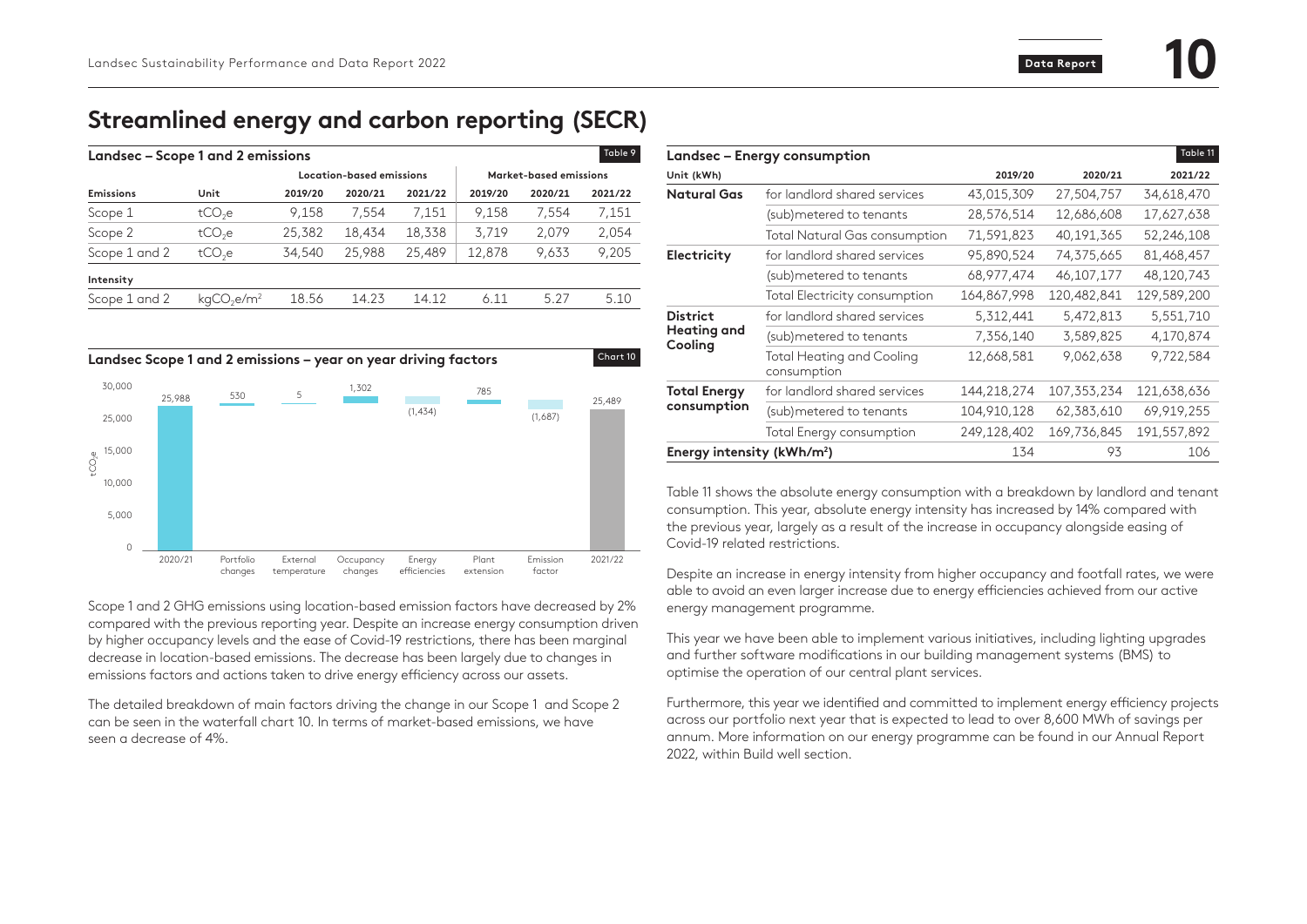<span id="page-11-0"></span>Every year we report our full carbon footprint, including indirect emissions from our value chain activities (i.e. Scope 3 emissions). By developing a full GHG emissions inventory, incorporating scope 1, scope 2, and scope 3 emissions, we're able to understand the total emissions associated with our business. The GHG Protocol identifies 15 categories for scope 3 emissions of which 8 are directly relevant to our business. The table below provides a breakdown of our entire emissions inventory. Our scope 3 reporting methodology is detailed on p.38-44.

|                        | Landsec – Scope 1, 2 and 3 emissions          |                                          |                           |                                          |                           |                                          | Table 12                  |
|------------------------|-----------------------------------------------|------------------------------------------|---------------------------|------------------------------------------|---------------------------|------------------------------------------|---------------------------|
|                        |                                               |                                          | 2019/20                   |                                          | 2020/21                   |                                          | 2021/22                   |
| GHG scope              | Category                                      | <b>Emissions</b><br>(tCO <sub>2</sub> e) | % of total<br>value chain | <b>Emissions</b><br>(tCO <sub>2</sub> e) | % of total<br>value chain | <b>Emissions</b><br>(tCO <sub>2</sub> e) | % of total<br>value chain |
| Scope 1                | Scope 1                                       | 9,158                                    | 3.4%                      | 7,554                                    | 3.3%                      | 7,151                                    | 3.2%                      |
| Scope 2                | Scope 2                                       | 25,382                                   | 9.4%                      | 18,434                                   | 8.0%                      | 18,338                                   | 8.3%                      |
| Scope 3                | Scope 3                                       | 235,031                                  | 87.2%                     | 205,235                                  | 88.8%                     | 195,875                                  | 88.5%                     |
|                        | 1. Purchased goods and services (PG&S)        | 48,787                                   | 18.1%                     | 34,004                                   | 14.7%                     | 21,623                                   | 9.8%                      |
|                        | 2. Capital goods                              | 69,123                                   | 25.6%                     | 84,261                                   | 36.4%                     | 76,397                                   | 34.5%                     |
|                        | 3. Fuel- and energy-related activities        | 6,919                                    | 2.6%                      | 5,052                                    | 2.2%                      | 7,765                                    | 3.5%                      |
|                        | 4. Upstream transportation and distribution   | Grouped<br>under PG&S                    | 0.0%                      | Grouped<br>under PG&S                    | $0.0\%$                   | Grouped under<br>PG&S                    | $0.0\%$                   |
|                        | 5. Waste generated in operations              | 770                                      | 0.3%                      | 284                                      | 0.1%                      | 516                                      | 0.2%                      |
|                        | 6. Business travel                            | 270                                      | 0.1%                      | 33                                       | 0.0%                      | 40                                       | 0.0%                      |
|                        | 7. Employee commuting                         | 166                                      | 0.1%                      | 168                                      | 0.1%                      | 159                                      | 0.1%                      |
|                        | 8. Upstream leased assets                     | n/a                                      | 0.0%                      | n/a                                      | 0.0%                      | Excluded                                 | $0.0\%$                   |
|                        | 9. Downstream transportation and distribution | n/a                                      | 0.0%                      | n/a                                      | 0.0%                      | Excluded                                 | 0.0%                      |
|                        | 10. Processing of sold products               | n/a                                      | 0.0%                      | n/a                                      | $0.0\%$                   | Excluded                                 | $0.0\%$                   |
|                        | 11. Use of sold products                      | n/a                                      | 0.0%                      | n/a                                      | 0.0%                      | Excluded                                 | $0.0\%$                   |
|                        | 12. End-of-life treatment of sold products    | n/a                                      | 0.0%                      | n/a                                      | 0.0%                      | Excluded                                 | 0.0%                      |
|                        | 13. Downstream leased assets                  | 108,996                                  | 40.4%                     | 81,433                                   | 35.2%                     | 89,374                                   | 40.4%                     |
|                        | 14. Franchises                                | n/a                                      | 0.0%                      | n/a                                      | 0.0%                      | Excluded                                 | $0.0\%$                   |
|                        | 15. Investments                               | n/a                                      | 0.0%                      | n/a                                      | $0.0\%$                   | Excluded                                 | $0.0\%$                   |
| <b>Total emissions</b> |                                               | 269,571                                  |                           | 231,223                                  |                           | 221,363                                  |                           |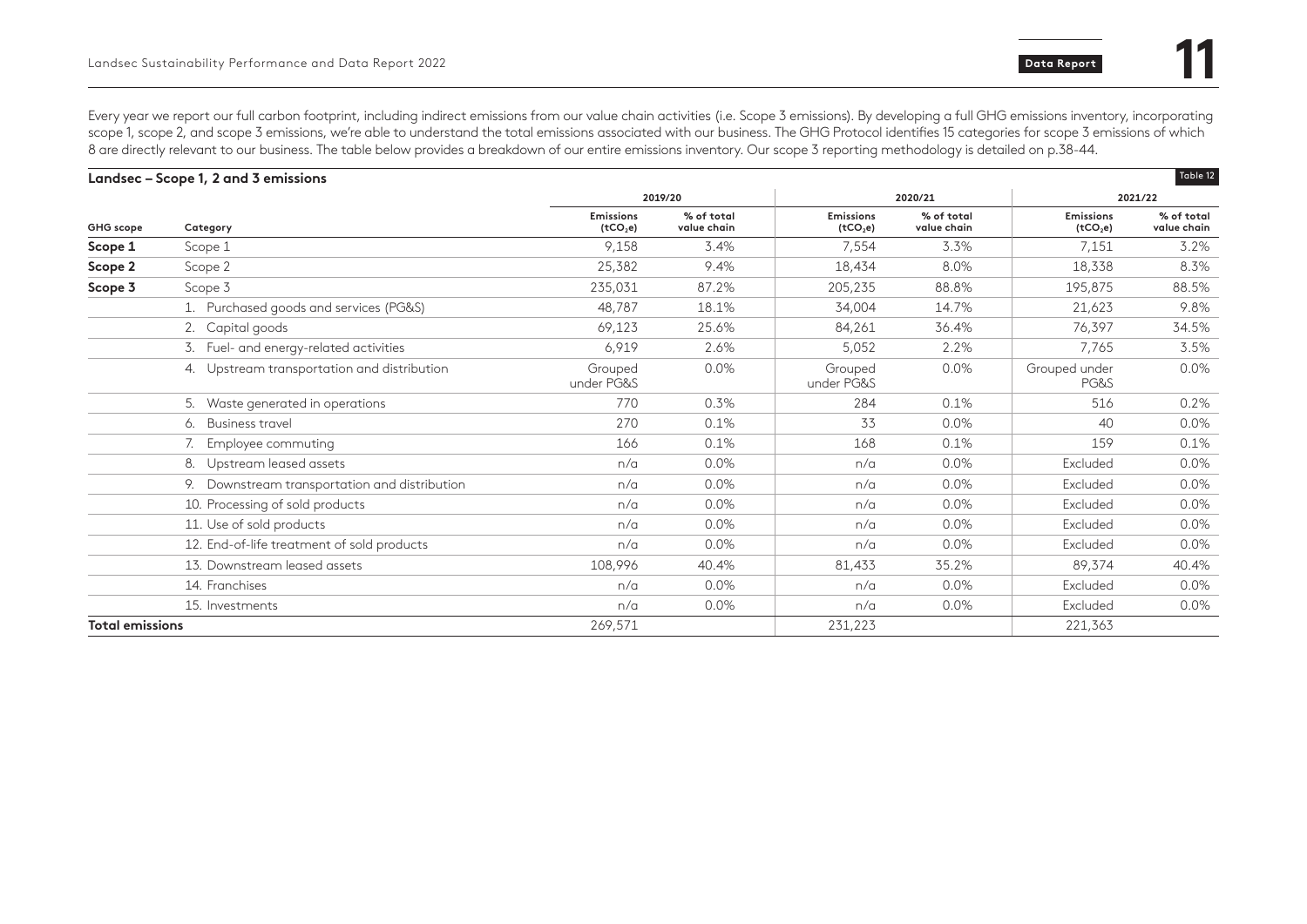Our scope 3 reporting allows us to identify the most significant areas in our value chain to focus on reducing emissions. The chart below shows the largest categories.



The two largest scope 3 categories are Capital goods and Downstream leased assets, making up 75% of our total emissions. Capital goods include the emissions associated with the manufacture and transport of materials used within our development activities and portfolio projects. Downstream leased assets are those emissions associated with energy consumed by our customers within our assets.



The emissions from Capital goods has slightly reduced due to the fact that 21 Moorfields had much less carbon-intensive material arriving on site compared to 2020-21 as it nears completion, whilst our other developments entered a more intensive phase of construction, during which material deliveries to site intensify. In the table below, we provide the amount of embodied carbon emissions reported for each development in 2021-22. In relation to Downstream leased assets, we continue to increase the share of primary

data relating to tenant energy usage (now at 57%, an increase from 44% last year), thereby increasing data accuracy, and this category's increase in emissions (from 35.2% to 40.4% of our total value chain) can be explained by occupancy increases following the lifting of Covid-related restrictions and the accompanying increase in tenant energy usage.

Because both categories represent a significant proportion of our total carbon footprint, we are committed to understanding the impacts of our buildings as much as we can to ensure that we build and run them as efficiently as possible. We therefore undertake lifecycle assessments on all of our development projects, following the RICS guidance document 'Whole life carbon assessment for the built environment' 1st Edition and BS EN 15978. The assessment considers both the embodied carbon emissions from our supply chain and construction activities (stages A1 to A5), as well as anticipated emissions from a building's operations and embodied carbon associated with maintenance and repairs over the lifetime of the building (stages B1 to C4). To minimise our construction impacts, we set targets on the embodied carbon emissions from supply chain (A1-A5) on a project-by-project basis, measured against design stage baseline (RIBA stage 3), and track these through to the completion of our buildings. The table below shows that we'll avoid over 50,000 tCO<sub>2</sub>e by targeting an overall reduction of 22.1% in the embodied carbon across five developments. We also carefully design our buildings to minimise the energy demand of our operations and meet the remaining demand through renewable electricity contracts.

This year, we have reviewed our embodied carbon targets for new developments. In next year's report, we will focus on the overall embodied carbon intensity rather than the percentage reduction from design stage as a way of ensuring that we encourage structural retention and material reuse as much as possible on our new schemes.

#### **Embodied carbon – Development pipeline** Table 15 **Development Total embodied carbon baseline (tCO2) Forecasted total embodied carbon (tCO2) Forecasted embodied carbon intensity (kgCO2/m2 ) Embodied carbon reduction % Embodied carbon emissions reported in 2021/22 (tCO2)** 21 Moorfields 120,871 91,120 1,217 -24.6% 15,364 Lucent 27,120 21,411 1,113 -21.1% 8,283 n2 24,780 20,517 996 -17.2% 6,575 The Forge 24,741 18,414 1,026 -25.6% 5,365 Portland House<sup>1</sup>  $S$ cope change – no data available

Timber Square2 32,390 27,676 535 -14.6% 543 **Landsec development pipeline 229,902 179,138 -22.1% 36,130** 

1. Portland House project has been paused during the year whilst a new design is being devised with no embodied carbon to be reported in the year.

2. Total embodied carbon baseline for Timber Square project has been reviewed to exclude sequestration in accordance with industry guidelines and the RICS guidance document on whole life carbon. If sequestration is taken into account, the forecasted embodied carbon intensity is  $448{\rm kgCO_2/m^2}$  (GIA).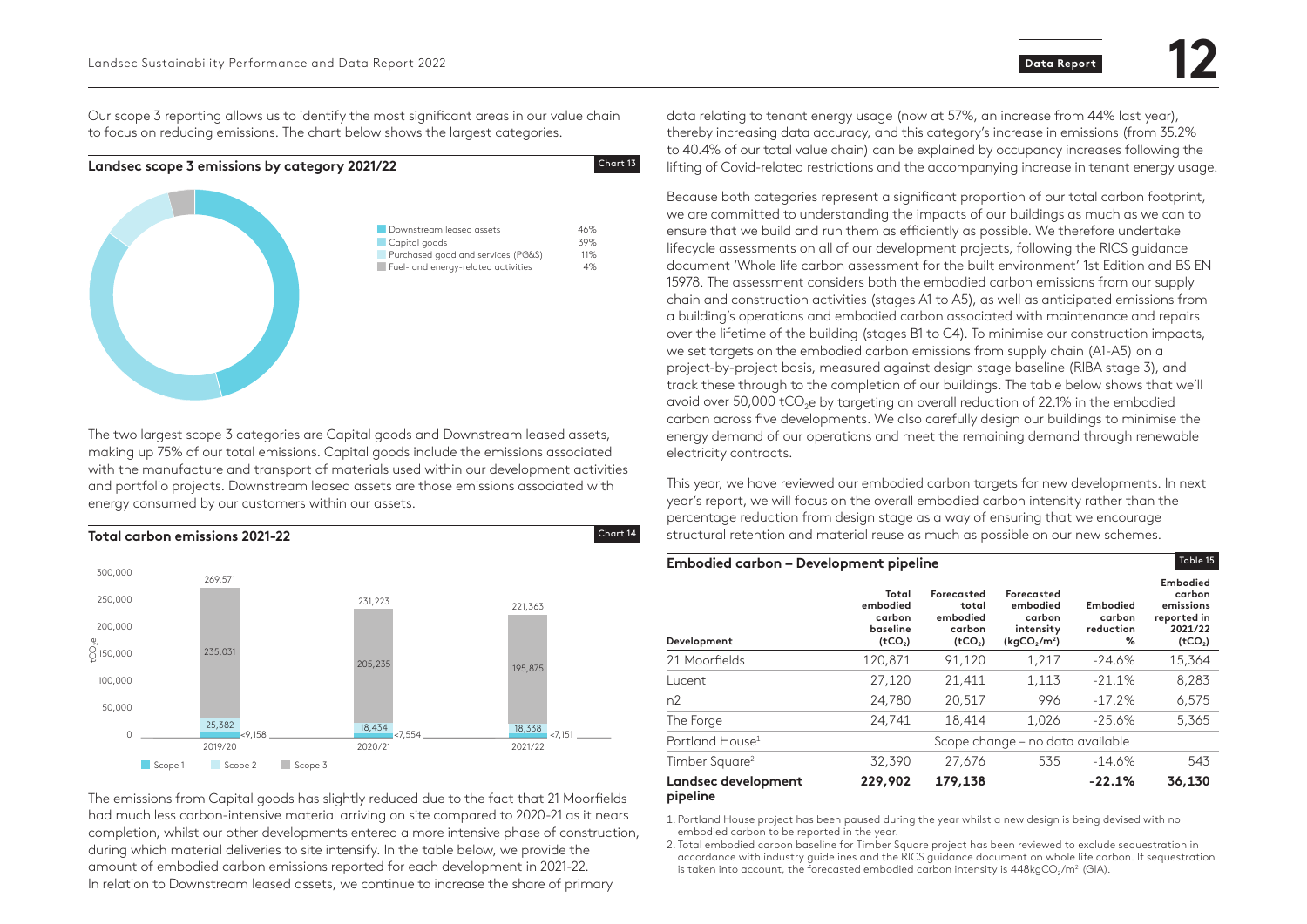## <span id="page-13-0"></span>**European Public Real Estate Association (EPRA) Sustainability Performance Measures reporting**

The reporting methodology, including reporting boundaries, is detailed on pages 38-44.

|        | Absolute portfolio - Energy                                        |                    |                |                                                                               |             |               |             |             |             | Table 16     |  |
|--------|--------------------------------------------------------------------|--------------------|----------------|-------------------------------------------------------------------------------|-------------|---------------|-------------|-------------|-------------|--------------|--|
|        | Impact area EPRA Sustainability Performance Measures (Environment) |                    |                |                                                                               |             | Landsec       |             | Office      |             |              |  |
|        | <b>EPRA codes</b>                                                  | Units              | Indicator      |                                                                               | 2019/20     | 2020/21       | 2021/22     | 2019/20     | 2020/21     | 2021/22      |  |
| Energy | Elec-Abs                                                           | kWh                | Electricity    | for landlord shared services                                                  | 95,890,524  | 74,375,665    | 81,468,457  | 47,213,531  | 32,720,579  | 39,254,005   |  |
|        |                                                                    |                    |                | (sub)metered to tenants                                                       | 68,977,474  | 46,107,177    | 48,120,743  | 47,264,270  | 33,408,529  | 30,184,189   |  |
|        |                                                                    |                    |                | Total <b>electricity</b> consumption                                          | 164,867,998 | 120,482,841   | 129,589,200 | 94,477,801  | 66,129,108  | 69,438,194   |  |
|        |                                                                    |                    |                | Total electricity purchased                                                   | 164,007,164 | 119,722,213   | 128,580,078 | 94,402,538  | 66,082,650  | 69,411,950   |  |
|        |                                                                    |                    |                | Self-generated renewable electricity                                          | 1,104,864   | 1,155,054     | 1,128,027   | 75,263      | 46,457      | 26,244       |  |
|        |                                                                    |                    |                | Self-generated renewable electricity exported                                 | 244,029     | 394,425       | 118,905     | $\circ$     | $\Omega$    |              |  |
|        |                                                                    |                    |                | Proportion of electricity from renewable sources                              | 97%         | 98%           | 98%         | 98%         | 97%         | 97%          |  |
|        |                                                                    |                    |                | Electricity disclosure coverage                                               |             | 73 of 73      | 67 of 67    |             | 21 of 21    | $16$ of $16$ |  |
|        | DH&C-Abs                                                           | kWh                | District       | for landlord shared services                                                  | 5,312,441   | 5,472,813     | 5,551,710   | 5,312,441   | 5,472,813   | 5,551,710    |  |
|        |                                                                    |                    | Heating<br>and | (sub)metered to tenants                                                       | 7,356,140   | 3,589,825     | 4,170,874   | 7,356,140   | 3,589,825   | 4,170,874    |  |
|        |                                                                    |                    | Cooling        | Total heating and cooling consumption                                         | 12,668,581  | 9,062,638     | 9,722,584   | 12,668,581  | 9,062,638   | 9,722,584    |  |
|        |                                                                    |                    |                | Proportion of landlord-obtained heating and<br>cooling from renewable sources |             |               |             |             |             |              |  |
|        |                                                                    |                    |                | Heating and cooling disclosure coverage                                       |             | $1$ of $1$    | 1 of 1      |             | 1 of 1      | $1$ of $1$   |  |
|        | Fuels-Abs                                                          | kWh                | Fuels          | for landlord shared services                                                  | 43,015,309  | 27,504,757    | 34,618,470  | 30,213,117  | 20,440,121  | 24,790,849   |  |
|        |                                                                    |                    |                | (sub)metered to tenants                                                       | 28,576,514  | 12,686,608    | 17,627,638  | 13,944,494  | 8,604,725   | 8,728,293    |  |
|        |                                                                    |                    |                | Total <b>fuels</b> consumption                                                | 71,591,823  | 40,191,365    | 52,246,108  | 44,157,611  | 29,044,846  | 33,519,142   |  |
|        |                                                                    |                    |                | Fuels disclosure coverage                                                     |             | 41 of 41      | 35 of 35    |             | 19 of 19    | 15 of 15     |  |
|        | Total energy-Abs                                                   | kWh                | Total          | for landlord shared services                                                  | 144,218,274 | 107, 353, 234 | 121,638,636 | 82,739,089  | 58,633,513  | 69,596,564   |  |
|        |                                                                    |                    | energy         | (sub)metered to tenants                                                       | 104,910,128 | 62,383,610    | 69,919,255  | 68,564,904  | 45,603,079  | 43,083,357   |  |
|        |                                                                    |                    |                | Total energy consumption                                                      | 249,128,402 | 169,736,845   | 191,557,892 | 151,303,993 | 104,236,592 | 112,679,921  |  |
|        |                                                                    |                    |                | Proportion of landlord-obtained energy from<br>renewable sources              | 64%         | 69%           | 66%         | 61%         | 62%         | 60%          |  |
|        |                                                                    |                    |                | Total energy disclosure coverage                                              |             | 73 of 73      | 67 of 67    |             | 21 of 21    | 16 of 16     |  |
|        | Energy-Int                                                         | m <sup>2</sup>     | Energy         | Floor area                                                                    | 1,861,431   | 1,826,378     | 1,804,844   | 554,242     | 528,777     | 522,862      |  |
|        |                                                                    | kWh/m <sup>2</sup> | intensity      | Total building energy intensity                                               | 134         | 93            | 106         | 273         | 197         | 216          |  |

2021/22 – % of total LfL assets within reporting boundaries included: 100%.

2021/22 – % of data estimated: 0%. In this disclosure, estimation refers to filling either invoice or meter reading gaps, not to whether invoices are based on 'estimated' or 'actual' readings.

The figures for Retail and Other have been restated from previous years due to changes in those portfolios as retail parks were reported under Retail. This year we report retail parks under Other. More information can be f in the methodology section on pages 38-40.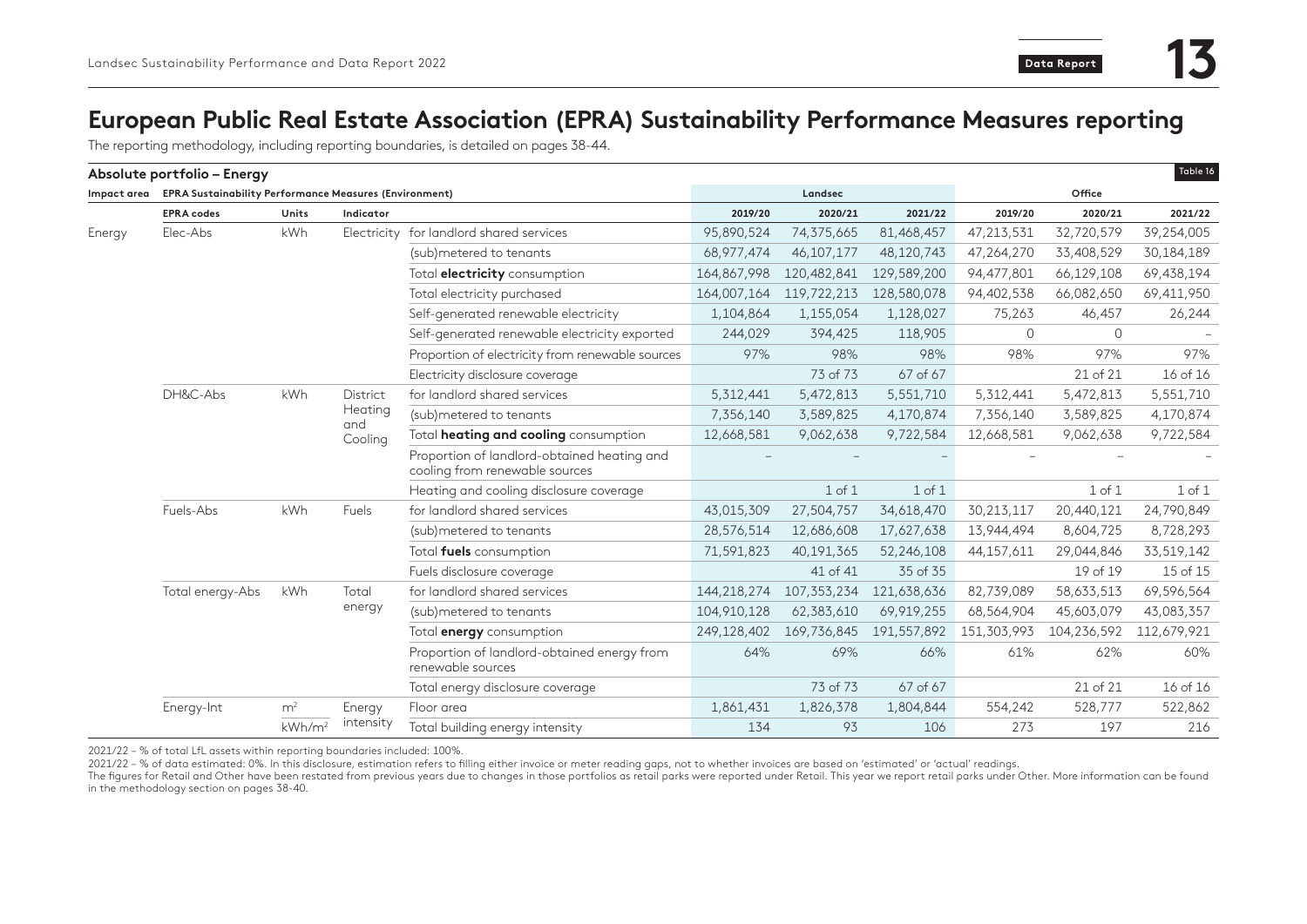|--|

|        | Absolute portfolio - Energy (continued)                            |                    |                |                                                                               |                          |                          |                          |                          |                                 | Table 16    |
|--------|--------------------------------------------------------------------|--------------------|----------------|-------------------------------------------------------------------------------|--------------------------|--------------------------|--------------------------|--------------------------|---------------------------------|-------------|
|        | Impact area EPRA Sustainability Performance Measures (Environment) |                    |                |                                                                               |                          | Retail                   |                          |                          | Other                           |             |
|        | <b>EPRA codes</b>                                                  | Units              | Indicator      |                                                                               | 2019/20                  | 2020/21                  | 2021/22                  | 2019/20                  | 2020/21                         | 2021/22     |
| Energy | Elec-Abs                                                           | <b>kWh</b>         | Electricity    | for landlord shared services                                                  | 41,725,054               | 36,671,626               | 36,510,605               | 6,951,939                | 4,983,459                       | 5,703,846   |
|        |                                                                    |                    |                | (sub)metered to tenants                                                       | 18,829,354               | 11,736,980               | 16,708,804               | 2,883,849                | 961,668                         | 1,227,750   |
|        |                                                                    |                    |                | Total electricity consumption                                                 | 60,554,409               | 48,408,607               | 53,219,410               | 9,835,788                | 5,945,127                       | 6,931,596   |
|        |                                                                    |                    |                | Total electricity purchased                                                   | 60,780,566               | 47,694,435               | 52,236,532               | 8,824,060                | 5,945,127                       | 6,931,596   |
|        |                                                                    |                    |                | Self-generated renewable electricity                                          | 1,029,601                | 1,108,596                | 1,101,782                | $\overline{\phantom{0}}$ |                                 |             |
|        |                                                                    |                    |                | Self-generated renewable electricity exported                                 | 244,029                  | 394,425                  | 118,905                  | $\overline{\phantom{0}}$ |                                 |             |
|        |                                                                    |                    |                | Proportion of electricity from renewable sources                              | 97%                      | 99%                      | 98%                      | 100%                     | 100%                            | 100%        |
|        |                                                                    |                    |                | Electricity disclosure coverage                                               |                          | 30 of 30                 | 19 of 19                 |                          | 22 of 22                        | 32 of 32    |
|        | DH&C-Abs                                                           | <b>kWh</b>         | District       | for landlord shared services                                                  | $\overline{\phantom{0}}$ | $\overline{\phantom{0}}$ |                          | $\overline{\phantom{0}}$ | $\hspace{0.1mm}-\hspace{0.1mm}$ |             |
|        |                                                                    |                    | Heating<br>and | (sub)metered to tenants                                                       | $\overline{\phantom{0}}$ | $\overline{\phantom{0}}$ | $\overline{\phantom{a}}$ | $\overline{\phantom{0}}$ | $\overline{\phantom{0}}$        |             |
|        |                                                                    |                    | Cooling        | Total heating and cooling consumption                                         | $\overline{a}$           | $\overline{\phantom{a}}$ | $\overline{\phantom{0}}$ | $\overline{a}$           | $\overline{\phantom{a}}$        |             |
|        |                                                                    |                    |                | Proportion of landlord-obtained heating and<br>cooling from renewable sources |                          |                          | $\overline{\phantom{a}}$ |                          |                                 |             |
|        |                                                                    |                    |                | Heating and cooling disclosure coverage                                       | N/A                      | N/A                      | N/A                      | N/A                      | N/A                             | N/A         |
|        | Fuels-Abs                                                          | <b>kWh</b>         | <b>Fuels</b>   | for landlord shared services                                                  | 11,368,394               | 6,520,349                | 8,158,665                | 1,433,797                | 544,287                         | 1,668,956   |
|        |                                                                    |                    |                | (sub)metered to tenants                                                       | 14,632,021               | 4,081,883                | 8,899,345                | $\mathcal{O}$            | $\overline{0}$                  | $\mathbf 0$ |
|        |                                                                    |                    |                | Total <b>fuels</b> consumption                                                | 26,000,415               | 10,602,232               | 17,058,010               | 1,433,797                | 544,287                         | 1,668,956   |
|        |                                                                    |                    |                | Fuels disclosure coverage                                                     |                          | 15 of 15                 | 14 of 14                 |                          | 7 of 7                          | $6$ of $6$  |
|        | Total energy-Abs                                                   | kWh                | Total          | for landlord shared services                                                  | 53,093,449               | 43,191,975               | 44,669,271               | 8,385,736                | 5,527,747                       | 7,372,802   |
|        |                                                                    |                    | energy         | (sub)metered to tenants                                                       | 33,461,375               | 15,818,863               | 25,608,149               | 2,883,849                | 961,668                         | 1,227,750   |
|        |                                                                    |                    |                | Total energy consumption                                                      | 86,554,824               | 59,010,838               | 70,277,420               | 11,269,585               | 6,489,415                       | 8,600,551   |
|        |                                                                    |                    |                | Proportion of landlord-obtained energy from<br>renewable sources              | 68%                      | 81%                      | 74%                      | 87%                      | 92%                             | 81%         |
|        |                                                                    |                    |                | Total energy disclosure coverage                                              |                          | 30 of 30                 | 19 of 19                 |                          | 22 of 22                        | 32 of 32    |
|        | Energy-Int                                                         | m <sup>2</sup>     | Energy         | Floor area                                                                    | 946,654                  | 946,654                  | 946,654                  | 360,535                  | 350,947                         | 335,327     |
|        |                                                                    | kWh/m <sup>2</sup> | intensity      | Total building energy intensity                                               | 91                       | 62                       | 74                       | 31                       | 19                              | 26          |

2021/22 – % of data estimated: 0%. In this disclosure, estimation refers to filling either invoice or meter reading gaps, not to whether invoices are based on 'estimated' or 'actual' readings.

The figures for Retail and Other have been restated from previous years due to changes in those portfolios as retail parks were reported under Retail. This year we report retail parks under Other. More information can be f in the methodology section on pages 38-40.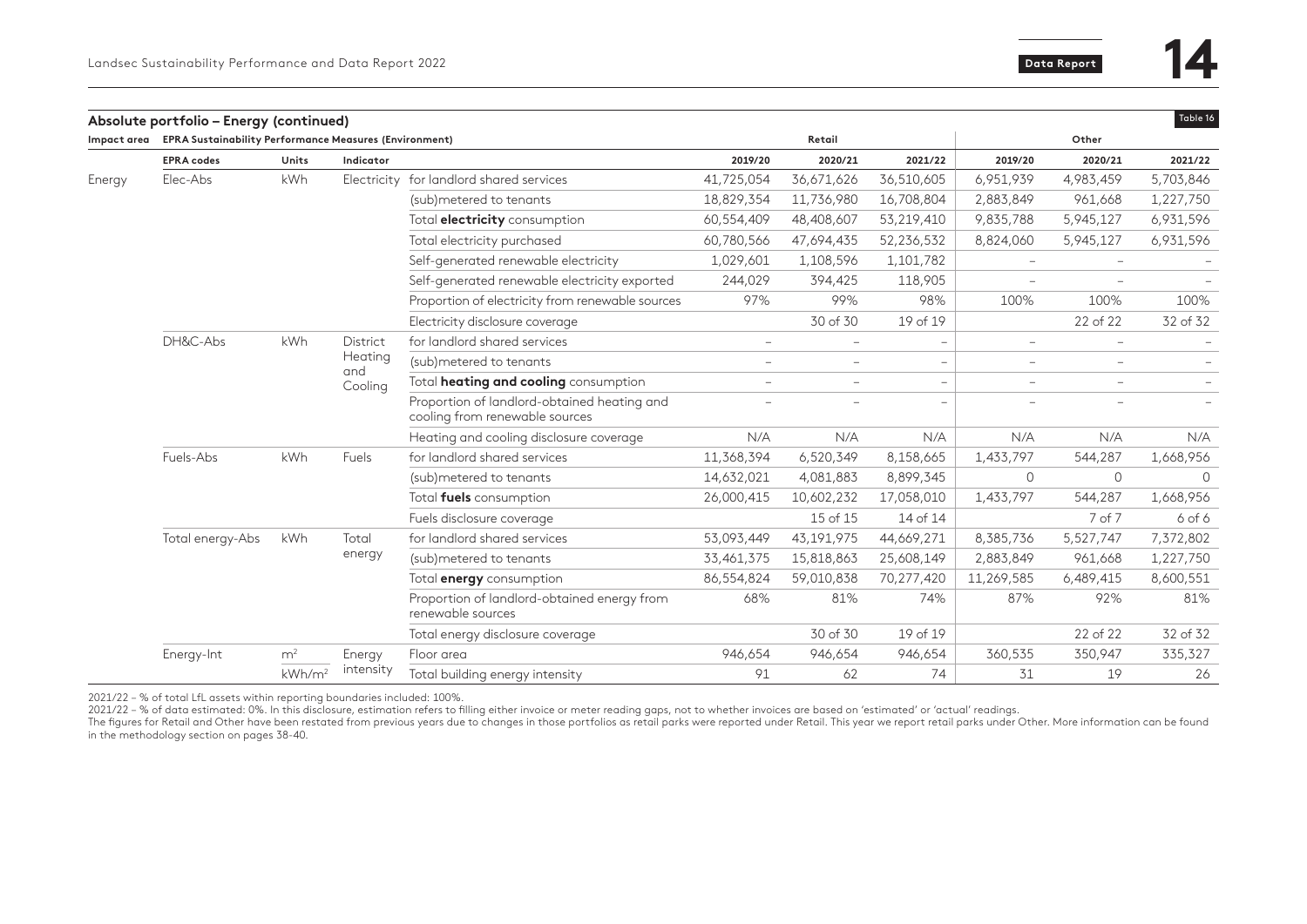| Like-for-Like portfolio – Energy                               |                    |                                                                    |                                                                                                   |             |             |            |              |             | Table 17 |
|----------------------------------------------------------------|--------------------|--------------------------------------------------------------------|---------------------------------------------------------------------------------------------------|-------------|-------------|------------|--------------|-------------|----------|
|                                                                |                    | Impact area EPRA Sustainability Performance Measures (Environment) |                                                                                                   |             | Landsec     |            |              | Office      |          |
| <b>EPRA codes</b>                                              | Units              | Indicator                                                          |                                                                                                   | 2020/21     | 2021/22     | % change   | 2020/21      | 2021/22     | % change |
| Elec-LfL                                                       | kWh                | Electricity                                                        | for landlord shared services                                                                      | 72,470,022  | 79,639,505  | 10%        | 30,967,039   | 37,497,378  | 21%      |
|                                                                |                    |                                                                    | (sub)metered to tenants                                                                           | 44,086,580  | 48,003,535  | 9%         | 31,387,932   | 30,066,981  | $-4%$    |
|                                                                |                    |                                                                    | Total <b>electricity</b> consumption                                                              | 116,556,602 | 127,643,040 | 10%        | 62,354,971   | 67,564,360  | 8%       |
|                                                                |                    |                                                                    | Total electricity purchased                                                                       | 115,806,324 | 126,633,919 | 9%         | 62,318,865   | 67,538,115  | 8%       |
|                                                                |                    |                                                                    | Self-generated renewable electricity                                                              | 1,144,703   | 1,128,027   | $-1%$      | 36,106       | 26,244      | $-27%$   |
|                                                                |                    |                                                                    | Self-generated renewable electricity exported                                                     | 394,425     | 118,905     | $-70%$     | $\circ$      | $\Omega$    | 0%       |
|                                                                |                    |                                                                    | Proportion of electricity from renewable sources                                                  | 98%         | 98%         | 0%         | 97%          | 97%         | $0\%$    |
|                                                                |                    |                                                                    | Electricity disclosure coverage                                                                   |             |             | 62 of 62   |              |             | 14 of 14 |
| DH&C-LfL                                                       | kWh                | District Heating                                                   | for landlord shared services                                                                      | 5,472,813   | 5,551,710   | 1%         | 5,472,813    | 5,551,710   | 1%       |
|                                                                |                    | and Cooling                                                        | (sub)metered to tenants<br>3,589,825<br>Total <b>heating and cooling</b> consumption<br>9,062,638 |             | 4,170,874   | 16%        | 3,589,825    | 4,170,874   | 16%      |
|                                                                |                    |                                                                    |                                                                                                   |             | 9,722,584   | 7%         | 9,062,638    | 9,722,584   | 7%       |
|                                                                |                    |                                                                    | Proportion of landlord-obtained heating and<br>cooling from renewable sources                     | 0%          | 0%          | 0%         | 0%           | 0%          | 0%       |
|                                                                |                    |                                                                    | Heating and cooling disclosure coverage                                                           |             |             | $1$ of $1$ |              |             | 1 of 1   |
| Fuels-LfL                                                      | <b>kWh</b>         | <b>Fuels</b>                                                       | for landlord shared services                                                                      | 26,376,965  | 32,653,306  | 24%        | 19,410,331   | 23,166,432  | 19%      |
|                                                                |                    |                                                                    | (sub)metered to tenants                                                                           | 11,792,677  | 17,627,638  | 49%        | 7,710,794    | 8,728,293   | 13%      |
|                                                                |                    |                                                                    | Total <b>fuels</b> consumption                                                                    | 38,169,642  | 50,280,944  | 32%        | 27, 121, 125 | 31,894,725  | 18%      |
|                                                                |                    |                                                                    | Fuels disclosure coverage                                                                         |             |             | 33 of 33   |              |             | 14 of 14 |
| Total energy-LfL                                               | kWh                | Total energy                                                       | for landlord shared services                                                                      | 104,319,800 | 117,844,520 | 13%        | 55,850,183   | 66,215,520  | 19%      |
|                                                                |                    |                                                                    | (sub)metered to tenants                                                                           | 59,469,082  | 69,802,047  | 17%        | 42,688,551   | 42,966,149  | 1%       |
|                                                                |                    |                                                                    | Total energy consumption                                                                          | 163,788,882 | 187,646,568 | 15%        | 98,538,734   | 109,181,669 | 11%      |
|                                                                |                    |                                                                    | Proportion of landlord-obtained energy from<br>renewable sources                                  | 70%         | 67%         | $-5%$      | 61%          | 60%         | $-2%$    |
|                                                                |                    |                                                                    | Total energy disclosure coverage                                                                  |             |             | 62 of 62   |              |             | 14 of 14 |
| m <sup>2</sup><br>Energy-Int<br>Energy intensity<br>Floor area |                    | 1,739,980                                                          | 1,730,271                                                                                         | 0%          | 455,746     | 455,746    | 0%           |             |          |
|                                                                | kWh/m <sup>2</sup> |                                                                    | Total building energy intensity                                                                   | 94          | 108         | 15%        | 216          | 240         | 11%      |

2021/22 – % of data estimated: 0%. In this disclosure, estimation refers to filling either invoice or meter reading gaps, not to whether invoices are based on 'estimated' or 'actual' readings.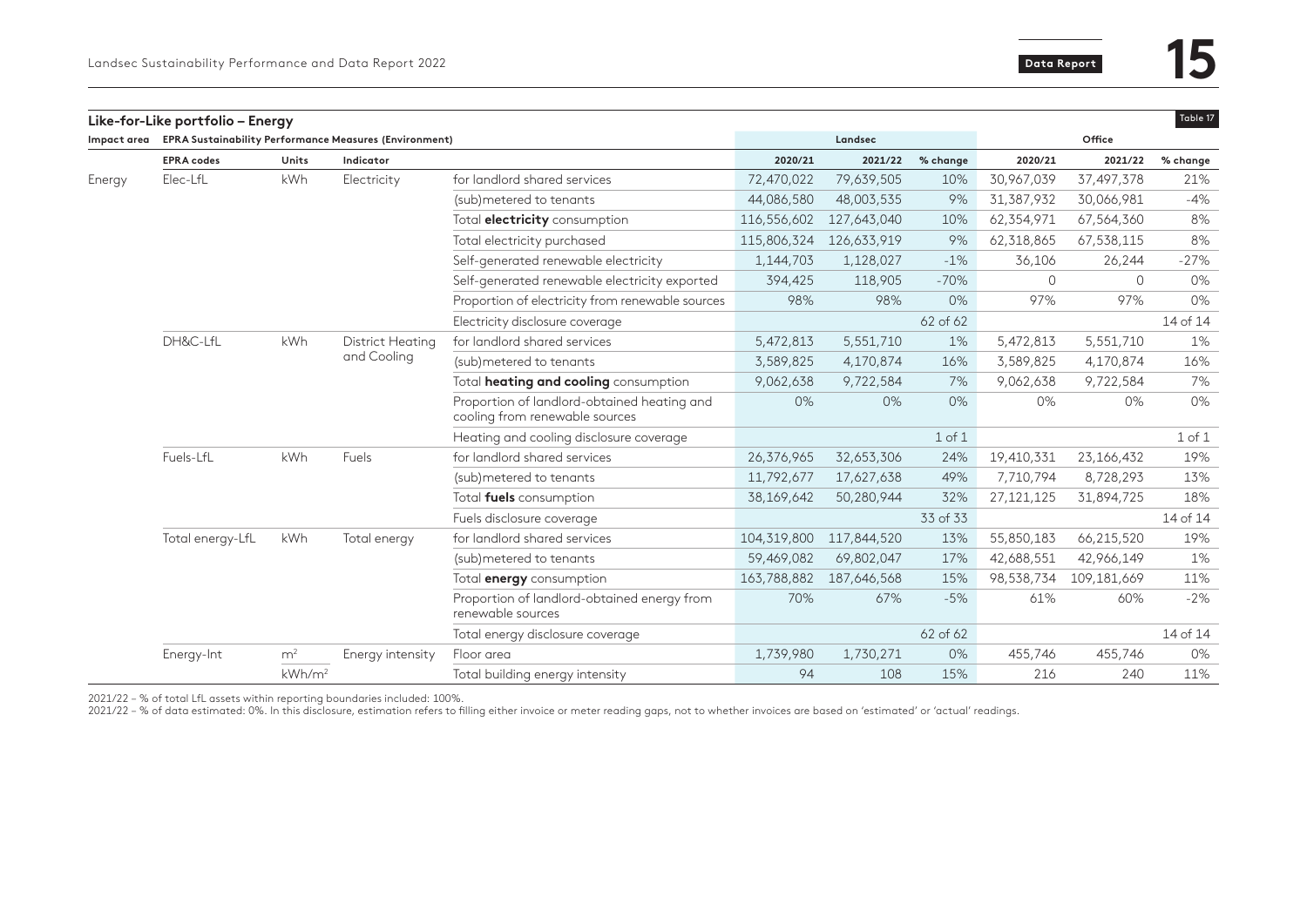|             |                   |                                                                                                                                                             |                         |                                                                                                                                                                                                                                                                                                      |                          |                   |          |                |              | Table 17 |
|-------------|-------------------|-------------------------------------------------------------------------------------------------------------------------------------------------------------|-------------------------|------------------------------------------------------------------------------------------------------------------------------------------------------------------------------------------------------------------------------------------------------------------------------------------------------|--------------------------|-------------------|----------|----------------|--------------|----------|
| Impact area |                   |                                                                                                                                                             |                         |                                                                                                                                                                                                                                                                                                      |                          | Retail            |          |                | Other        |          |
|             | <b>EPRA codes</b> | Units                                                                                                                                                       | Indicator               |                                                                                                                                                                                                                                                                                                      | 2020/21                  | 2021/22           | % change | 2020/21        | 2021/22      | % change |
| Energy      | Elec-Abs          | <b>kWh</b>                                                                                                                                                  | Electricity             | for landlord shared services                                                                                                                                                                                                                                                                         | 36,671,626               | 36,510,605        | 0%       | 4,831,356      | 5,631,521    | 17%      |
|             |                   |                                                                                                                                                             |                         | (sub)metered to tenants                                                                                                                                                                                                                                                                              | 11,736,980               | 16,708,804        | 42%      | 961,668        | 1,227,750    | 28%      |
|             |                   |                                                                                                                                                             |                         | Total <b>electricity</b> consumption                                                                                                                                                                                                                                                                 | 48,408,607               | 53,219,410        | 10%      | 5,793,024      | 6,859,271    | 18%      |
|             |                   | Like-for-Like portfolio – Energy (continued)<br><b>EPRA Sustainability Performance Measures (Environment)</b><br>kWh<br><b>kWh</b><br>kWh<br>m <sup>2</sup> |                         | Total electricity purchased                                                                                                                                                                                                                                                                          | 47,694,435               | 52,236,532        | 10%      | 5,793,024      | 6,859,271    | 18%      |
|             |                   |                                                                                                                                                             |                         | Self-generated renewable electricity                                                                                                                                                                                                                                                                 | 1,108,596                | 1,101,782         | $-1%$    | $\overline{0}$ | $\Omega$     | 0%       |
|             |                   |                                                                                                                                                             |                         | Self-generated renewable electricity exported                                                                                                                                                                                                                                                        | 394,425                  | 118,905           | $-70%$   | $\Omega$       | $\mathbf{0}$ | 0%       |
|             |                   |                                                                                                                                                             |                         | Proportion of electricity from renewable sources                                                                                                                                                                                                                                                     | 99%                      | 98%               | 0%       | 100%           | 100%         | 0%       |
|             |                   |                                                                                                                                                             |                         | Electricity disclosure coverage                                                                                                                                                                                                                                                                      |                          |                   | 19 of 19 |                |              | 29 of 29 |
|             | DH&C-Abs          |                                                                                                                                                             | <b>District Heating</b> | for landlord shared services                                                                                                                                                                                                                                                                         | $\overline{\phantom{a}}$ | $\qquad \qquad -$ | 0%       | $\overline{0}$ | $\mathbf{0}$ | 0%       |
|             |                   |                                                                                                                                                             | and Cooling             | (sub)metered to tenants                                                                                                                                                                                                                                                                              |                          | $-$               | 0%       | $\Omega$       | $\Omega$     | 0%       |
|             |                   |                                                                                                                                                             |                         | Total heating and cooling consumption                                                                                                                                                                                                                                                                |                          | $-$               | 0%       | $\Omega$       | $\Omega$     | 0%       |
|             |                   |                                                                                                                                                             |                         | Proportion of landlord-obtained heating and<br>cooling from renewable sources                                                                                                                                                                                                                        |                          | $\overline{a}$    | 0%       | $\Omega$       | $\Omega$     | 0%       |
|             |                   |                                                                                                                                                             |                         | Heating and cooling disclosure coverage                                                                                                                                                                                                                                                              |                          |                   | N/A      |                |              | N/A      |
|             | Fuels-Abs         |                                                                                                                                                             | Fuels                   | for landlord shared services                                                                                                                                                                                                                                                                         | 6,520,349                | 8,158,665         | 25%      | 446,285        | 1,328,209    | 198%     |
|             |                   |                                                                                                                                                             |                         | (sub)metered to tenants                                                                                                                                                                                                                                                                              | 4,081,883                | 8,899,345         | 118%     | $\Omega$       | $\Omega$     | 0%       |
|             |                   |                                                                                                                                                             |                         | Total fuels consumption<br>Fuels disclosure coverage<br>for landlord shared services<br>(sub)metered to tenants<br>Total energy consumption<br>Proportion of landlord-obtained energy from<br>renewable sources<br>Total energy disclosure coverage<br>Floor area<br>Total building energy intensity | 10,602,232               | 17,058,010        | 61%      | 446,285        | 1,328,209    | 198%     |
|             |                   |                                                                                                                                                             |                         |                                                                                                                                                                                                                                                                                                      |                          |                   | 14 of 14 | $5$ of $5$     |              | 5 of 5   |
|             | Total energy-Abs  |                                                                                                                                                             | Total energy            |                                                                                                                                                                                                                                                                                                      | 43,191,975               | 44,669,271        | 3%       | 5,277,641      | 6,959,730    | 32%      |
|             |                   |                                                                                                                                                             |                         |                                                                                                                                                                                                                                                                                                      | 15,818,863               | 25,608,149        | 62%      | 961,668        | 1,227,750    | 28%      |
|             |                   |                                                                                                                                                             |                         |                                                                                                                                                                                                                                                                                                      | 59,010,838               | 70,277,420        | 19%      | 6,239,309      | 8,187,479    | 31%      |
|             |                   |                                                                                                                                                             |                         |                                                                                                                                                                                                                                                                                                      | 81%                      | 74%               | $-8%$    | 93%            | 84%          | $-10%$   |
|             |                   |                                                                                                                                                             |                         |                                                                                                                                                                                                                                                                                                      |                          |                   | 19 of 19 |                |              | 29 of 29 |
|             | Energy-Int        |                                                                                                                                                             | Energy intensity        |                                                                                                                                                                                                                                                                                                      | 946,654                  | 946,654           | 0%       | 337,580        | 327,871      | 0%       |
|             |                   | kWh/m <sup>2</sup>                                                                                                                                          |                         |                                                                                                                                                                                                                                                                                                      | 62                       | 74                | 19%      | 18             | 25           | 39%      |

2021/22 – % of data estimated: 0%. In this disclosure, estimation refers to filling either invoice or meter reading gaps, not to whether invoices are based on 'estimated' or 'actual' readings.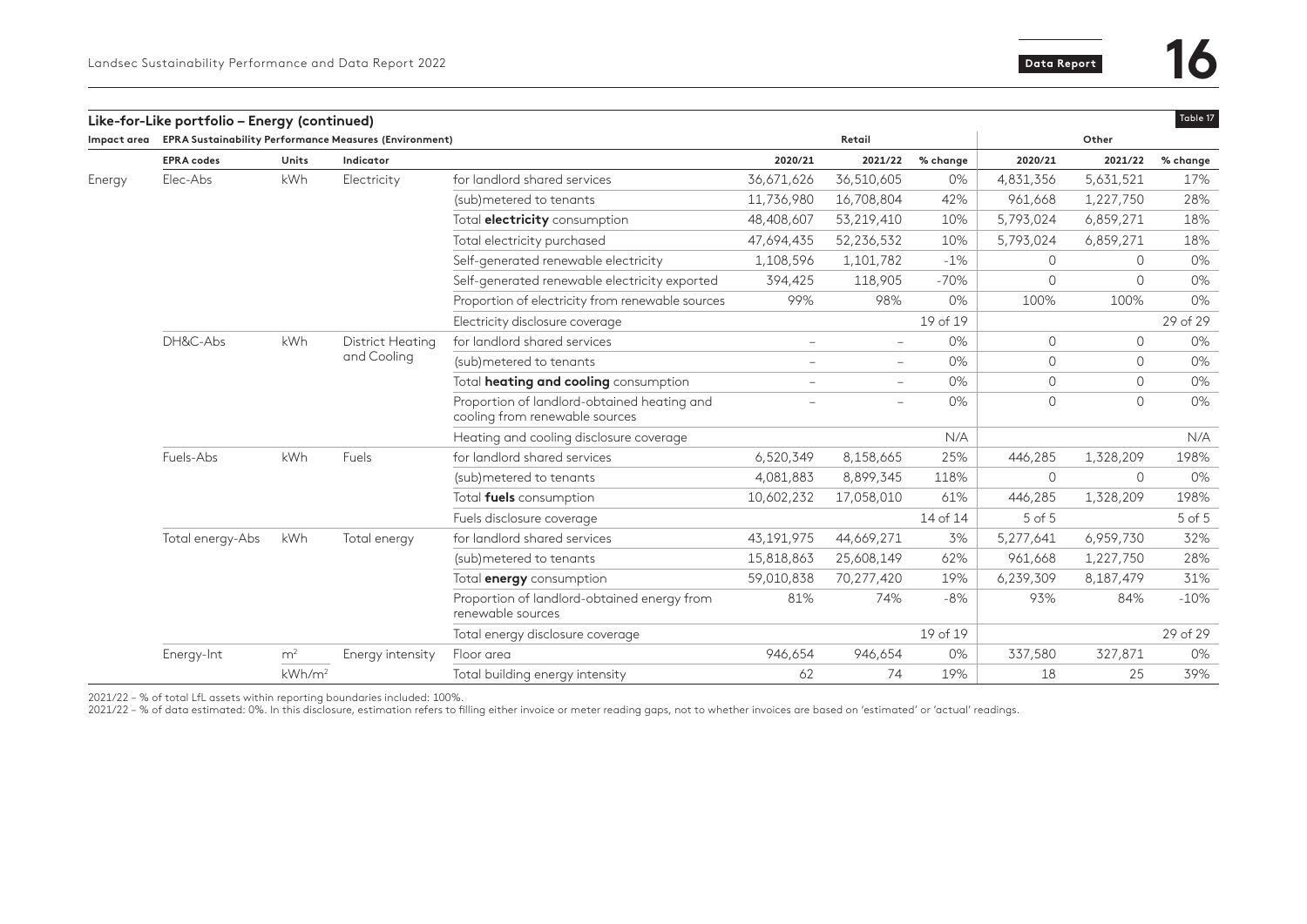|               | Absolute portfolio - GHG emissions                            |                                    |            |                                                              |           |           |           |         |                   | Table 18                 |
|---------------|---------------------------------------------------------------|------------------------------------|------------|--------------------------------------------------------------|-----------|-----------|-----------|---------|-------------------|--------------------------|
| Impact area   | <b>EPRA Sustainability Performance Measures (Environment)</b> |                                    |            |                                                              |           | Landsec   |           |         | Office            |                          |
|               | <b>EPRA codes</b>                                             | Units                              | Indicator  |                                                              | 2019/20   | 2020/21   | 2021/22   | 2019/20 | 2020/21           | 2021/22                  |
| Greenhouse    | GHG-Dir-Abs                                                   | tCO <sub>2</sub> e                 | Direct     | Scope 1 (natural gas)                                        | 7,908     | 5,057     | 6,341     | 5,555   | 3,758             | 4,541                    |
| Gas Emissions |                                                               |                                    |            | Scope 1 (refrigerant gases)                                  | 1,250     | 2,497     | 810       | 245     | 535               | 646                      |
|               | GHG-Indir-Abs                                                 | tCO <sub>2</sub> e                 | Indirect   | Scope 2 (location-based)                                     | 25,382    | 18,434    | 18,338    | 13,141  | 8,889             | 9,584                    |
|               |                                                               |                                    |            | Scope 2 (market-based)                                       | 2,223     | 2,079     | 2,054     | 1,695   | 1,826             | 1,816                    |
|               |                                                               |                                    |            | Scope 3 (energy submetered to occupiers)                     | 29,332    | 16,720    | 18,747    | 19,431  | 12,213            | 11,613                   |
|               |                                                               |                                    |            | Scope 3 (energy transmission and distribution)               | 6,919     | 4,884     | 7,765     | 3,722   | 2,463             | 4,201                    |
|               |                                                               |                                    |            | Scope 3 (waste)                                              |           | 284       | 516       | 141     | 30                | 57                       |
|               |                                                               |                                    |            | Scope 3 (water supply and treatment)                         | 1,120     | 741       | 347       | 383     | 304               | 106                      |
|               |                                                               |                                    |            | Scope 3 (business travel)                                    | 270       | 33        | 40        | 270     | $\qquad \qquad -$ | $\overline{\phantom{0}}$ |
|               | GHG-Int                                                       | tCO <sub>2</sub> e                 | <b>GHG</b> | Total GHG emissions from energy (location-based)             | 69,541    | 45,095    | 51,192    | 41,848  | 27,324            | 29,939                   |
|               |                                                               | m <sup>2</sup>                     | Intensity  | Floor area                                                   | 1,861,431 | 1,826,378 | 1,804,844 | 554,242 | 528,777           | 522,862                  |
|               |                                                               | kgCO <sub>2</sub> e/m <sup>2</sup> |            | Total GHG emission intensity from energy<br>(location-based) | 37.4      | 24.7      | 28.4      | 75.5    | 51.7              | 57.3                     |

| Impact area   | <b>EPRA Sustainability Performance Measures (Environment)</b> |                                    |            |                                                           | Retail    |         |         | Other                    |         |         |
|---------------|---------------------------------------------------------------|------------------------------------|------------|-----------------------------------------------------------|-----------|---------|---------|--------------------------|---------|---------|
|               | <b>EPRA codes</b>                                             | Units                              | Indicator  |                                                           | 2019/20   | 2020/21 | 2021/22 | 2019/20                  | 2020/21 | 2021/22 |
| Greenhouse    | GHG-Dir-Abs                                                   | tCO <sub>2</sub> e                 | Direct     | Scope 1 (natural gas)                                     | 2,090     | 1,199   | 1,494   | 264                      | 100     | 306     |
| Gas Emissions |                                                               |                                    |            | Scope 1 (refrigerant gases)                               | 1,005     | 1,962   | 164     | $\overline{\phantom{a}}$ |         |         |
|               | GHG-Indir-Abs                                                 | tCO <sub>2</sub> e                 | Indirect   | Scope 2 (location-based)                                  | 10,464    | 8,383   | 7,544   | 1,777                    | 1,162   | 1,211   |
|               |                                                               |                                    |            | Scope 2 (market-based)                                    | 528       | 254     | 238     |                          |         |         |
|               |                                                               |                                    |            | Scope 3 (energy submetered to occupiers)                  | 8,990     | 4,230   | 6,776   | 911                      | 277     | 358     |
|               |                                                               |                                    |            | Scope 3 (energy transmission and distribution)            | 2,744     | 2,133   | 3,061   | 454                      | 287     | 503     |
|               |                                                               |                                    |            | Scope 3 (waste)                                           | 523       | 204     | 377     | 105                      | 50      | 83      |
|               |                                                               |                                    |            | Scope 3 (water supply and treatment)                      | 639       | 368     | 200     | 98                       | 69      | 40      |
|               |                                                               |                                    |            | Scope 3 (business travel)                                 |           |         |         |                          |         |         |
|               | GHG-Int                                                       | tCO <sub>2</sub> e                 | <b>GHG</b> | Total GHG emissions from energy (location-based)          | 24,288    | 15,945  | 18,876  | 3,406                    | 1,826   | 2,377   |
|               |                                                               | m <sup>2</sup>                     | Intensity  | Floor area                                                | 1,050,256 | 946,654 | 946,654 | 256,933                  | 350,947 | 335,327 |
|               |                                                               | kgCO <sub>2</sub> e/m <sup>2</sup> |            | Total GHG emission intensity from energy (location-based) | 23.1      | 16.8    | 19.9    | 13.3                     | 5.2     | 7.1     |

<sup>2021/22 – %</sup> of data estimated: 0.04%. In this disclosure, estimation refers to filling either invoice or meter reading gaps, not to whether invoices are based on 'estimated' or 'actual' readings.

The figures for Retail and Other have been restated from previous years due to changes in those portfolios as retail parks were reported under Retail. This year we report retail parks under Other. More information can be f in the methodology section on pages 38-40.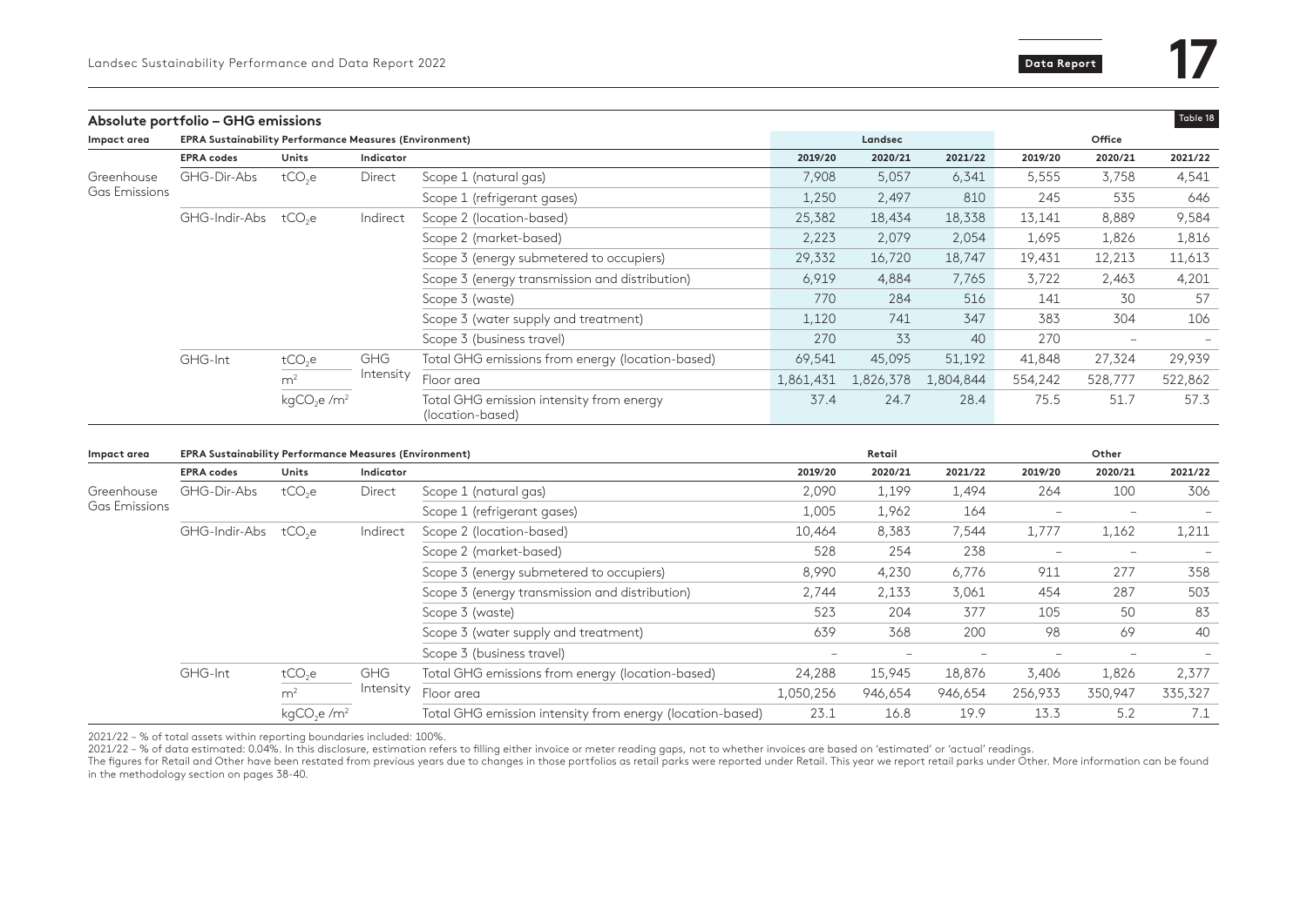|                                                             | Like-for-Like portfolio - GHG emissions                       |                                                        |           |                                                              |           |           |          |          |                | Table 19 |
|-------------------------------------------------------------|---------------------------------------------------------------|--------------------------------------------------------|-----------|--------------------------------------------------------------|-----------|-----------|----------|----------|----------------|----------|
| Impact area                                                 | <b>EPRA Sustainability Performance Measures (Environment)</b> |                                                        |           |                                                              |           | Landsec   |          |          | Office         |          |
|                                                             | <b>EPRA codes</b>                                             | Units                                                  | Indicator |                                                              | 2020/21   | 2021/22   | % change | 2020/21  | 2021/22        | % change |
| Greenhouse                                                  | GHG-Dir-LfL                                                   | tCO <sub>2</sub> e                                     | Direct    | Scope 1 (natural gas)                                        | 4,850     | 5,981     | 23%      | 3,569    | 4,243          | 19%      |
|                                                             |                                                               |                                                        |           | Scope 1 (refrigerant gases)                                  | 2,372     | 810       | $-66%$   | 411      | 646            | 57%      |
|                                                             | GHG-Indir-LfL                                                 | tCO <sub>2</sub> e                                     | Indirect  | Scope 2 (location-based)                                     | 17,992    | 17,950    | 0%       | 8,482    | 9,211          | 9%       |
|                                                             |                                                               |                                                        |           | Scope 2 (market-based)                                       | 2,079     | 2,054     | $-1%$    | 1,826    | 1,816          | $-1%$    |
|                                                             |                                                               |                                                        |           | Scope 3 (energy submetered to occupiers)                     | 15,953    | 18,713    | 17%      | 11,446   | 11,579         | 1%       |
|                                                             |                                                               |                                                        |           | Scope 3 (energy transmission and distribution)               | 4,752     | 7,559     | 59%      | 2,343    | 4,011          | 71%      |
|                                                             |                                                               |                                                        |           | Scope 3 (waste)                                              | 282       | 515       | 83%      | 28       | 56             | 96%      |
|                                                             |                                                               |                                                        |           | Scope 3 (water supply and treatment)                         | 715       | 327       | $-54%$   | 278      | 87             | $-69%$   |
|                                                             | GHG-Int                                                       | tCO <sub>2</sub> e                                     | GHG       | Total GHG emissions from energy (location-based)             | 43,547    | 50,203    | 15%      | 25,840   | 29,045         | 12%      |
|                                                             |                                                               | m <sup>2</sup>                                         | Intensity | Floor area                                                   | 1,739,980 | 1,730,271 | $-1%$    | 455,746  | 455,746        | 0%       |
|                                                             |                                                               | kgCO <sub>2</sub> e/m <sup>2</sup>                     |           | Total GHG emission intensity from energy<br>(location-based) | 25.03     | 29.01     | 16%      | 56.70    | 63.73          | 12%      |
| Gas Emissions<br>Impact area<br>Greenhouse<br>Gas Emissions |                                                               | EPRA Sustainability Performance Measures (Environment) |           |                                                              |           | Retail    |          |          | Other          |          |
|                                                             | <b>EPRA codes</b>                                             | Units                                                  | Indicator |                                                              | 2020/21   | 2021/22   | % change | 2020/21  | 2021/22        | % change |
|                                                             | GHG-Dir-LfL                                                   | tCO <sub>2</sub> e                                     | Direct    | Scope 1 (natural gas)                                        | 1,199     | 1,494     | 25%      | 82       | 243            | 197%     |
|                                                             |                                                               |                                                        |           | Scope 1 (refrigerant gases)                                  | 1,962     | 164       | $-92%$   | $\Omega$ | $\overline{0}$ | 0%       |
|                                                             | GHG-Indir-LfL                                                 | tCO <sub>2</sub> e                                     | Indirect  | Scope 2 (location-based)                                     | 8,383     | 7,544     | $-10%$   | 1,126    | 1,196          | 6%       |
|                                                             |                                                               |                                                        |           | Scope 2 (market-based)                                       | 254       | 238       | -6%      | $\Omega$ | $\Omega$       | 0%       |
|                                                             |                                                               |                                                        |           | Scope 3 (energy submetered to occupiers)                     | 4,230     | 6,776     | 60%      | 277      | 358            | 29%      |
|                                                             |                                                               |                                                        |           | Scope 3 (energy transmission and distribution)               | 2,133     | 3,061     | 44%      | 276      | 486            | 76%      |
|                                                             |                                                               |                                                        |           | Scope 3 (waste)                                              | 204       | 377       | 85%      | 50       | 83             | 65%      |
|                                                             |                                                               |                                                        |           | Scope 3 (water supply and treatment)                         | 368       | 200       | $-46%$   | 69       | 40             | $-42%$   |
|                                                             | GHG-Int                                                       | tCO <sub>2</sub> e                                     | GHG       | Total GHG emissions from energy (location-based)             | 15,945    | 18,876    | 18%      | 1,762    | 2,283          | 30%      |
|                                                             |                                                               | m <sup>2</sup>                                         | Intensity | Floor area                                                   | 946,654   | 946,654   | 0%       | 337,580  | 327,871        | $-3%$    |
|                                                             |                                                               | kgCO <sub>2</sub> e/m <sup>2</sup>                     |           | Total GHG emission intensity from energy (location-based)    | 16.84     | 19.94     | 18%      | 5.22     | 6.96           | 33%      |

2021/22 – % of data estimated: 0.04%. In this disclosure, estimation refers to filling either invoice or meter reading gaps, not to whether invoices are based on 'estimated' or 'actual' readings.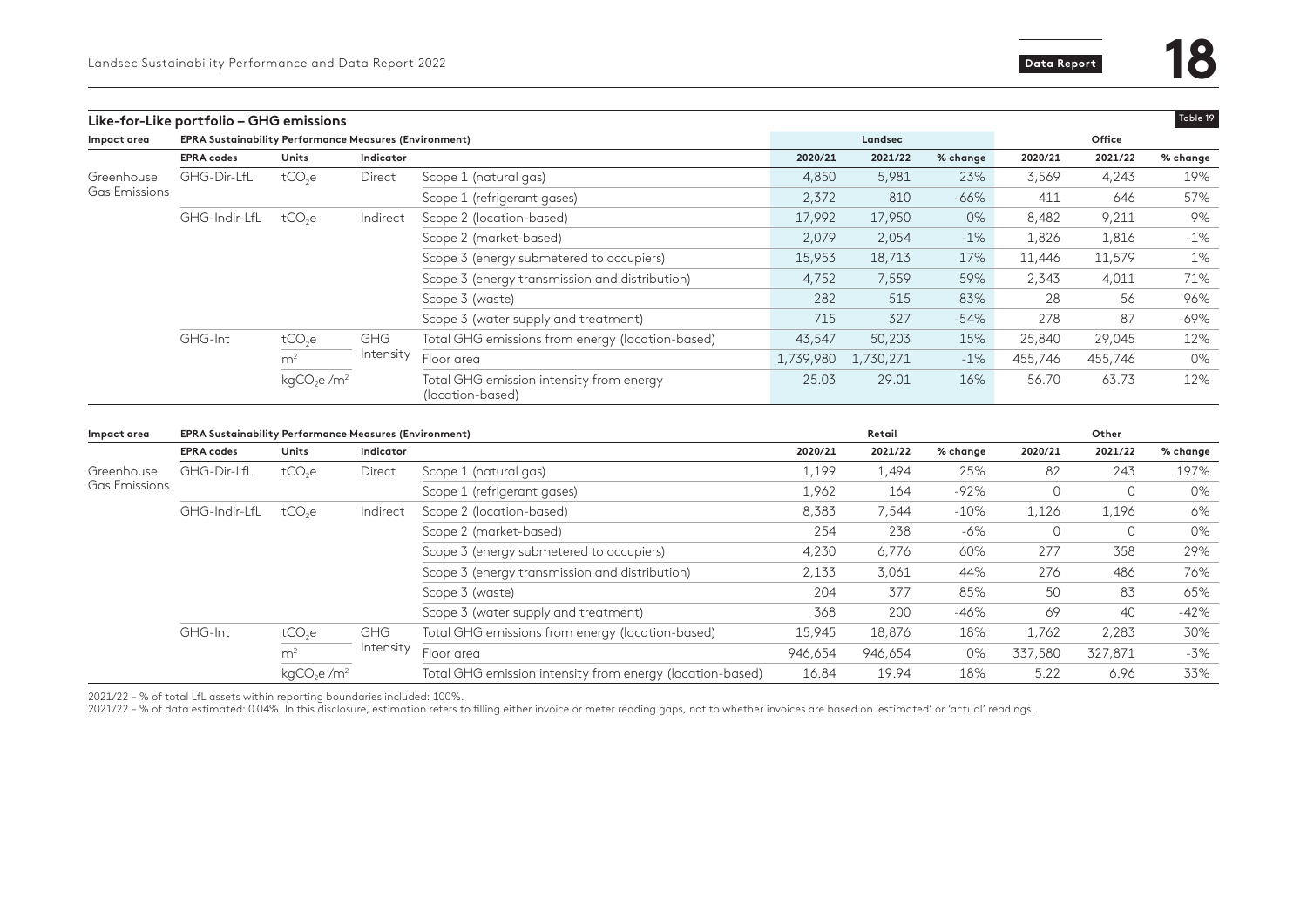|       | Absolute portfolio - water and waste                               |                |                              |                                |              |              |          |         |          | Table 20      |
|-------|--------------------------------------------------------------------|----------------|------------------------------|--------------------------------|--------------|--------------|----------|---------|----------|---------------|
|       | Impact area EPRA Sustainability Performance Measures (Environment) |                |                              |                                |              | Landsec      |          |         | Office   |               |
|       | <b>EPRA codes</b>                                                  | Units          | Indicator                    |                                | 2019/20      | 2020/21      | 2021/22  | 2019/20 | 2020/21  | 2021/22       |
| Water | Water-Abs                                                          | m <sup>3</sup> | Municipal water              | for landlord shared services   | 665,258      | 556,093      | 559,547  | 268,100 | 174,308  | 185,192       |
|       |                                                                    |                | withdrawn                    | (sub)metered to tenants        | 398,936      | 148,480      | 263,894  | 95,498  | 114,688  | 67,704        |
|       |                                                                    |                |                              | Total landlord-obtained water  | 1,064,194    | 704,573      | 823,441  | 363,599 | 288,997  | 252,896       |
|       |                                                                    |                |                              | Water disclosure coverage      |              | 59 of 59     | 57 of 57 |         | 19 of 19 | 17 of 17      |
|       | Water-Int                                                          | $m^3/m^2$      | Water withdrawn<br>intensity | Total building water intensity | 0.57         | 0.57         | 0.46     | 0.66    | 0.55     | 0.48          |
| Waste | Waste-Abs (hazardous)                                              | Tonnes         | Total weight of              | Hazardous waste $1$            | N/A          | N/A          | N/A      | N/A     | N/A      | N/A           |
|       | Waste-Abs (non-hazardous)                                          |                | waste produced               | Non-hazardous waste            | 36,272       | 13,340       | 24,245   | 6,612   | 1,430    | 2,662         |
|       | Waste-Abs (recycled)                                               |                | Total weight of              | Recycled                       | 26,581       | 8,708        | 17,126   | 5,498   | 1,169    | 2,073         |
|       | Waste-Abs (EfW)                                                    |                | waste produced               | Energy from Waste              | 9,690        | 4,632        | 7,119    | 1,114   | 262      | 589           |
|       | Waste-Abs (landfill)                                               |                |                              | Landfill                       | $\mathbf{0}$ | $\mathbf{0}$ | $\circ$  | 0       | $\Omega$ | $\mathcal{O}$ |
|       | Waste-Abs (recycled)                                               | %              | Proportion of waste          | Recycled                       | 73%          | 65%          | 71%      | 83%     | 82%      | 78%           |
|       | Waste-Abs (EfW)                                                    |                | by disposal route            | Energy from Waste              | 27%          | 35%          | 29%      | 17%     | 18%      | 22%           |
|       | Waste-Abs (landfill)                                               |                |                              | Landfill                       | 0%           | 0%           | 0%       | 0%      | 0%       | 0%            |

| Impact area | <b>EPRA Sustainability Performance Measures (Environment)</b> |                |                              |                                |          | Retail   |             |          | Other    |          |
|-------------|---------------------------------------------------------------|----------------|------------------------------|--------------------------------|----------|----------|-------------|----------|----------|----------|
|             | <b>EPRA codes</b>                                             | Units          | Indicator                    |                                | 2019/20  | 2020/21  | 2021/22     | 2019/20  | 2020/21  | 2021/22  |
| Water       | Water-Abs                                                     | m <sup>3</sup> | Municipal water              | for landlord shared services   | 303,731  | 316,048  | 279,780     | 93,427   | 65,737   | 94,575   |
|             |                                                               |                | withdrawn                    | (sub)metered to tenants        | 303,285  | 33,792   | 196,190     | 152      | $\Omega$ | $\Omega$ |
|             |                                                               |                |                              | Total landlord-obtained water  | 607,016  | 349,840  | 475,970     | 93,579   | 65,737   | 94,575   |
|             |                                                               |                |                              | Water disclosure coverage      |          | 22 of 22 | 18 of 18    |          | 18 of 18 | 22 of 22 |
|             | Water-Int                                                     | $m^3/m^2$      | Water withdrawn<br>intensity | Total building water intensity | 0.64     | 0.37     | 0.50        | 0.26     | 0.19     | 0.28     |
| Waste       | Waste-Abs (hazardous)                                         | Tonnes         | Total weight of              | Hazardous waste $1$            | N/A      | N/A      | N/A         | N/A      | N/A      | N/A      |
|             | Waste-Abs (non-hazardous)                                     |                | waste produced               | Non-hazardous waste            | 24,733   | 9,571    | 17,691      | 4,927    | 2,338    | 3,892    |
|             | Waste-Abs (recycled)                                          |                | Total weight of              | Recycled                       | 18,186   | 6,438    | 13,133      | 2,897    | 1,101    | 1,921    |
|             | Waste-Abs (EfW)                                               |                | waste produced               | Energy from Waste              | 6,547    | 3,133    | 4,558       | 2,029    | 1,238    | 1,971    |
|             | Waste-Abs (landfill)                                          |                |                              | Landfill                       | $\Omega$ | $\Omega$ | $\mathbf 0$ | $\Omega$ | $\Omega$ | $\Omega$ |
|             | Waste-Abs (recycled)                                          | %              | Proportion of waste          | Recycled                       | 74%      | 67%      | 74%         | 59%      | 47%      | 49%      |
|             | Waste-Abs (EfW)                                               |                | by disposal route            | Energy from Waste              | 26%      | 33%      | 26%         | 41%      | 53%      | 51%      |
|             | Waste-Abs (landfill)                                          |                |                              | Landfill                       | 0%       | 0%       | 0%          | 0%       | 0%       | 0%       |

1. The amount of hazardous waste produced in our properties is immaterial.

2021/22 – % of total assets within reporting boundaries included: 100%.

2021/22 – % of data estimated: Water – 6%, Waste – 0%.

The figures for Retail and Other have been restated from previous years due to changes in those portfolios as retail parks were reported under Retail. This year we report retail parks under Other. More information can be f in the methodology section on pages 38-40.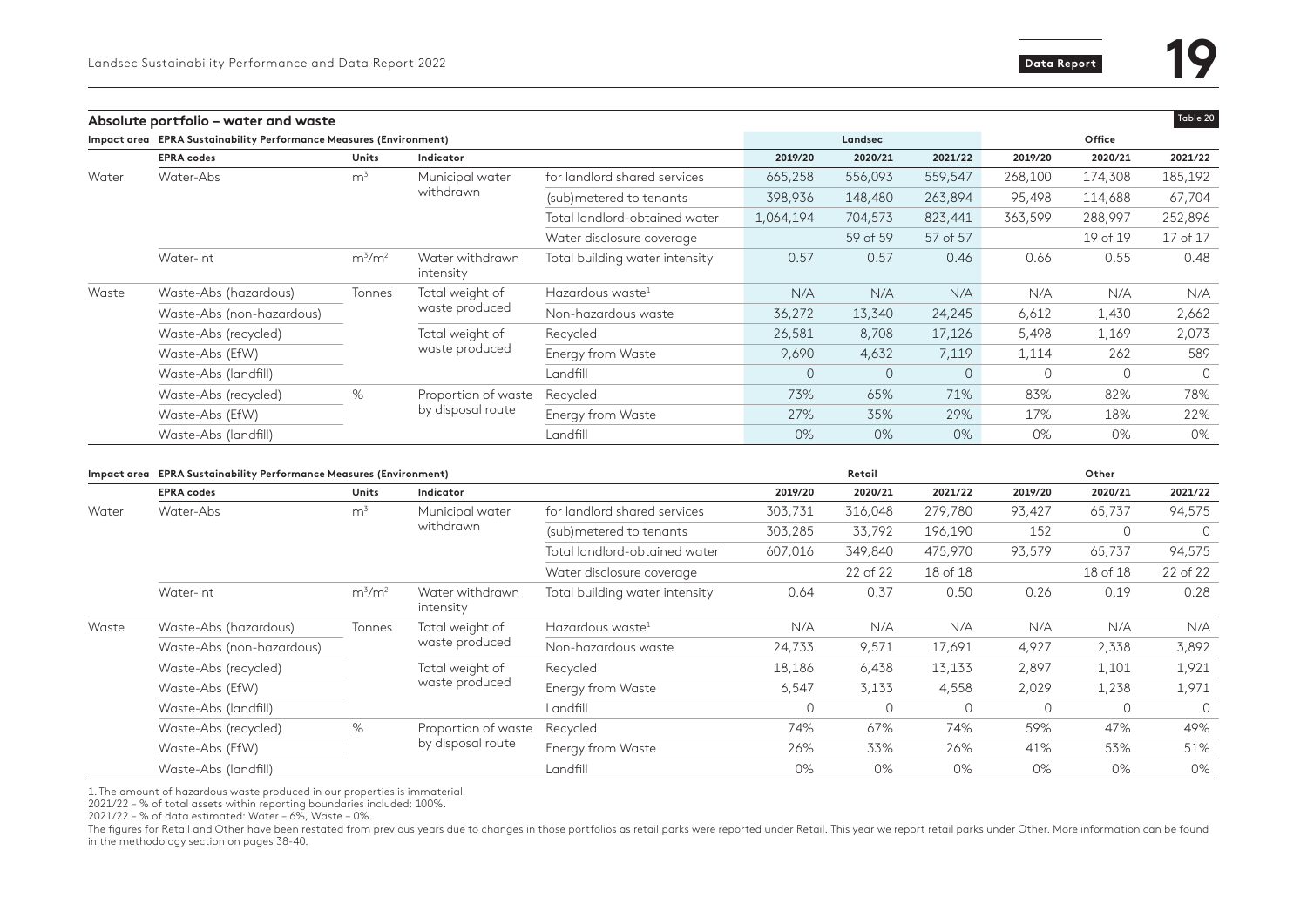|       | Like-for-Like portfolio – water and waste                          |                   |                              |                                |          |          |          |          |                | Table 21 |
|-------|--------------------------------------------------------------------|-------------------|------------------------------|--------------------------------|----------|----------|----------|----------|----------------|----------|
|       | Impact area EPRA Sustainability Performance Measures (Environment) |                   |                              |                                |          | Landsec  |          |          | Office         |          |
|       | <b>EPRA codes</b>                                                  | Units             | Indicator                    |                                | 2020/21  | 2021/22  | % change | 2020/21  | 2021/22        | % change |
| Water | Water-LfL                                                          | m3                | Municipal water              | for landlord shared services   | 536,324  | 514,490  | $-4%$    | 154,628  | 140,174        | -9%      |
|       |                                                                    |                   | withdrawn                    | (sub)metered to tenants        | 143,540  | 262,116  | 83%      | 109,748  | 65,926         | $-40\%$  |
|       |                                                                    |                   |                              | Total landlord-obtained water  | 679,864  | 776,606  | 14%      | 264,376  | 206,100        | $-22%$   |
|       |                                                                    |                   |                              | Water disclosure coverage      |          |          | 53 of 53 |          |                | 14 of 14 |
|       | Water-Int                                                          | m3/m <sup>2</sup> | Water withdrawn<br>intensity | Total building water intensity | 0.39     | 0.45     | 15%      | 0.58     | 0.45           | $-22%$   |
| Waste | Waste-LfL (hazardous)                                              | Tonnes            | Total weight of              | Hazardous waste <sup>1</sup>   | N/A      | N/A      | N/A      | N/A      | N/A            | N/A      |
|       | Waste-LfL (non-hazardous)                                          |                   | waste produced               | Non-hazardous waste            | 13,233   | 24,193   | 83%      | 1,337    | 2,617          | 96%      |
|       | Waste-LfL (recycled)                                               |                   | Total weight of              | Recycled                       | 8,629    | 17,097   | 98%      | 1,090    | 2,043          | 87%      |
|       | Waste-LfL (EfW)                                                    |                   | waste produced               | Energy from Waste              | 4,603    | 7,096    | 54%      | 247      | 574            | 133%     |
|       | Waste-LfL (landfill)                                               |                   |                              | Landfill                       | $\Omega$ | $\Omega$ | 0%       | $\Omega$ | $\overline{0}$ | 0%       |
|       | Waste-LfL (recycled)                                               | %                 | Proportion of waste          | Recycled                       | 65%      | 71%      | 9%       | 82%      | 78%            | $-4%$    |
|       | Waste-LfL (EfW)                                                    |                   | by disposal route            | Energy from Waste              | 35%      | 29%      | $-16%$   | 18%      | 22%            | 19%      |
|       | Waste-LfL (landfill)                                               |                   |                              | Landfill                       | 0%       | 0%       | $0\%$    | 0%       | 0%             | 0%       |

|       | Impact area EPRA Sustainability Performance Measures (Environment) |                   |                              |                                |          | Retail   |          |         | Other    |          |
|-------|--------------------------------------------------------------------|-------------------|------------------------------|--------------------------------|----------|----------|----------|---------|----------|----------|
|       | <b>EPRA codes</b>                                                  | Units             | Indicator                    |                                | 2020/21  | 2021/22  | % change | 2020/21 | 2021/22  | % change |
| Water | Water-LfL                                                          | m <sub>3</sub>    | Municipal water              | for landlord shared services   | 316,048  | 279,780  | $-11\%$  | 65,648  | 94,536   | 44%      |
|       |                                                                    |                   | withdrawn                    | (sub)metered to tenants        | 33,792   | 196,190  | 481%     | 0       | $\Omega$ | 0%       |
|       |                                                                    |                   |                              | Total landlord-obtained water  | 349,840  | 475,970  | 36%      | 65,648  | 94,536   | 44%      |
|       |                                                                    |                   |                              | Water disclosure coverage      |          |          | 18 of 18 |         |          | 21 of 21 |
|       | Water-Int                                                          | m3/m <sup>2</sup> | Water withdrawn<br>intensity | Total building water intensity | 0.37     | 0.50     | 36%      | 0.19    | 29%      | 52%      |
| Waste | Waste-LfL (hazardous)                                              | Tonnes            | Total weight of              | Hazardous waste <sup>1</sup>   | N/A      | N/A      | N/A      | N/A     | N/A      | N/A      |
|       | Waste-LfL (non-hazardous)                                          |                   | waste produced               | Non-hazardous waste            | 9,571    | 17,691   | 85%      | 2,325   | 3,885    | 67%      |
|       | Waste-LfL (recycled)                                               |                   | Total weight of              | Recycled                       | 6,438    | 13,133   | 104%     | 1,101   | 1,921    | 74%      |
|       | Waste-LfL (EfW)                                                    |                   | waste produced               | Energy from Waste              | 3,133    | 4,558    | 46%      | 1,224   | 1,964    | 60%      |
|       | Waste-LfL (landfill)                                               |                   |                              | Landfill                       | $\Omega$ | $\Omega$ | 0%       | 0       | $\Omega$ | 0%       |
|       | Waste-LfL (recycled)                                               | %                 | Proportion of waste          | Recycled                       | 67%      | 74%      | 10%      | 47%     | 49%      | 5%       |
|       | Waste-LfL (EfW)                                                    |                   | by disposal route            | Energy from Waste              | 33%      | 26%      | $-21%$   | 53%     | 51%      | $-5%$    |
|       | Waste-LfL (landfill)                                               |                   |                              | Landfill                       | 0%       | 0%       | 0%       | 0%      | 0%       | 0%       |

1. The amount of hazardous waste produced in our properties is immaterial.

2021/22 – % of total LfL assets within reporting boundaries included: 100%.

2021/22 – % of data estimated: Water – 6.2%, Waste – 0%.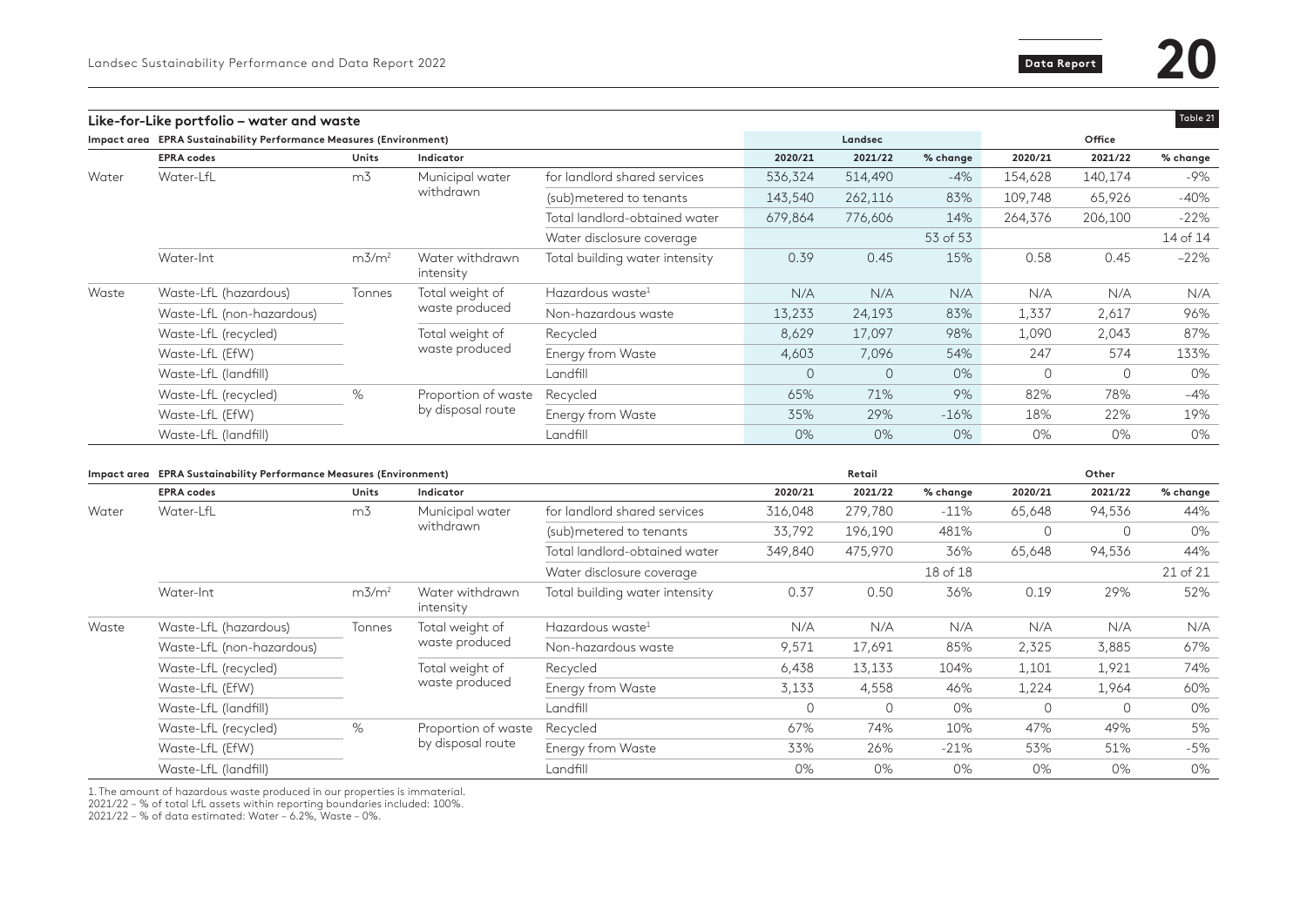|                                                                                                           |                                                               |                                   |                  |                                                                    |          |          | Table 22 |
|-----------------------------------------------------------------------------------------------------------|---------------------------------------------------------------|-----------------------------------|------------------|--------------------------------------------------------------------|----------|----------|----------|
| Impact area                                                                                               | <b>EPRA Sustainability Performance Measures (Environment)</b> |                                   |                  |                                                                    |          |          |          |
|                                                                                                           | <b>EPRA codes</b>                                             | Units                             | Indicator        |                                                                    | 2019/20  | 2020/21  | 2021/22  |
| Landsec headquarters environmental performance<br>Energy<br>Greenhouse Gas<br>Emissions<br>Water<br>Waste | Elec-Abs                                                      | kWh                               | Electricity      | Total landlord-obtained electricity                                | 351,567  | 230,301  | 282,145  |
|                                                                                                           |                                                               |                                   |                  | Proportion of landlord-obtained electricity from renewable sources | 100%     | 100%     | 100%     |
|                                                                                                           | Fuels-Abs                                                     | kWh                               | Fuels            | Total landlord-obtained fuels                                      | 484,572  | 454,993  | 711,275  |
|                                                                                                           |                                                               |                                   |                  | Proportion of landlord-obtained fuels from renewable sources       | 0%       | 0%       | 0%       |
|                                                                                                           | Total energy-Abs                                              | <b>kWh</b>                        | Energy           | Total landlord-obtained energy                                     | 836,139  | 685,294  | 993,420  |
|                                                                                                           |                                                               |                                   |                  | Proportion of landlord-obtained energy from renewable sources      | 42%      | 34%      | 28%      |
|                                                                                                           | Energy-Int                                                    | kWh/m <sup>2</sup>                | Energy intensity | Total building energy intensity                                    | 177      | 145      | 211      |
|                                                                                                           | GHG-Dir-Abs                                                   | tCO <sub>2</sub> e                | Direct           | Scope 1 (natural gas)                                              | 89.1     | 83.7     | 130.3    |
|                                                                                                           |                                                               |                                   |                  | Scope 1 (refrigerant gases)                                        | 1.5      | 0.0      | 10.3     |
|                                                                                                           |                                                               |                                   |                  | Scope 2 (location-based)                                           | 89.9     | 53.7     | 59.9     |
|                                                                                                           |                                                               |                                   |                  | Scope 2 (market-based)                                             | 0.0      | 0.0      | 0.0      |
|                                                                                                           | GHG-Indir-Abs                                                 | tCO <sub>2</sub> e                | Indirect         | Scope 3 (energy transmission and distribution)                     | 32.8     | 23.5     | 44.6     |
|                                                                                                           |                                                               |                                   |                  | Scope 3 (waste)                                                    | 2.7      | 0.6      | 1.3      |
|                                                                                                           |                                                               |                                   |                  | Scope 3 (water supply and treatment)                               | 2.7      | 0.2      | 0.7      |
|                                                                                                           | GHG-Int                                                       | tCO <sub>2</sub> e/m <sup>2</sup> | GHG intensity    | Total GHG emissions from energy (location-based)                   | 211.8    | 160.9    | 234.8    |
|                                                                                                           |                                                               |                                   |                  | Total GHG emission intensity (location-based)                      | 44.9     | 34.1     | 49.8     |
|                                                                                                           | Water-Abs                                                     | m <sub>3</sub>                    | Water            | Total municipal water withdrawn                                    | 2,602    | 205      | 1,605    |
|                                                                                                           | Water-Int                                                     | m3/m <sup>2</sup>                 | Water intensity  | Total building water intensity                                     | 0.55     | 0.04     | 0.34     |
|                                                                                                           | Waste-Abs                                                     | tonnes                            | Waste            | Total weight of waste - Recycled                                   | 102      | 20       | 49       |
|                                                                                                           |                                                               |                                   |                  | Total weight of waste - Energy from Waste                          | 26       | 6        | 13       |
|                                                                                                           |                                                               |                                   |                  | Total weight of waste - Landfill                                   | $\Omega$ | $\Omega$ | $\Omega$ |
|                                                                                                           |                                                               | $\%$                              | Waste            | Proportion of waste - Recycled                                     | 79%      | 78%      | 79%      |
|                                                                                                           |                                                               |                                   |                  | Proportion of waste - Energy from Waste                            | 21%      | 22%      | 21%      |

Proportion of waste – Landfill and the contract of the contract of the contract of the contract of the contract of the contract of the contract of the contract of the contract of the contract of the contract of the contrac

Fuels, water, waste and refrigerant gases were calculated based on the floor area occupied by Landsec as a percentage of the total building figures.

| ı Repo <u>rt</u> |  |
|------------------|--|
|                  |  |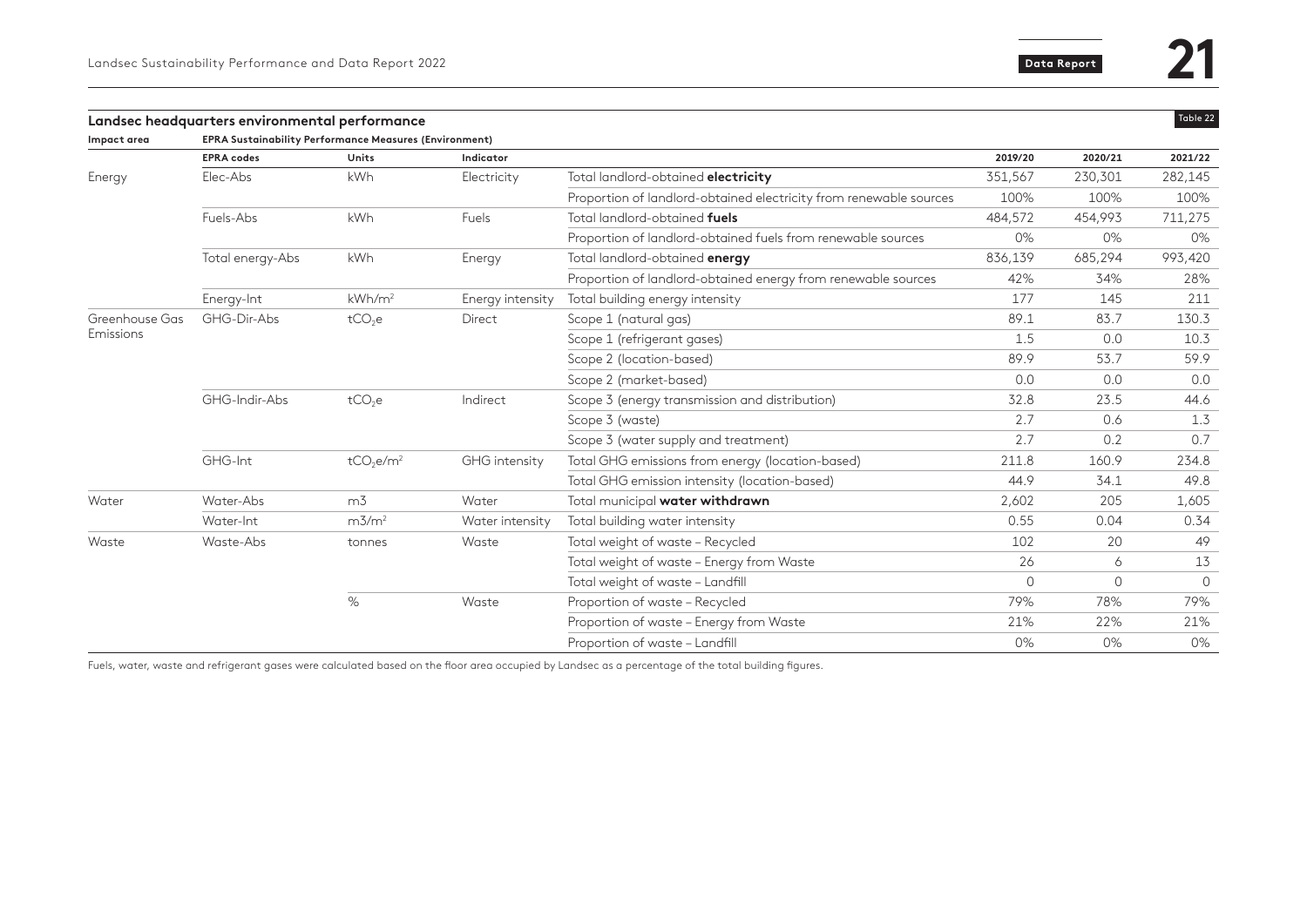|                              |                   |                                                        |                                                              |         |         | Table 23 |
|------------------------------|-------------------|--------------------------------------------------------|--------------------------------------------------------------|---------|---------|----------|
| Impact area                  |                   | EPRA Sustainability Performance Measures (Environment) |                                                              |         |         |          |
|                              | <b>EPRA codes</b> | Units                                                  | Indicator                                                    | 2019/20 | 2020/21 | 2021/22  |
| Certification                | Cert-Tot          | % of total floor area $(m2)$                           | Percentage of portfolio which is <b>BREEAM</b> rated         | 40%     | 44%     | 47%      |
|                              |                   |                                                        | Outstanding <sup>2</sup>                                     | 0%      | 0%      | 0%       |
|                              |                   |                                                        | Excellent                                                    | 19%     | 18%     | 19%      |
|                              |                   |                                                        | Very Good                                                    | 17%     | 23%     | 26%      |
|                              |                   |                                                        | Good/Pass                                                    | 3%      | 2%      | 3%       |
|                              |                   |                                                        | Percentage of portfolio with an EPC certificate <sup>1</sup> |         | 62%     | 95%      |
|                              |                   |                                                        | $\mathsf{A/B}$                                               |         | 18%     | 33%      |
|                              |                   |                                                        | $\subset$                                                    |         | 23%     | 31%      |
| Sustainability certification |                   |                                                        | D                                                            |         | 15%     | 23%      |
|                              |                   |                                                        | Ε                                                            |         | 4%      | 6%       |
|                              |                   |                                                        | F/G                                                          |         | 2%      | 2%       |
|                              |                   | % portfolio value (£)                                  | Percentage of portfolio which is BREEAM rated <sup>3</sup>   |         |         | 60%      |
|                              |                   |                                                        | Outstanding <sup>2</sup>                                     |         |         | 0%       |
|                              |                   |                                                        | Excellent                                                    |         |         | 35%      |
|                              |                   |                                                        | Very Good                                                    |         |         | 24%      |
|                              |                   |                                                        | Good/Pass                                                    |         |         | 1%       |
|                              |                   |                                                        | Percentage of portfolio with an EPC certificate <sup>3</sup> |         |         | 97%      |
|                              |                   |                                                        | A/B                                                          |         |         | 36%      |
|                              |                   |                                                        | C                                                            |         |         | 24%      |
|                              |                   |                                                        | D                                                            |         |         | 32%      |
|                              |                   |                                                        | Ε                                                            |         |         | 4%       |
|                              |                   |                                                        | F/G                                                          |         |         | 1%       |

1. Indicator added to our disclosures in 2020-21.

2. BREEAM Outstanding space is related to Landsec office floor area at 80-100 Victoria Street.

3. New indicator added to our disclosures in 2021-22.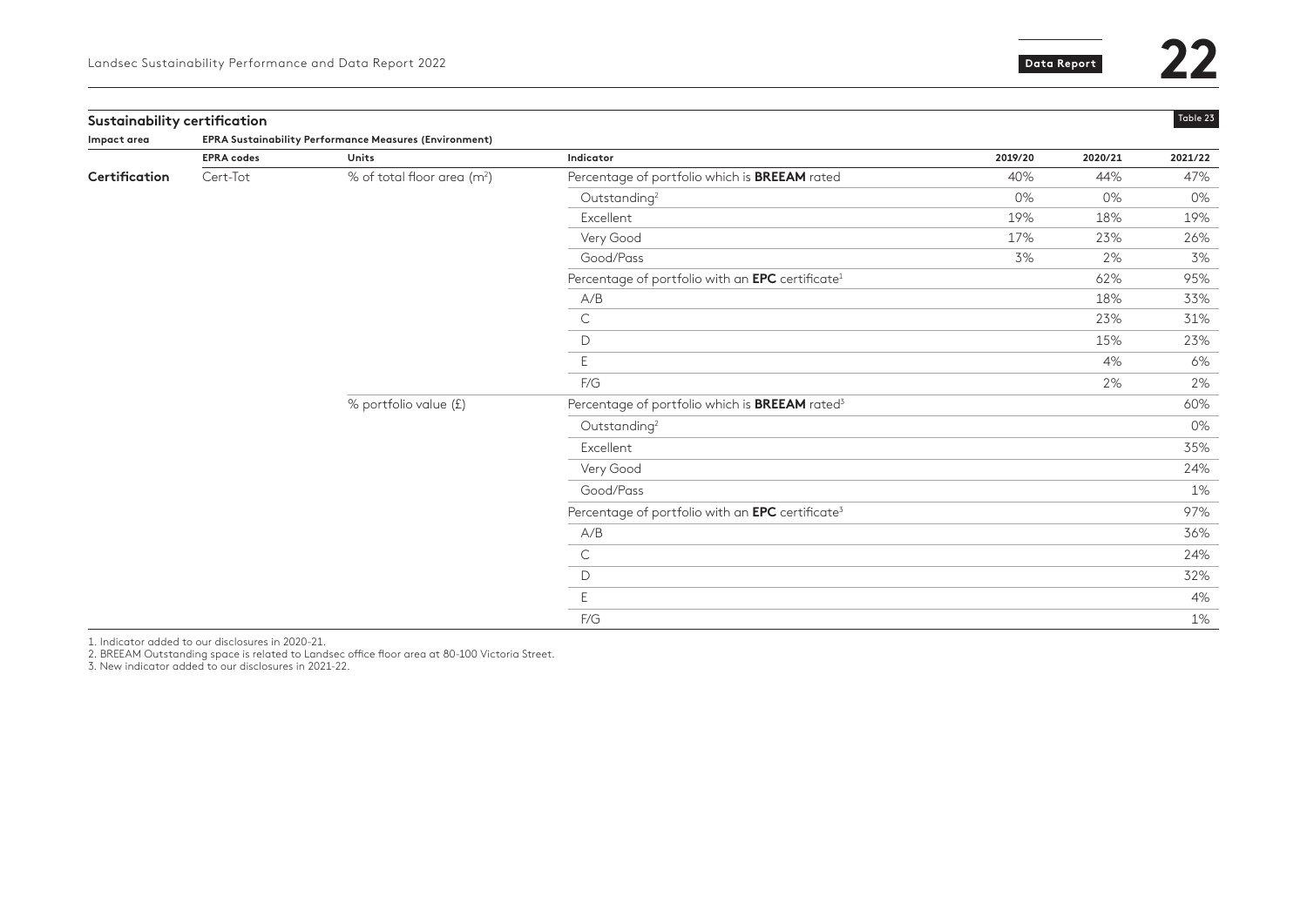Landsec Sustainability Performance and Data Report 2022 **Data Report 2021** 

#### **Additional disclosure** Table 24

| Impact area |  |
|-------------|--|
|-------------|--|

|               | Units                      | Indicator                                                                          | 2020/21 | 2020/21 |
|---------------|----------------------------|------------------------------------------------------------------------------------|---------|---------|
| Certification | $%$ of rental income $(E)$ | Percentage of rental income from BREEAM certified assets <sup>1</sup>              | 62%     | 59%     |
|               |                            | Outstanding <sup>2</sup>                                                           | 0%      | 0%      |
|               |                            | Excellent                                                                          | 32%     | 30%     |
|               |                            | Very Good                                                                          | 28%     | 28%     |
|               |                            | Good/Pass                                                                          | 2%      | 2%      |
|               |                            | Percentage of rental income (ERV) from spaces with an EPC certificate <sup>1</sup> | 75%     | 96%     |
|               |                            | A/B                                                                                | 24%     | 36%     |
|               |                            | $\sim$                                                                             | 25%     | 25%     |
|               |                            |                                                                                    | 20%     | 28%     |
|               |                            |                                                                                    | 4%      | 5%      |
|               |                            | F/G                                                                                | 2%      | 1%      |

1. Indicator added to our disclosures in 2020-21.

2. BREEAM Outstanding space is related to Landsec office floor area at 80-100 Victoria Street.

3. New indicator added to our disclosures in 2021-22.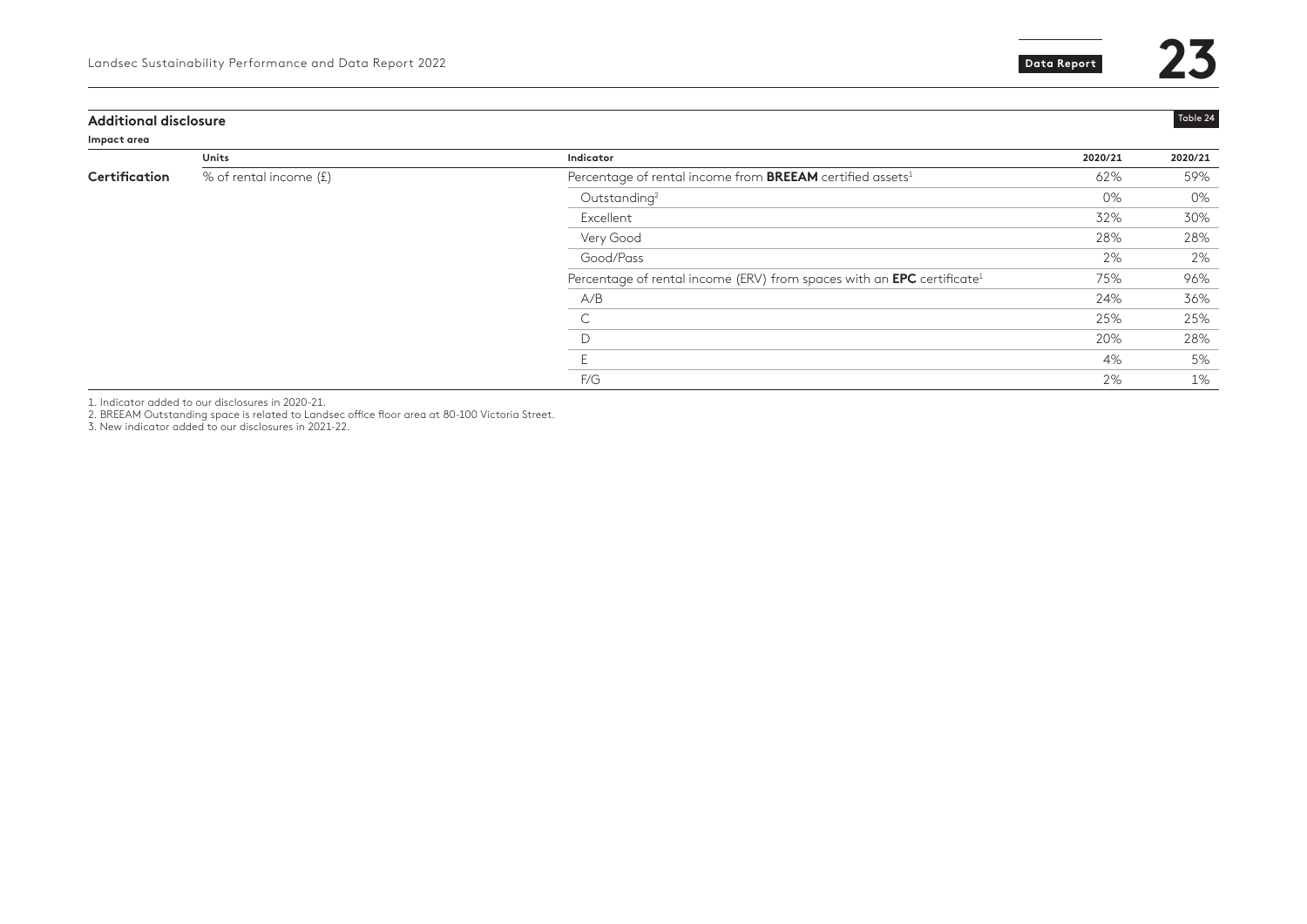<span id="page-24-0"></span>

|             | <b>Employee diversity - Gender</b> | <b>EPRA Sustainability Performance Measures (Social)</b><br>Units<br>Indicator<br>% of employees<br>Gender diversity<br>Gender by level<br>Board<br>Executive<br>Senior Leader<br>Leader<br>Manager<br>Professional<br>Support |           |                      |        |         |         |         |         | Table 25 |
|-------------|------------------------------------|--------------------------------------------------------------------------------------------------------------------------------------------------------------------------------------------------------------------------------|-----------|----------------------|--------|---------|---------|---------|---------|----------|
| Impact area |                                    |                                                                                                                                                                                                                                |           |                      |        | 2019/20 | 2020/21 |         | 2021/22 |          |
|             | <b>EPRA codes</b>                  |                                                                                                                                                                                                                                |           |                      | Female | Male    | Female  | Male    | Female  | Male     |
| Diversity   | Diversity-Emp                      |                                                                                                                                                                                                                                |           | % of total employees | 52.4%  | 47.6%   | 51.6%   | 48.4%   | 51.3%   | 48.7%    |
|             |                                    |                                                                                                                                                                                                                                |           |                      | 44.4%  | 55.5%   | 50.0%   | 50.0%   | 55.6%   | 44.4%    |
|             |                                    |                                                                                                                                                                                                                                |           |                      | 20.0%  | 80.0%   | 11.1%   | 88.9%   | 22.2%   | 77.8%    |
|             |                                    |                                                                                                                                                                                                                                |           |                      | 30.0%  | 70.0%   | 37.5%   | 62.5%   | 30.3%   | 69.7%    |
|             |                                    |                                                                                                                                                                                                                                |           |                      | 24.5%  | 75.5%   | 30.9%   | 69.1%   | 35.0%   | 65.0%    |
|             |                                    |                                                                                                                                                                                                                                |           |                      | 52.6%  | 47.4%   | 52.2%   | 47.8%   | 50.0%   | 50.0%    |
|             |                                    |                                                                                                                                                                                                                                |           |                      | 61.7%  | 38.3%   | 58.2%   | 41.8%   | 57.2%   | 42.8%    |
|             |                                    |                                                                                                                                                                                                                                |           |                      | 71.4%  | 28.6%   | 73.1%   | 26.9%   | 79.2%   | 20.8%    |
|             |                                    |                                                                                                                                                                                                                                |           |                      |        |         |         |         |         |          |
|             | Employee diversity - Gender pay    |                                                                                                                                                                                                                                |           |                      |        |         |         |         |         | Table 26 |
| Impact area |                                    | <b>EPRA Sustainability Performance Measures (Social)</b>                                                                                                                                                                       |           |                      |        |         |         | 2019/20 | 2020/21 | 2021/22  |
|             | <b>EPRA</b> codes                  | Units                                                                                                                                                                                                                          | Indicator |                      |        |         |         | Ratio   | Ratio   | Ratio    |

|           | <b>FPRA codes</b>            | Units        | ndicator                     |                                     | Katıo      | Ratio | Katio    |
|-----------|------------------------------|--------------|------------------------------|-------------------------------------|------------|-------|----------|
| Diversity | $)$ i $\sqrt{2}$ rcit<br>سرب | $P_{\cap V}$ | $)$ 11/ $\rho$ rcit<br>ratic | $\sim$ m $\sim$<br>lotc<br>$\cdots$ | $\bot$ .0. |       | <u>.</u> |
|           |                              |              |                              |                                     |            |       |          |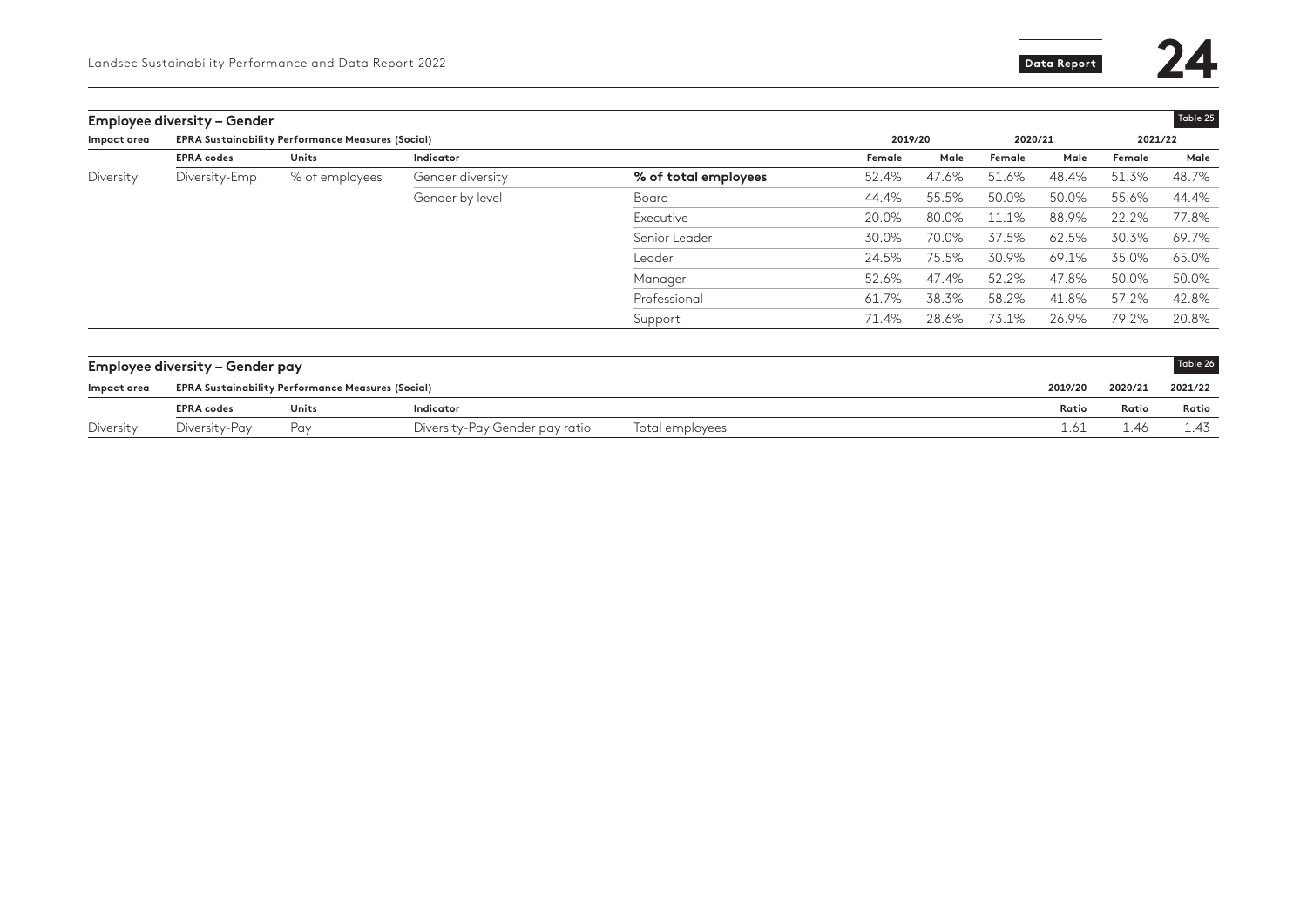#### **Employee diversity – Ethnicity** Table 27

**Impact area EPRA Sustainability Performance Measures (Social) 2019/20**

|           |                                  | Entry papeamapment i criterinance measures (pocial) |                    |                      |       |              |         |       |                                       |                                           |
|-----------|----------------------------------|-----------------------------------------------------|--------------------|----------------------|-------|--------------|---------|-------|---------------------------------------|-------------------------------------------|
|           | <b>EPRA codes</b>                | Units                                               | Indicator          |                      | Asian | <b>Black</b> | White   | Other | Race/<br>ethnicity<br>not<br>recorded | Ethnic<br>minority<br>represen-<br>tation |
| Diversity | Additional metric % of employees |                                                     | Ethnicity by level | % of total employees | 7.6%  | 4.9%         | 79.6%   | 4.9%  | 3.0%                                  | 17.4%                                     |
|           |                                  |                                                     |                    | Board                | 0.0%  | 0.0%         | 42.9%   | 0.0%  | 57.1%                                 | 0.0%                                      |
|           |                                  |                                                     |                    | Executive            | 0.0%  | 0.0%         | 100.0%  | 0.0%  | 0.0%                                  | 0.0%                                      |
|           |                                  |                                                     |                    | Senior Leader        | 0.0%  | 0.0%         | 100.0%  | 0.0%  | 0.0%                                  | 0.0%                                      |
|           |                                  |                                                     |                    | Leader               | 4.3%  | 2.1%         | 86.2%   | 4.3%  | 3.2%                                  | 10.6%                                     |
|           |                                  |                                                     |                    | Manager              | 11.7% | 2.0%         | 77.6%   | 5.1%  | 3.6%                                  | 18.9%                                     |
|           |                                  |                                                     |                    | Professional         | 8.7%  | 8.7%         | 75.8%   | 5.4%  | 1.3%                                  | 22.8%                                     |
|           |                                  |                                                     |                    | Support              | 3.1%  | 9.2%         | 80.6%   | 6.1%  | 1.0%                                  | 18.4%                                     |
|           |                                  |                                                     |                    |                      |       |              | 2020/21 |       |                                       |                                           |
| Diversity | Additional metric % of employees |                                                     | Ethnicity by level | % of total employees | 8.0%  | 5.4%         | 81.0%   | 3.6%  | 2.1%                                  | 17.0%                                     |
|           |                                  |                                                     |                    | Board                | 10.0% | 0.0%         | 60.0%   | 0.0%  | 30.0%                                 | 10.0%                                     |
|           |                                  |                                                     |                    | Executive            | 0.0%  | 0.0%         | 100.0%  | 0.0%  | 0.0%                                  | 0.0%                                      |
|           |                                  |                                                     |                    | Senior Leader        | 0.0%  | 0.0%         | 93.8%   | 6.3%  | 0.0%                                  | 6.3%                                      |
|           |                                  |                                                     |                    | Leader               | 4.5%  | 1.8%         | 90.9%   | 1.8%  | 0.9%                                  | 8.2%                                      |
|           |                                  |                                                     |                    | Manager              | 12.2% | 2.0%         | 78.0%   | 5.4%  | 2.4%                                  | 19.5%                                     |
|           |                                  |                                                     |                    | Professional         | 7.2%  | 11.1%        | 77.1%   | 2.6%  | 2.0%                                  | 20.9%                                     |
|           |                                  |                                                     |                    | Support              | 5.1%  | 10.3%        | 80.8%   | 3.8%  | 0.0%                                  | 19.2%                                     |
|           |                                  |                                                     |                    |                      |       |              | 2021/22 |       |                                       |                                           |
| Diversity | Additional metric % of employees |                                                     | Ethnicity by level | % of total employees | 7.8%  | 4.8%         | 81.4%   | 4.4%  | 1.6%                                  | 17.0%                                     |
|           |                                  |                                                     |                    | Board                | 11.1% | 0.0%         | 88.9%   | 0.0%  | 0.0%                                  | 11.1%                                     |
|           |                                  |                                                     |                    | Executive            | 0.0%  | 0.0%         | 100.0%  | 0.0%  | 0.0%                                  | $0.0\%$                                   |
|           |                                  |                                                     |                    | Senior Leader        | 0.0%  | 0.0%         | 96.8%   | 3.2%  | 0.0%                                  | 3.2%                                      |
|           |                                  |                                                     |                    | Leader               | 7.0%  | 0.0%         | 89.0%   | 3.0%  | 2.0%                                  | 10.0%                                     |
|           |                                  |                                                     |                    | Manager              | 8.7%  | 1.9%         | 81.1%   | 5.3%  | 2.9%                                  | 16.0%                                     |
|           |                                  |                                                     |                    | Professional         | 9.0%  | 10.3%        | 75.9%   | 4.1%  | 0.7%                                  | 23.4%                                     |
|           |                                  |                                                     |                    | Support              | 8.3%  | 11.1%        | 75.0%   | 5.6%  | 0.0%                                  | 25.0%                                     |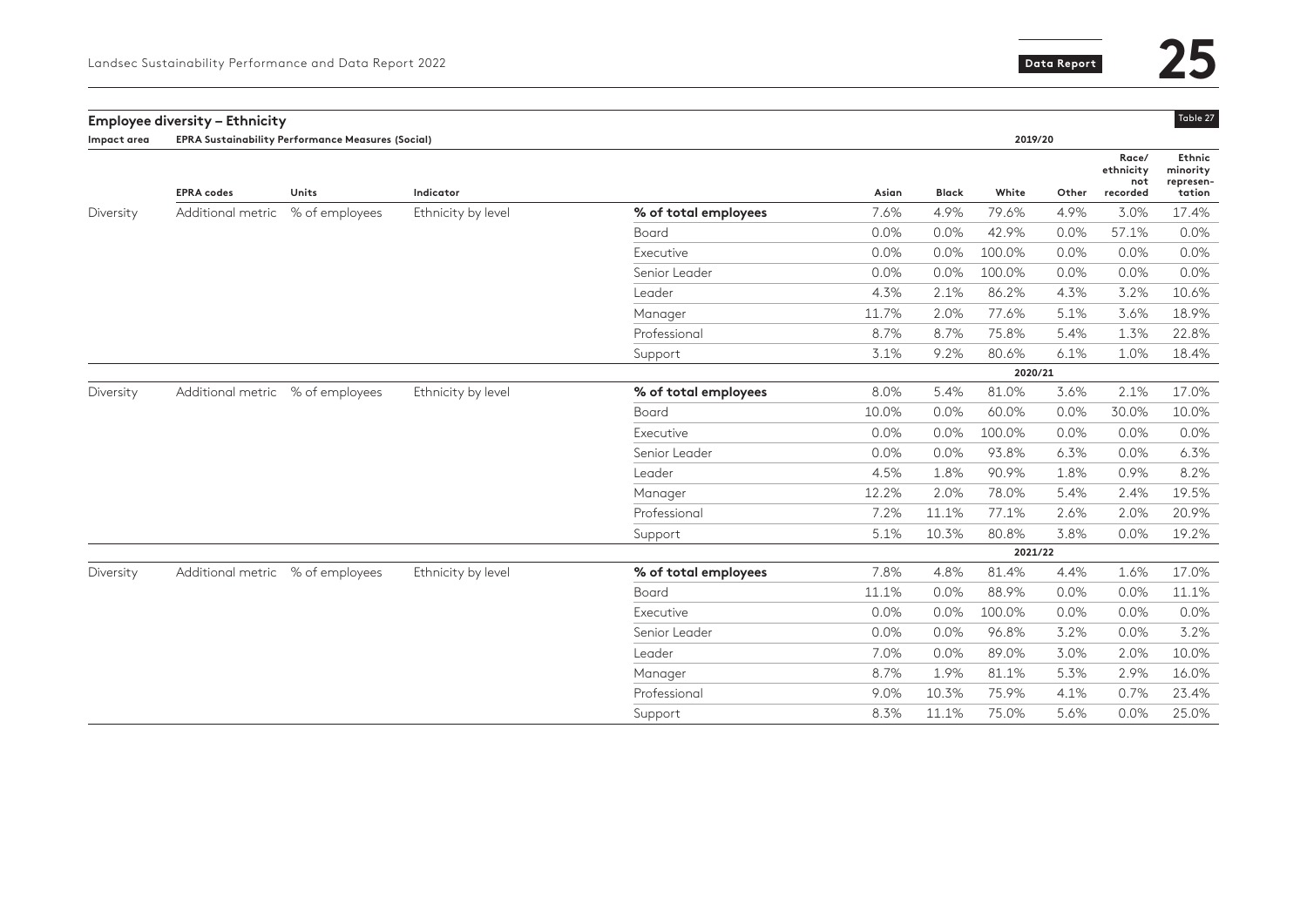#### **Employee diversity – Disability** Table 28

|           |                         | Impact area EPRA Sustainability Performance Measures (Social) |           |                                 |                                 |      |                                                           |                  |          | 2019/20 |       |            |                         |                   |                                       |
|-----------|-------------------------|---------------------------------------------------------------|-----------|---------------------------------|---------------------------------|------|-----------------------------------------------------------|------------------|----------|---------|-------|------------|-------------------------|-------------------|---------------------------------------|
|           | <b>EPRA codes</b> Units |                                                               | Indicator |                                 | Dexterity                       |      | Learning,<br>understanding<br>or<br>Hearing concentrating | Mental<br>health | Mobility | Vision  | Other | disability | No Prefer not<br>to say | Disability<br>not | Disability<br>recorded representation |
| Diversity | Additional              | % of                                                          |           | Disability % of total employees | $\hspace{0.1mm}-\hspace{0.1mm}$ | 0.4% | 0.7%                                                      | 0.5%             | 0.4%     | 0.4%    | 0.9%  | 87.0%      | 3.9%                    | 6.0%              | 3.2%                                  |
|           | metric                  | employees by level                                            |           | Board                           | $\overline{\phantom{m}}$        | 0.0% | 0.0%                                                      | 0.0%             | 0.0%     | 0.0%    | 0.0%  | 0.0%       | 14.3%                   | 85.7%             | 0.0%                                  |
|           |                         |                                                               |           | Executive                       | $\overline{\phantom{a}}$        | 0.0% | 0.0%                                                      | 0.0%             | 0.0%     | 20.0%   | 0.0%  | 60.0%      | 0.0%                    | 20.0%             | 20.0%                                 |
|           |                         |                                                               |           | Senior Leader                   | $\hspace{0.1mm}-\hspace{0.1mm}$ | 0.0% | 0.0%                                                      | 0.0%             | 0.0%     | 0.0%    | 0.0%  | 95.0%      | 0.0%                    | 5.0%              | 0.0%                                  |
|           |                         |                                                               |           | Leader                          | $\overline{\phantom{a}}$        | 0.0% | 0.0%                                                      | 1.1%             | 0.0%     | 1.1%    | 1.1%  | 83.0%      | 7.4%                    | 6.4%              | 3.2%                                  |
|           |                         |                                                               |           | Manager                         | $\hspace{0.1mm}-\hspace{0.1mm}$ | 0.5% | 1.0%                                                      | 0.0%             | 1.0%     | 0.0%    | 1.0%  | 87.2%      | 4.1%                    | 5.1%              | 3.6%                                  |
|           |                         |                                                               |           | Professional                    | $\overline{\phantom{a}}$        | 0.0% | 1.3%                                                      | 0.7%             | 0.0%     | 0.0%    | 0.7%  | 89.9%      | 2.7%                    | 4.7%              | 2.7%                                  |
|           |                         |                                                               |           | Support                         | $\overline{\phantom{m}}$        | 1.0% | 0.0%                                                      | 1.0%             | 0.0%     | 0.0%    | 1.0%  | 91.8%      | 2.0%                    | 3.1%              | 3.1%                                  |
|           |                         |                                                               |           |                                 |                                 |      |                                                           |                  |          | 2020/21 |       |            |                         |                   |                                       |
| Diversity | Additional              | $%$ of                                                        |           | Disability % of total employees | 0.3%                            | 0.2% | 1.0%                                                      | 0.9%             | 0.3%     | 0.5%    | 0.9%  | 90.7%      | 3.3%                    | 2.2%              | 3.8%                                  |
|           | metric                  | employees by level                                            |           | Board                           | $0.0\%$                         | 0.0% | 0.0%                                                      | 0.0%             | 0.0%     | 0.0%    | 0.0%  | 10.0%      | 30.0%                   | 60.0%             | 0.0%                                  |
|           |                         |                                                               |           | Executive                       | $0.0\%$                         | 0.0% | 0.0%                                                      | 0.0%             | 0.0%     | 11.1%   | 0.0%  | 66.7%      | 11.1%                   | 11.1%             | 11.1%                                 |
|           |                         |                                                               |           | Senior Leader                   | 0.0%                            | 0.0% | 0.0%                                                      | 0.0%             | 0.0%     | 0.0%    | 6.3%  | 93.8%      | 0.0%                    | 0.0%              | 6.3%                                  |
|           |                         |                                                               |           | Leader                          | 0.0%                            | 0.0% | 0.0%                                                      | 0.9%             | 0.0%     | 0.9%    | 0.9%  | 93.6%      | 2.7%                    | 0.9%              | 2.8%                                  |
|           |                         |                                                               |           | Manager                         | 1.0%                            | 0.0% | 1.0%                                                      | 0.5%             | 1.0%     | 0.0%    | 0.0%  | 90.7%      | 3.9%                    | 2.0%              | 3.4%                                  |
|           |                         |                                                               |           | Professional                    | 0.0%                            | 0.0% | 2.6%                                                      | 1.3%             | 0.0%     | 0.0%    | 0.7%  | 91.5%      | 2.6%                    | 1.3%              | 4.6%                                  |
|           |                         |                                                               |           | Support                         | 0.0%                            | 1.3% | 0.0%                                                      | 1.3%             | 0.0%     | 1.3%    | 2.6%  | 94.9%      | 1.3%                    | $0.0\%$           | 3.8%                                  |
|           |                         |                                                               |           |                                 |                                 |      |                                                           |                  |          | 2021/22 |       |            |                         |                   |                                       |
| Diversity | Additional              | % of                                                          |           | Disability % of total employees | 0.2%                            | 0.5% | 1.4%                                                      | 1.2%             | 0.2%     | 0.2%    | 1.2%  | 92.2%      | 2.3%                    | 0.7%              | 5.0%                                  |
|           | metric                  | employees by level                                            |           | Board/Executive <sup>1</sup>    | 0.0%                            | 0.0% | 0.0%                                                      | 0.0%             | 0.0%     | 6.7%    | 0.0%  | 0.0%       | 33.3%                   | 20.0%             | 6.7%                                  |
|           |                         |                                                               |           | Senior Leader                   | $0.0\%$                         | 0.0% | 0.0%                                                      | 0.0%             | 0.0%     | 0.0%    | 3.2%  | 96.8%      | 0.0%                    | $0.0\%$           | 3.2%                                  |
|           |                         |                                                               |           | Leader                          | 0.0%                            | 0.0% | 0.0%                                                      | 1.0%             | 0.0%     | 0.0%    | 1.0%  | 95.1%      | 2.0%                    | 1.0%              | 2.0%                                  |
|           |                         |                                                               |           | Manager                         | 0.5%                            | 0.5% | 1.5%                                                      | 1.0%             | 0.5%     | 0.0%    | 1.0%  | 90.8%      | 3.4%                    | 1.0%              | 4.9%                                  |
|           |                         |                                                               |           | Professional                    | $0.0\%$                         | 0.7% | 2.8%                                                      | 0.7%             | 0.0%     | 0.0%    | 1.4%  | 93.1%      | 1.4%                    | $0.0\%$           | 5.5%                                  |
|           |                         |                                                               |           | Support                         | 0.0%                            | 1.4% | 1.4%                                                      | 4.2%             | 0.0%     | 0.0%    | 1.4%  | 90.3%      | 1.4%                    | 0.0%              | 8.3%                                  |

1. Board and Executive have been combined in 2021/22 to preserve anonymity.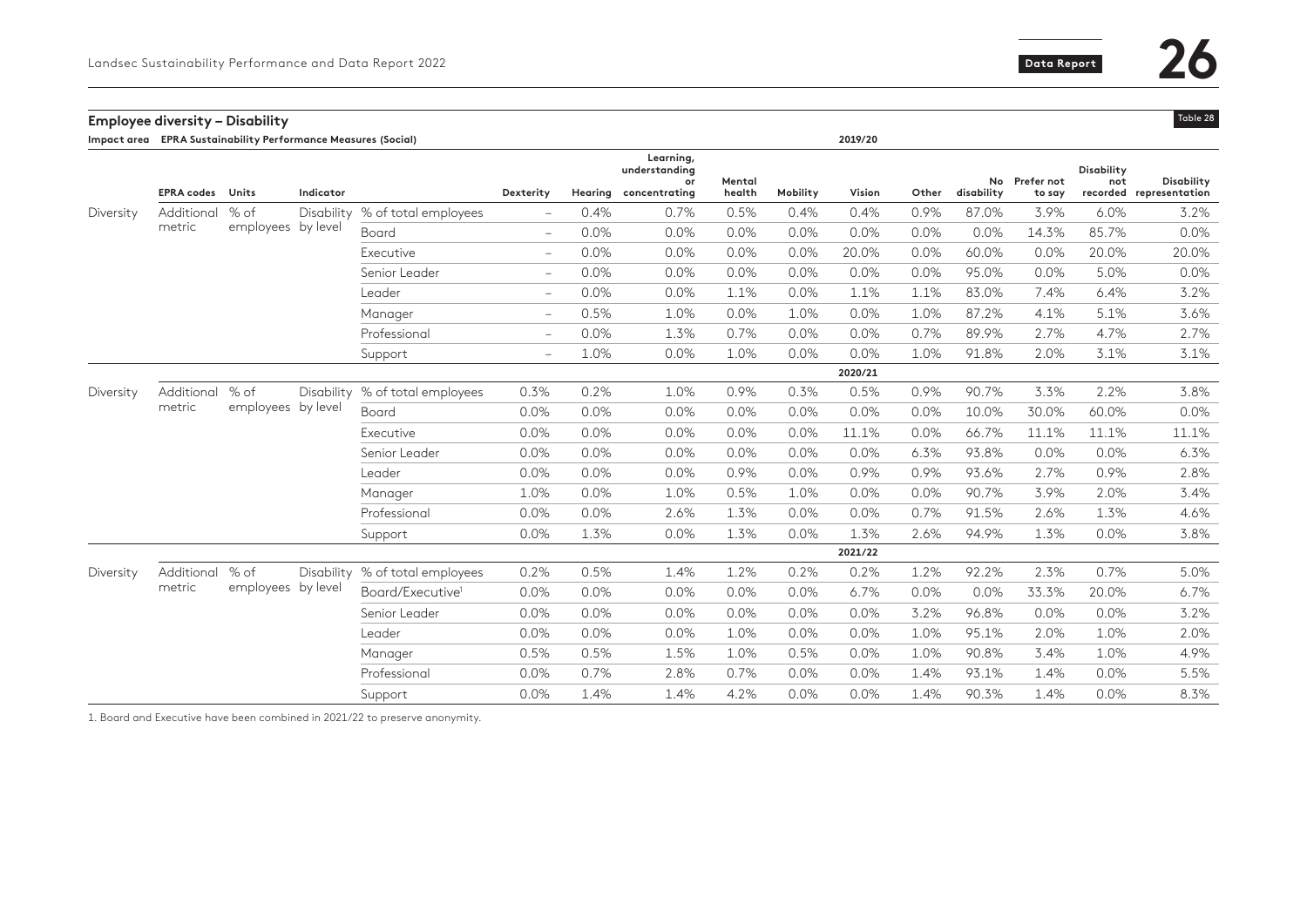|           | Employee diversity - Sexual orientation                       |                |                             |                      |       |                       |                 |         |            |                       | Table 29                                      |
|-----------|---------------------------------------------------------------|----------------|-----------------------------|----------------------|-------|-----------------------|-----------------|---------|------------|-----------------------|-----------------------------------------------|
|           | Impact area EPRA Sustainability Performance Measures (Social) |                |                             |                      |       |                       |                 | 2019/20 |            |                       |                                               |
|           | <b>EPRA codes</b>                                             | Units          | Indicator                   |                      |       | Bisexual Heterosexual | Lesbian/<br>Gay | Other   | Prefer not | Sexual<br>orientation | LGBT+<br>to state not recorded representation |
| Diversity | Additional metric                                             | % of employees | Sexual orientation by level | % of total employees | 0.7%  | 83.3%                 | 2.3%            | 0.2%    | 10.5%      | 3.0%                  | 3.2%                                          |
|           |                                                               |                |                             | Board                | 0.0%  | 14.3%                 | 0.0%            | 0.0%    | 28.6%      | 57.1%                 | 0.0%                                          |
|           |                                                               |                |                             | Executive            | 20.0% | 60.0%                 | 0.0%            | 0.0%    | 20.0%      | 0.0%                  | 20.0%                                         |
|           |                                                               |                |                             | Senior Leader        | 0.0%  | 95.0%                 | 0.0%            | 0.0%    | 5.0%       | 0.0%                  | 0.0%                                          |
|           |                                                               |                |                             | Leader               | 1.1%  | 84.0%                 | 1.1%            | 0.0%    | 10.6%      | 3.2%                  | 2.1%                                          |
|           |                                                               |                |                             | Manager              | 0.5%  | 83.2%                 | 1.0%            | 0.0%    | 11.7%      | 3.6%                  | 1.5%                                          |
|           |                                                               |                |                             | Professional         | 0.7%  | 83.9%                 | 4.7%            | 0.7%    | 8.7%       | 1.3%                  | 6.0%                                          |
|           |                                                               |                |                             | Support              | 0.0%  | 85.7%                 | 3.1%            | 0.0%    | 10.2%      | 1.0%                  | 3.1%                                          |
|           |                                                               |                |                             |                      |       |                       |                 | 2020/21 |            |                       |                                               |
| Diversity | Additional metric                                             | % of employees | Sexual orientation by level | % of total employees | 0.2%  | 75.1%                 | 2.2%            | 0.5%    | 8.5%       | 13.5%                 | 2.9%                                          |
|           |                                                               |                |                             | Board                | 0.0%  | 0.0%                  | 0.0%            | 0.0%    | 20.0%      | 80.0%                 | 0.0%                                          |
|           |                                                               |                |                             | Executive            | 0.0%  | 55.6%                 | 0.0%            | 0.0%    | 22.2%      | 22.2%                 | 0.0%                                          |
|           |                                                               |                |                             | Senior Leader        | 0.0%  | 68.8%                 | 0.0%            | 0.0%    | 12.5%      | 18.8%                 | 0.0%                                          |
|           |                                                               |                |                             | Leader               | 0.0%  | 81.8%                 | 0.9%            | 0.0%    | 6.4%       | 10.9%                 | 0.9%                                          |
|           |                                                               |                |                             | Manager              | 0.0%  | 75.6%                 | 2.0%            | 1.0%    | 10.2%      | 11.2%                 | 2.9%                                          |
|           |                                                               |                |                             | Professional         | 0.7%  | 76.5%                 | 3.9%            | 0.0%    | 9.2%       | 9.8%                  | 4.6%                                          |
|           |                                                               |                |                             | Support              | 0.0%  | 71.8%                 | 2.6%            | 1.3%    | 2.6%       | 21.8%                 | 3.8%                                          |
|           |                                                               |                |                             |                      |       |                       |                 | 2021/22 |            |                       |                                               |
| Diversity | Additional metric                                             | % of employees | Sexual orientation by level | % of total employees | 0.5%  | 84.1%                 | 2.8%            | 0.5%    | 8.0%       | 4.1%                  | 3.9%                                          |
|           |                                                               |                |                             | Board/Executive      | 0.0%  | 46.7%                 | 0.0%            | 0.0%    | 27%        | 27%                   | 0%                                            |
|           |                                                               |                |                             | Senior Leader        | 0.0%  | 83.9%                 | 6.5%            | 0.0%    | 6.5%       | 3.2%                  | 6.5%                                          |
|           |                                                               |                |                             | Leader               | 1.0%  | 89.2%                 | 0.0%            | 0.0%    | 4.9%       | 4.9%                  | 1.0%                                          |
|           |                                                               |                |                             | Manager              | 0.0%  | 81.1%                 | 2.4%            | 1.0%    | 9.7%       | 5.8%                  | 3.4%                                          |
|           |                                                               |                |                             | Professional         | 0.7%  | 86.2%                 | 4.1%            | 0.0%    | 7.6%       | 1.4%                  | 4.8%                                          |
|           |                                                               |                |                             | Support              | 1.4%  | 81.9%                 | 4.2%            | 1.4%    | 8.3%       | 2.8%                  | 6.9%                                          |

Board and Executive have been combined in 2021/22 to preserve anonymity.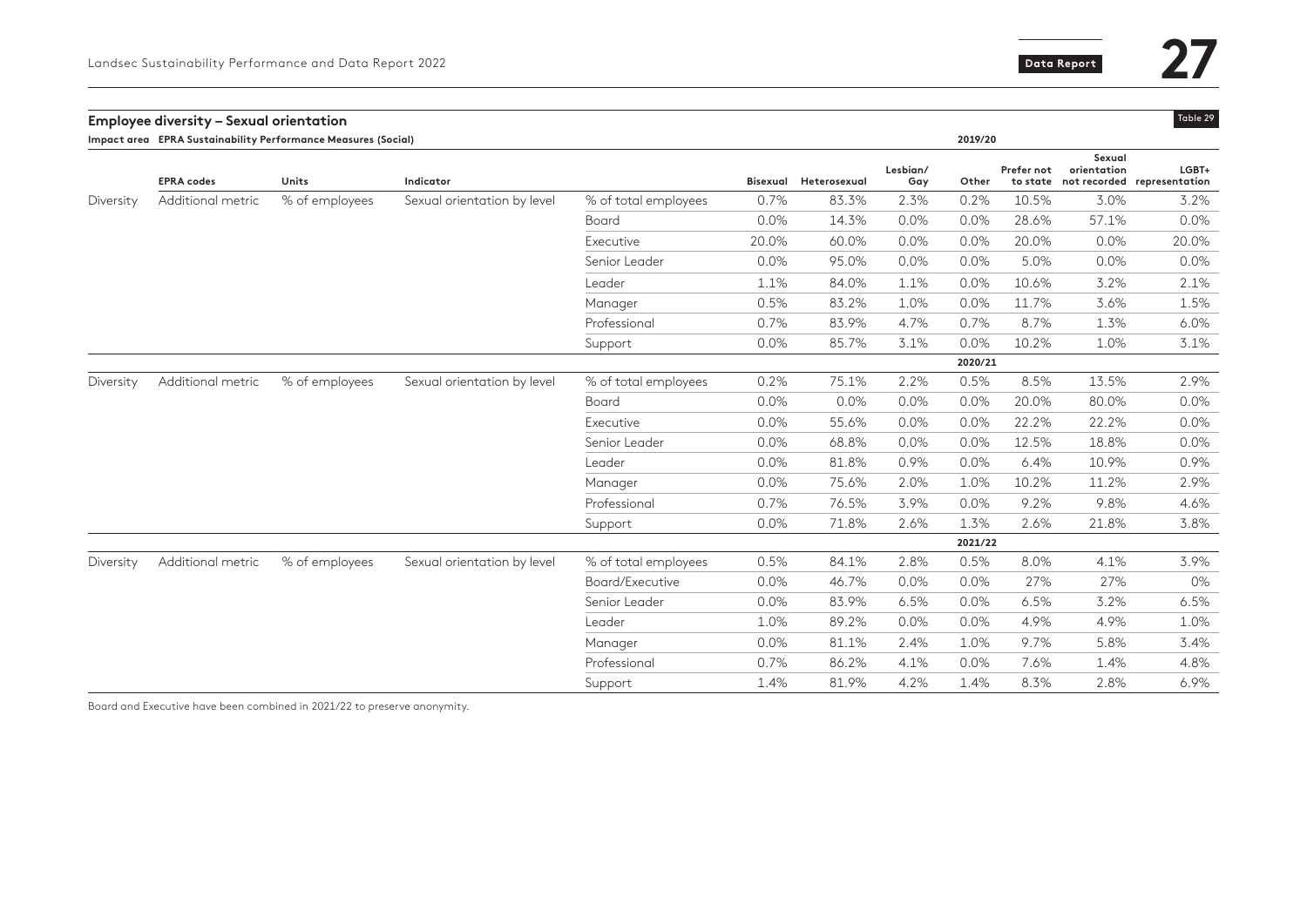|              | Employee diversity – Age          |                                                          |                           |                                                         |        |         |         |        |         |         |        |         | Table 30 |
|--------------|-----------------------------------|----------------------------------------------------------|---------------------------|---------------------------------------------------------|--------|---------|---------|--------|---------|---------|--------|---------|----------|
| Impact area  |                                   | <b>EPRA Sustainability Performance Measures (Social)</b> |                           |                                                         |        |         |         |        |         |         |        |         |          |
|              | <b>EPRA codes</b>                 | Units                                                    | Indicator                 |                                                         |        |         |         |        |         | 2019/20 |        | 2020/21 | 2021/22  |
| Diversity    | Additional                        | % of employees                                           | Age group                 | <30 years old                                           |        |         |         |        |         | 20.4%   |        | 17.6%   | 15.8%    |
|              | metric                            |                                                          |                           | 30-50 years old                                         |        |         |         |        |         | 57.5%   |        | 60.6%   | 63.7%    |
|              |                                   |                                                          |                           | >50 years old                                           |        |         |         |        |         | 22.1%   |        | 21.8%   | 20.5%    |
|              | Employee development and turnover |                                                          |                           |                                                         |        |         |         |        |         |         |        |         | Table 31 |
| Impact area  |                                   | <b>EPRA Sustainability Performance Measures (Social)</b> |                           |                                                         |        | 2019/20 |         |        | 2020/21 |         |        | 2021/22 |          |
|              | <b>EPRA codes</b>                 | Units                                                    | Indicator                 |                                                         | Female | Male    | Landsec | Female | Male    | Landsec | Female | Male    | Landsec  |
| and Turnover |                                   | Development Emp-Training Number of hours                 | Hours of training         | Average hours of training per<br>employee <sup>1</sup>  | 20.8   | 20.8    | 20.8    | 7.0    | 6.3     | 6.6     | 10.6   | 11.0    | 10.8     |
|              | Emp-Dev                           | % of employees                                           | Performance<br>appraisals | % of total employees received<br>performance appraisals | 51.0%  | 46.1%   | 97.1%   | 51.5%  | 48.5%   | 100%    | 51.3%  | 48.7%   | 100%     |
|              |                                   |                                                          |                           |                                                         |        |         |         |        |         |         |        |         |          |

|                                                                                 | appraisals        | performance appraisals            |      |     |                   |      |      |                        |     |             |       |
|---------------------------------------------------------------------------------|-------------------|-----------------------------------|------|-----|-------------------|------|------|------------------------|-----|-------------|-------|
| Emp-Turnover Number of employees All direct employees Total number of employees |                   |                                   | 298  | 271 | 569               | 298  | 281  | 579                    | 290 | 275         | 565   |
|                                                                                 | New hires         | Total number of new hires         | 54   | .38 | 91                | 45   | 43   | 88                     | 94  | 78          | 172   |
|                                                                                 |                   | Rate of new hires                 | 9.0% |     | 6.0% 15.0%        | 7.8% | 7.4% | $15.2\%$               |     | 16.6% 13.8% | 30.4% |
|                                                                                 | Employee turnover | Total number of employee turnover | 99   | -69 | 168               | 45   | -31  | 76                     | 69  | -67         | 136   |
|                                                                                 |                   | Rate of employee turnover         |      |     | 16.1% 11.2% 27.3% | 8.1% |      | 5.6% 13.7% 23.8% 24.1% |     |             | 24.0% |
|                                                                                 |                   |                                   |      |     |                   |      |      |                        |     |             |       |

1. In 2021/22, breakdown of training by gender only applies to Workday Learning, which is around 50% of training as we switch to a more holistic monitoring system.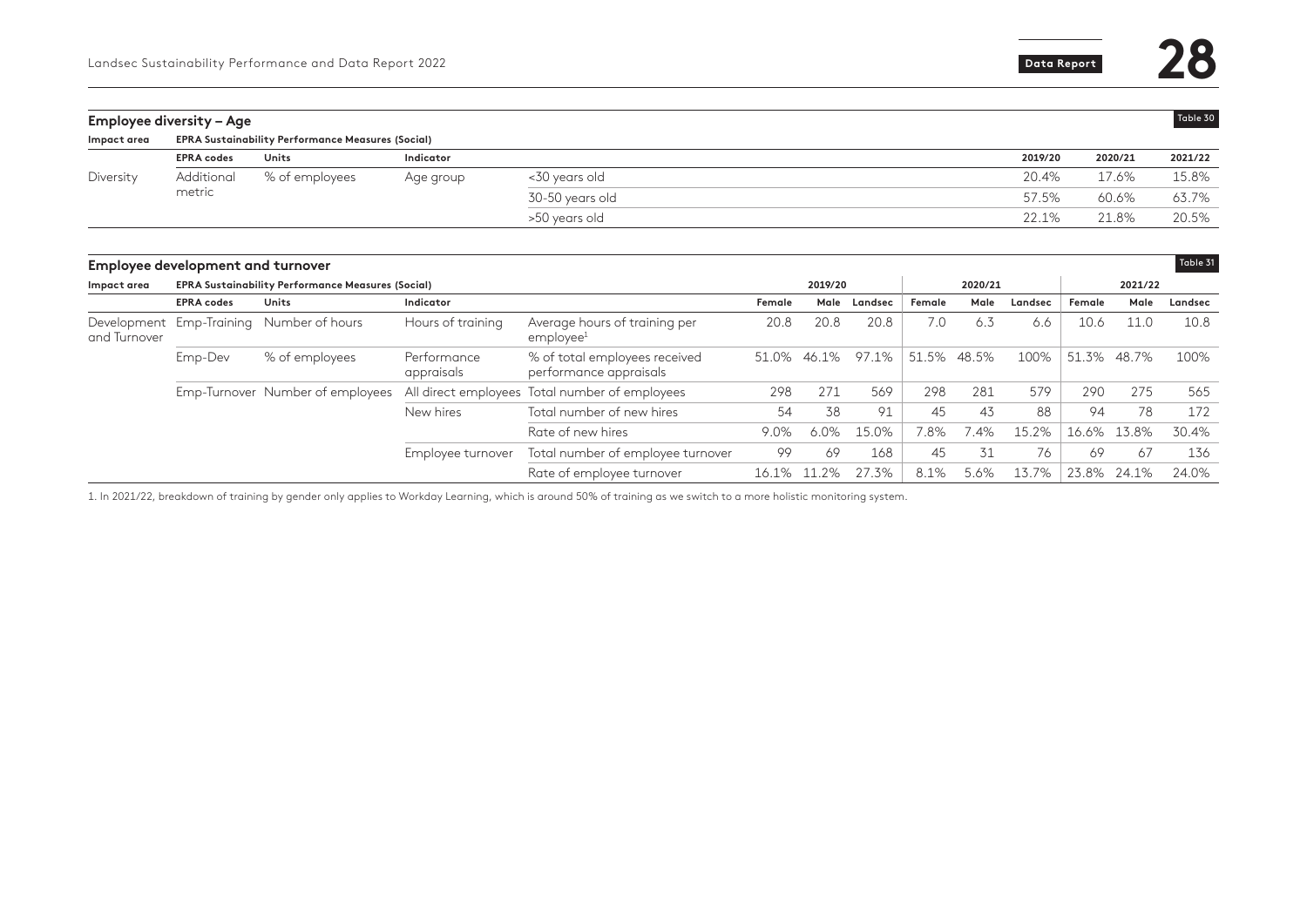| <b>Health &amp; Safety</b> |                                                          |                 |                                                       |                                        |             |                | Table 32       |
|----------------------------|----------------------------------------------------------|-----------------|-------------------------------------------------------|----------------------------------------|-------------|----------------|----------------|
| Impact area                | <b>EPRA Sustainability Performance Measures (Social)</b> | Landsec         |                                                       |                                        |             |                |                |
|                            | <b>EPRA codes</b>                                        | Units           | Indicator                                             |                                        | 2019/20     | 2020/21        | 2021/22        |
| Health & Safety            | H&S-Emp                                                  | % of total days | Absentee rate                                         | Absentee rate for employees            | 1.04%       | 0.75%          | 1.08%          |
|                            |                                                          | Rate            | RIDDOR <sup>1</sup> - Reportable injury incident rate | Developments - contractors             | 635         | 1307           | 271            |
|                            |                                                          |                 |                                                       | Managed portfolio                      | 0.0069      | 0.0035         | 0.0090         |
|                            |                                                          |                 |                                                       | Third-party managed portfolio          | 0.0042      | 0.0055         | 0.0120         |
|                            |                                                          | Total number    | RIDDOR - Number of reportable injury incidents        | Developments - contractors             | 3           | $\overline{2}$ | $\overline{4}$ |
|                            |                                                          |                 |                                                       | Managed portfolio                      | 13          | $\mathbf{1}$   | 10             |
|                            |                                                          |                 |                                                       | Third-party managed portfolio          | 2           |                | 5              |
|                            |                                                          | Total number    | Number of fatalities                                  | Developments - contractors             | $\Omega$    | 0              | 0              |
|                            |                                                          |                 |                                                       | Managed portfolio - contractors        | $\mathbf 0$ | $\circ$        | 0              |
|                            |                                                          |                 |                                                       | Managed portfolio - employees          | $\mathbf 0$ | $\overline{0}$ | $\circ$        |
|                            |                                                          |                 |                                                       | Managed portfolio - visitors           | $\Omega$    | $\circ$        | $\mathbf 0$    |
|                            |                                                          | Total number    | Number of near misses                                 | Developments - contractors             | 21          | 14             | 51             |
|                            |                                                          |                 |                                                       | Managed portfolio                      | 120         | 68             | 103            |
|                            |                                                          | Total number    | Number of total injury incidents                      | Developments - contractors             | 9           | 2              | 16             |
|                            |                                                          |                 |                                                       | Managed portfolio - contractors        | 93          | 83             | 136            |
|                            |                                                          |                 |                                                       | Managed portfolio - employees          | 14          | 14             | $\Omega$       |
|                            |                                                          |                 |                                                       | Managed portfolio - visitors           | 449         | 293            | 633            |
|                            |                                                          |                 |                                                       | Managed portfolio - unallocated person | 122         | 2              | 5              |
|                            |                                                          | Total number    | <b>Disease</b>                                        | Managed portfolio                      | $\Omega$    | $\Omega$       | $\Omega$       |
|                            |                                                          | Total number    | Lost time rate                                        | Developments - contractors             | $\mathbf 0$ | 35             | 15             |
|                            | H&S-Asset                                                | $\%$            | % Assets                                              | Asset Health & Safety assessments      | 100%        | 100%           | 100%           |
|                            | H&S-Comp                                                 | Total number    | Enforcement/Compliance incidents                      | Developments                           | $\mathbf 0$ | $\circ$        | 0              |
|                            |                                                          |                 |                                                       | Managed portfolio/operations           | $\Omega$    | $\Omega$       | $\circ$        |
|                            |                                                          | $\%$            | Health & Safety training                              | <b>Employees</b>                       | 95          | 95             | 99             |

1. RIDDOR – Reporting of Injuries, Diseases and Dangerous Occurrences Regulations: figures only include reportable incidents as specified at [www.hse.gov.uk/riddor](http://www.hse.gov.uk/riddor).

RIDDOR – Injury incident rate for developments – contractors calculation: RIDDOR x 100,000/workers.

RIDDOR – Injury incident rate for managed portfolio calculation: RIDDOR x 100,000/footfall.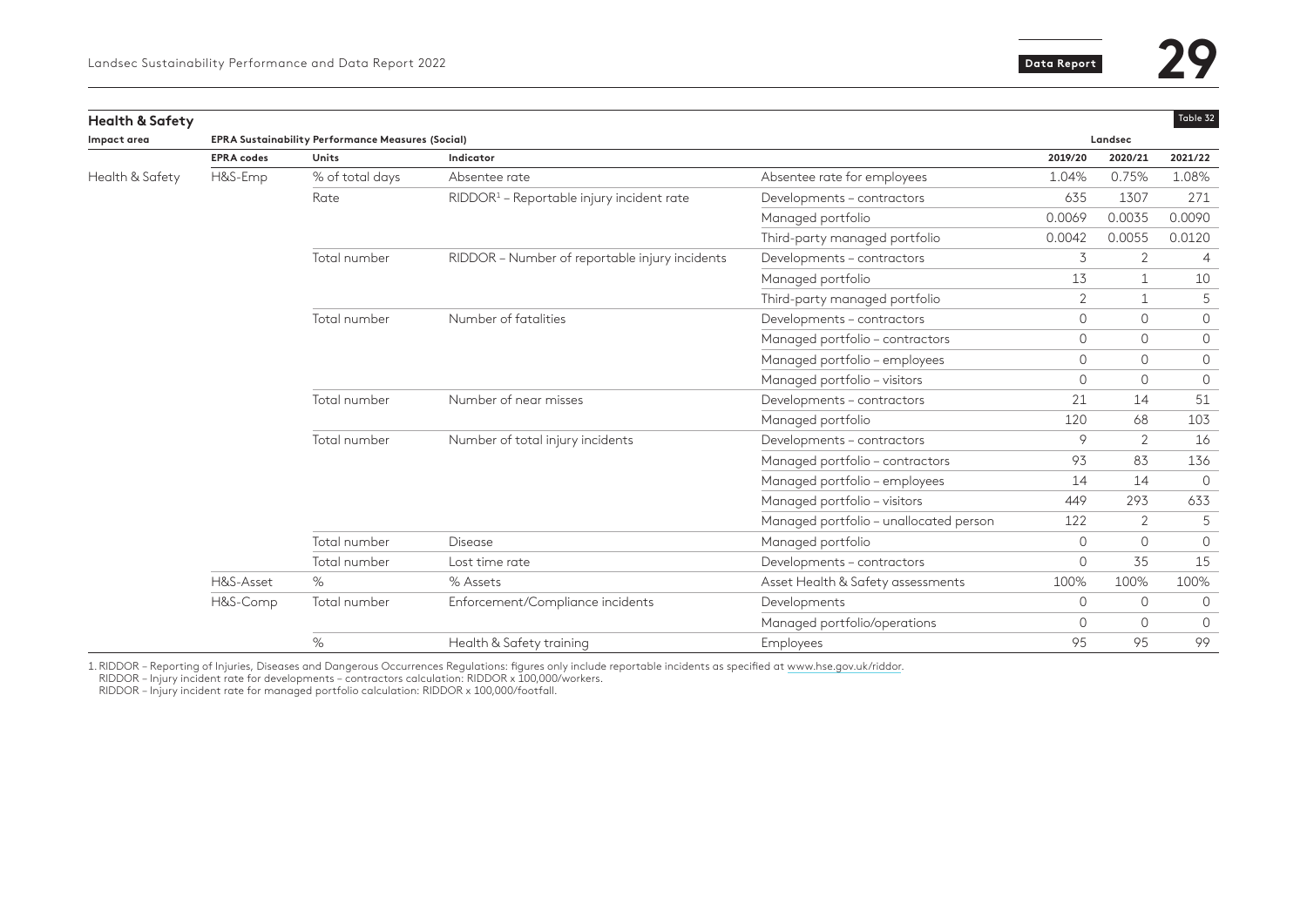## <span id="page-30-0"></span>**EU Taxonomy**

The EU Taxonomy has been developed to support the transformation of the EU economy to meet its European Green Deal objectives, helping to redirect capital flows towards a more sustainable economy. It aims to set a common language and clear definition to help companies, investors and policymakers understand whether an economic activity is environmentally sustainable.

The EU Taxonomy is a classification system, establishing a list of sustainable economic activities that substantially contribute to EU's six environmental objectives:

- → Climate change mitigation
- $\rightarrow$  Climate change adaptation
- $\rightarrow$  The sustainable use and protection of water and marine resources
- $\rightarrow$  The transition to a circular economy
- → Pollution prevention and control
- $\rightarrow$  The protection and restoration of biodiversity and ecosystems

As a UK company, Landsec is not in scope of the EU Taxonomy Regulation. However, we recognise the importance of providing our investors and stakeholders with information about the sustainability of our activities and portfolio of assets. For that reason, we have started working towards voluntarily disclosing information that can help investors to assess the alignment of our activities with the EU Taxonomy.

In addition, the UK has already established a Green Technical Advisory Group to develop a UK Green Taxonomy, which will build on the EU Taxonomy and will focus on net-zero in the UK context. Taking steps to understand the requirements from EU taxonomy helps us to prepare Landsec for the incoming implementation of the UK Green Taxonomy.

#### **Alignment with environmental objectives**

To date, details and technical criteria for only the first two environmental objectives have been released: climate change mitigation and climate change adaptation.

Within these first two environmental objectives, construction and real estate activities are listed as sectors that are EU Taxonomy eligible, through the following economic activities:

- $\rightarrow$  Construction of new buildings
- → Building renovation
- → Individual renovation measures, installation of renewables on-site and professional, scientific and technical activities
- $\rightarrow$  Acquisition and ownership of buildings

Landsec is a developer and real estate company and our business spans across all activities listed above. Therefore, we understand that all our activities can be considered EU Taxonomy eligible.

In line with the Taxonomy technical criteria, for each economic activity, there are requirements that need to be met by companies in order to be considered environmentally sustainable. These requirements include:

- $\rightarrow$  screening criteria that demonstrate that activities make a substantial contribution to climate change mitigation and/or climate change adaptation
- → assessment to demonstrate that activities "do no significant harm" (DNSH) to all other environmental objectives
- $\rightarrow$  compliance with the minimum social safeguards

We haven't yet assessed each of our activities against the Taxonomy technical screening criteria. Hence, we are not able to accurately calculate and disclose the proportion of our revenues, CAPEX and OPEX that are EU Taxonomyaligned. However, we believe that we already disclose information and report on a range of indicators that can help investors to start assessing the alignment of our activities with the EU Taxonomy.

We disclose full breakdown of EPC and BREEAM ratings across our existing portfolio on pages 22-23. As of March 2022, 36% of our total portfolio ERV is already EPC B or above which is aligned with the enhanced UK Minimum Energy Efficiency Standards (MEES) requirements for 2030. 44% of our office portfolio is already rated EPC B or higher compared with 15% for the wider UK office market (Savills UK, 2022). In addition, 30% of our portfolio ERV is BREEAM Excellent representing performance within the top 10% of UK new non-domestic buildings (Knight Frank, 2021).

In our Annual Report, we explain how our strategy ensures that we are making significant contribution to both climate change mitigation and climate change adaptation and we provide details on how we are decarbonising our portfolio and transitioning to net zero. We are designing and developing net zero carbon buildings while ensuring that these assets will be able to cope with a changing climate; we are also investing £135m across our existing portfolio to ensure that we reduce carbon emissions in line with our science-based target and our portfolio achieves a minimum EPC B by 2030. More information can be found in our Annual Report 2022, within our TCFD statement on pages 66-69 and the Build well section on pages 49-52.

We will continue working to improve our disclosures in this area to ensure we are providing investors and stakeholders with relevant sustainability information. We will also continue monitoring the evolution of corporate sustainability disclosure requirements, including the development and implementation of the UK Green Taxonomy.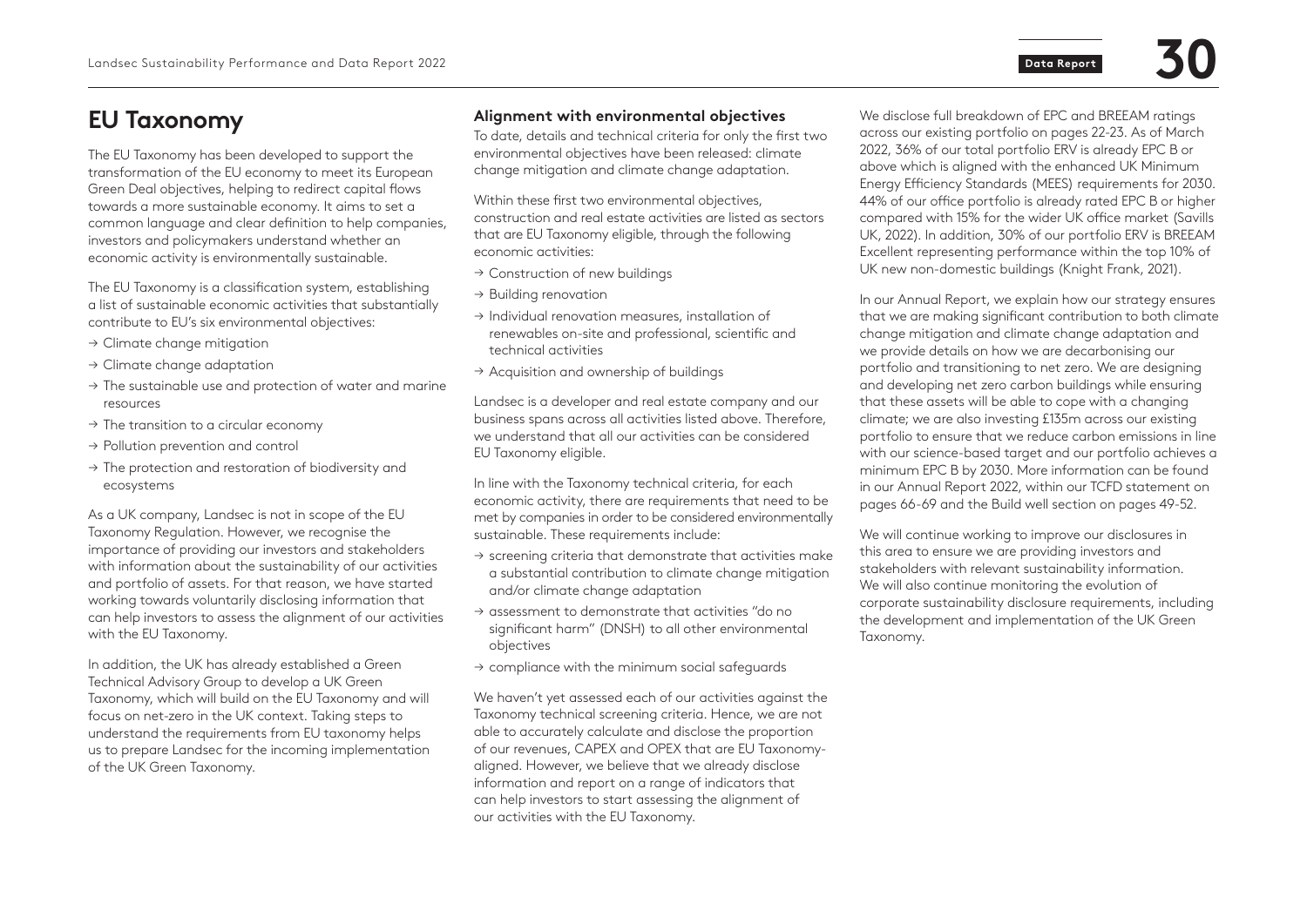## <span id="page-31-0"></span>**Global Reporting Initiative (GRI) index**

We continue to align our sustainability reporting with the GRI Standards: Core option. The table below provides an overview of the relevant GRI Standards for our most material topics and where to find the corresponding information. The reporting period for disclosures is predominantly for the financial year ended 31st March 2022, unless otherwise stated.

| <b>GRI Standard</b>        | Topic                  | <b>Disclosure</b>                                                      | <b>Location and comments</b>                                                                                                                                                                                                                                                                                                                                                                                                                                                                                                                                                                                                                                                                                                                                                                                                                                                          |
|----------------------------|------------------------|------------------------------------------------------------------------|---------------------------------------------------------------------------------------------------------------------------------------------------------------------------------------------------------------------------------------------------------------------------------------------------------------------------------------------------------------------------------------------------------------------------------------------------------------------------------------------------------------------------------------------------------------------------------------------------------------------------------------------------------------------------------------------------------------------------------------------------------------------------------------------------------------------------------------------------------------------------------------|
| <b>General disclosures</b> |                        |                                                                        |                                                                                                                                                                                                                                                                                                                                                                                                                                                                                                                                                                                                                                                                                                                                                                                                                                                                                       |
| GRI 102: General           | Organisational profile | Name of the Organisation<br>102-1                                      | Landsec                                                                                                                                                                                                                                                                                                                                                                                                                                                                                                                                                                                                                                                                                                                                                                                                                                                                               |
| Disclosures 2016           |                        | Activities, brands, products, and services<br>102-2                    | Annual Report 2022 - Strategic report                                                                                                                                                                                                                                                                                                                                                                                                                                                                                                                                                                                                                                                                                                                                                                                                                                                 |
|                            |                        | 102-3 Location of headquarters                                         | Annual Report 2022 - Key contacts and advisers                                                                                                                                                                                                                                                                                                                                                                                                                                                                                                                                                                                                                                                                                                                                                                                                                                        |
|                            |                        | 102-4 Location of operations                                           | Annual Report 2022 - Strategic report                                                                                                                                                                                                                                                                                                                                                                                                                                                                                                                                                                                                                                                                                                                                                                                                                                                 |
|                            |                        | Ownership and legal form<br>102-5                                      | Annual Report 2022 - Directors' Report                                                                                                                                                                                                                                                                                                                                                                                                                                                                                                                                                                                                                                                                                                                                                                                                                                                |
|                            |                        | 102-6 Markets served                                                   | Annual Report 2022 - Strategic report: Market context                                                                                                                                                                                                                                                                                                                                                                                                                                                                                                                                                                                                                                                                                                                                                                                                                                 |
|                            |                        | Scale of the organisation<br>$102 - 7$                                 | Annual Report 2022 - Strategic report                                                                                                                                                                                                                                                                                                                                                                                                                                                                                                                                                                                                                                                                                                                                                                                                                                                 |
|                            |                        | 102-8 Information on employees and other workers                       | Annual Report 2022 - Our people and culture and Sustainability Performance and Data Report 2022<br>$-$ EPRA social tables                                                                                                                                                                                                                                                                                                                                                                                                                                                                                                                                                                                                                                                                                                                                                             |
|                            |                        | 102-9 Supply chain                                                     | Annual Report 2022 - Our people and culture and Act well                                                                                                                                                                                                                                                                                                                                                                                                                                                                                                                                                                                                                                                                                                                                                                                                                              |
|                            |                        | 102-10 Significant changes to the organisation and its supply<br>chain | Annual Report 2022 - Strategic report                                                                                                                                                                                                                                                                                                                                                                                                                                                                                                                                                                                                                                                                                                                                                                                                                                                 |
|                            |                        | 102-11 Precautionary principle or approach                             | Sustainability Policy                                                                                                                                                                                                                                                                                                                                                                                                                                                                                                                                                                                                                                                                                                                                                                                                                                                                 |
|                            |                        | 102-12 External initiatives                                            | Annual Report 2022 - Our approach to sustainability                                                                                                                                                                                                                                                                                                                                                                                                                                                                                                                                                                                                                                                                                                                                                                                                                                   |
|                            |                        | 102-13 Membership of associations                                      | Annual Report 2022 - Our approach to sustainability                                                                                                                                                                                                                                                                                                                                                                                                                                                                                                                                                                                                                                                                                                                                                                                                                                   |
|                            | Strategy               | 102-14 Statement from senior decision-maker                            | Annual Report 2022 - Chief Executive's statement                                                                                                                                                                                                                                                                                                                                                                                                                                                                                                                                                                                                                                                                                                                                                                                                                                      |
|                            |                        | 102-15 Key impacts, risks, and opportunities                           | Annual Report 2022 - Managing risk and Principal risks and uncertainties                                                                                                                                                                                                                                                                                                                                                                                                                                                                                                                                                                                                                                                                                                                                                                                                              |
|                            | Ethics and integrity   | 102-16 Values, principles, standards, and norms of behaviour           | Annual Report 2022 - Our people and culture. Employee Code of Conduct                                                                                                                                                                                                                                                                                                                                                                                                                                                                                                                                                                                                                                                                                                                                                                                                                 |
|                            |                        | 102-17 Mechanisms for advice and concerns about ethics                 | Annual Report 2022 - Whistleblowing policy                                                                                                                                                                                                                                                                                                                                                                                                                                                                                                                                                                                                                                                                                                                                                                                                                                            |
|                            | Governance             | 102-18 Governance structure                                            | Annual Report 2022 - The Board and our stakeholders                                                                                                                                                                                                                                                                                                                                                                                                                                                                                                                                                                                                                                                                                                                                                                                                                                   |
|                            |                        | Stakeholder engagement 102-40 List of stakeholder groups               | Annual Report 2022 - Our stakeholders. Stakeholder Engagement Policy                                                                                                                                                                                                                                                                                                                                                                                                                                                                                                                                                                                                                                                                                                                                                                                                                  |
|                            |                        | 102-41 Collective bargaining agreements                                | Our directly employed staff base is comprised of UK-based property professionals. In this profession in the UK,<br>trade unions and collective bargaining agreements are not found. Accordingly, although we would permit<br>representation in a trade union were it applicable, we do not believe this to be necessary or applicable. However,<br>in our extended supply chains, some workers who engage in both skilled and unskilled labour are represented by<br>trade unions. This is typically found in construction, where employees are either self-employed or employed by<br>suppliers who are two or more steps removed from us in the supply chain. Our support for trade unions and<br>collective bargaining is clearly outlined in our Human Rights Policy, which states that, "all employees have the<br>right to join a union, bargain collectively and take action". |
|                            |                        | 102-42 Identifying and selecting stakeholders                          | Annual Report 2022 - Our stakeholders and Stakeholder Engagement Policy                                                                                                                                                                                                                                                                                                                                                                                                                                                                                                                                                                                                                                                                                                                                                                                                               |
|                            |                        | 102-43 Approach to stakeholder engagement                              | Annual Report 2022 - Our stakeholders and Our people and culture. Stakeholder Engagement Policy                                                                                                                                                                                                                                                                                                                                                                                                                                                                                                                                                                                                                                                                                                                                                                                       |
|                            |                        | 102-44 Key topics and concerns raised                                  | Annual Report 2022 - Our stakeholders and Our people and culture. Stakeholder Engagement Policy                                                                                                                                                                                                                                                                                                                                                                                                                                                                                                                                                                                                                                                                                                                                                                                       |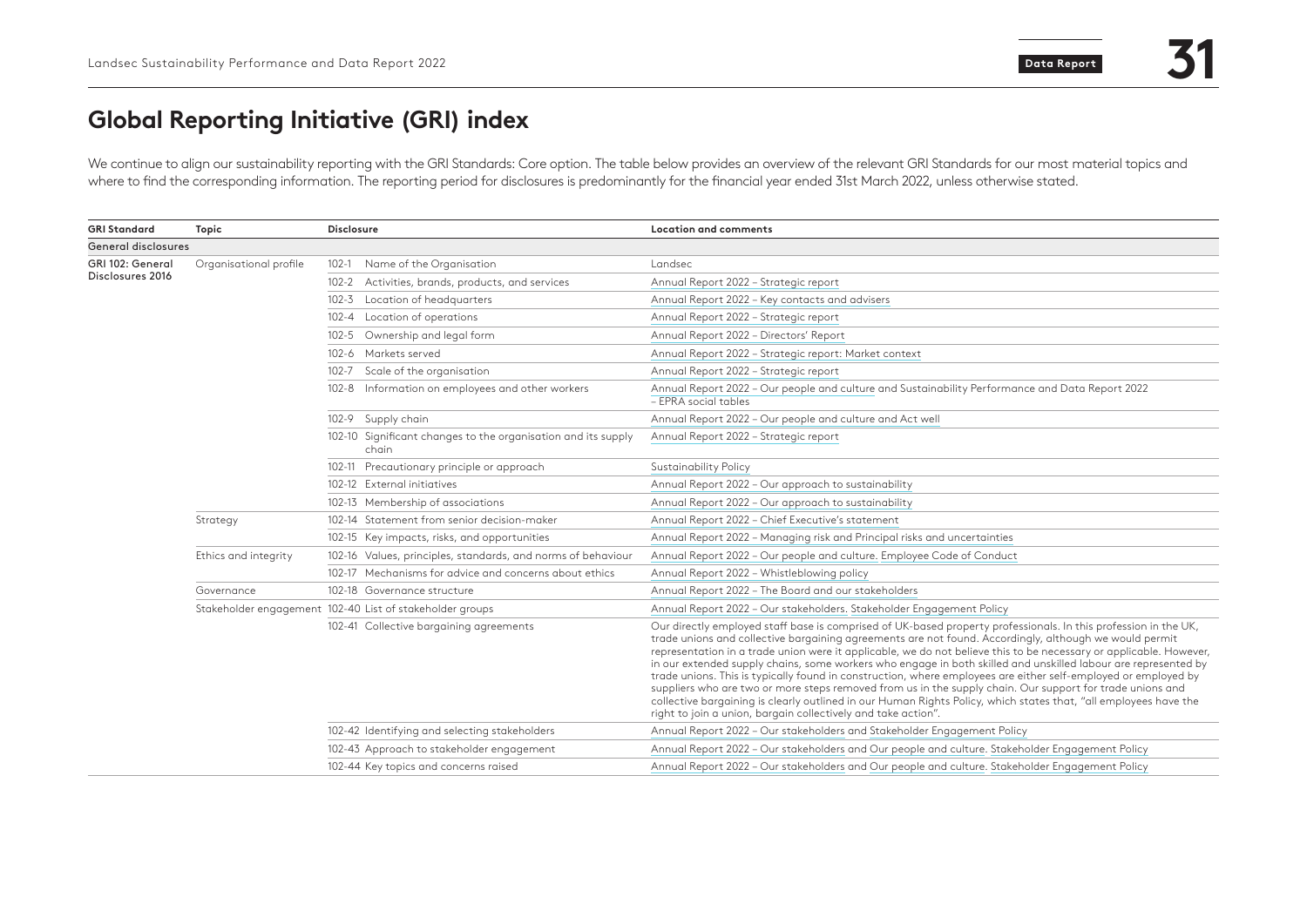

## **Global Reporting Initiative (GRI) index continued**

| <b>GRI Standard</b>                  | <b>Topic</b>        | <b>Disclosure</b> |                                                                             | <b>Location and comments</b>                                                                                                                                             |
|--------------------------------------|---------------------|-------------------|-----------------------------------------------------------------------------|--------------------------------------------------------------------------------------------------------------------------------------------------------------------------|
| General disclosures (continued)      |                     |                   |                                                                             |                                                                                                                                                                          |
| GRI 102: General<br>Disclosures 2016 | Reporting practices |                   | 102-45 Entities included in the consolidated financial<br>statements        | Annual Report 2022 - Basis of preparation and consolidation                                                                                                              |
| (Continued)                          |                     |                   | 102-46 Defining report content and topic Boundaries                         | Annual Report 2022 - Our approach to sustainability                                                                                                                      |
|                                      |                     |                   | 102-47 List of material topics                                              | Annual Report 2022 - Our approach to sustainability                                                                                                                      |
|                                      |                     |                   | 102-48 Restatements of information                                          | Retail and Other portfolio boundaries (change in methodology in relation to retail parks, as outlined in the<br>Reporting Methodology)                                   |
|                                      |                     |                   | 102-49 Changes in reporting                                                 | Sustainability Performance and Data Report 2022 - Reporting methodology                                                                                                  |
|                                      |                     |                   | 102-50 Reporting period                                                     | Sustainability Performance and Data Report 2022 - Reporting methodology                                                                                                  |
|                                      |                     |                   | 102-51 Date of most recent report                                           | Annual Report 2021 and Sustainability Performance and Data Report 2021                                                                                                   |
|                                      |                     |                   | 102-52 Reporting cycle                                                      | Sustainability Performance and Data Report 2022 - Reporting methodology                                                                                                  |
|                                      |                     |                   | 102-53 Contact point for questions regarding the report                     | sustainability@landsec.com                                                                                                                                               |
|                                      |                     |                   | 102-54 Claims of reporting in accordance with the GRI Standards             | This report has been prepared in accordance with the GRI Standards: Core option                                                                                          |
|                                      |                     |                   | 102-55 GRI content index                                                    | GRI content index                                                                                                                                                        |
|                                      |                     |                   | 102-56 External assurance                                                   | Sustainability Performance and Data Report 2022 - Assurance statement                                                                                                    |
| Material topics: Energy              |                     |                   |                                                                             |                                                                                                                                                                          |
| GRI 103:<br>Management               | Management Approach | 103-1             | Explanation of the material topic and its Boundary                          | Annual Report 2022 - Our approach to sustainability: Build well. Sustainability Performance and Data Report<br>2022 - Reporting methodology. Using resources efficiently |
| Approach 2016                        |                     |                   | 103-2 The management approach and its components                            | Annual Report 2022 - Our approach to sustainability: Build well. Sustainability Performance and Data Report<br>2022 - Reporting methodology. Using resources efficiently |
|                                      |                     |                   | 103-3 Evaluation of the management approach                                 | Annual Report 2022 - Our approach to sustainability: Build well. Sustainability Performance and Data Report<br>2022 - Corporate commitments performance                  |
| GRI 302:<br>Energy 2016              |                     |                   | Topic-specific disclosures 302-1 Energy consumption within the organisation | Sustainability Performance and Data Report 2022 - EPRA tables: Absolute portfolio - Energy and Landsec -<br>Scope 1, 2 and 3 emissions                                   |
|                                      |                     |                   | 302-2 Energy consumption outside of the organisation                        | Sustainability Performance and Data Report 2022 - EPRA tables: Absolute portfolio - Energy and Landsec -<br>Scope 1, 2 and 3 emissions                                   |
|                                      |                     |                   | 302-3 Energy intensity                                                      | Sustainability Performance and Data Report 2022 - EPRA table: Absolute energy                                                                                            |
|                                      |                     |                   | 302-4 Reduction of energy consumption                                       | Sustainability Performance and Data Report 2022 - Corporate commitments performance and Reporting Methodology                                                            |
|                                      |                     |                   | 302-5 Reductions in energy requirements of products<br>and services         | Sustainability Performance and Data Report 2022 - Corporate commitments performance and Reporting Methodology                                                            |
| Material topics: Emissions           |                     |                   |                                                                             |                                                                                                                                                                          |
| GRI 103:<br>Management               | Management Approach | 103-1             | Explanation of the material topic and its Boundary                          | Annual Report 2022 - Our approach to sustainability: Build well. Sustainability Performance and Data Report 2022 -<br>Reporting methodology. Using resources efficiently |
| Approach 2016                        |                     |                   | 103-2 The management approach and its components                            | Annual Report 2022 - Our approach to sustainability: Build well. Sustainability Performance and Data Report 2022 -<br>Reporting methodology. Using resources efficiently |
|                                      |                     |                   | 103-3 Evaluation of the management approach                                 | Annual Report 2022 - Our approach to sustainability: Build well. Sustainability Performance and Data Report 2022 -<br>Corporate commitments performance                  |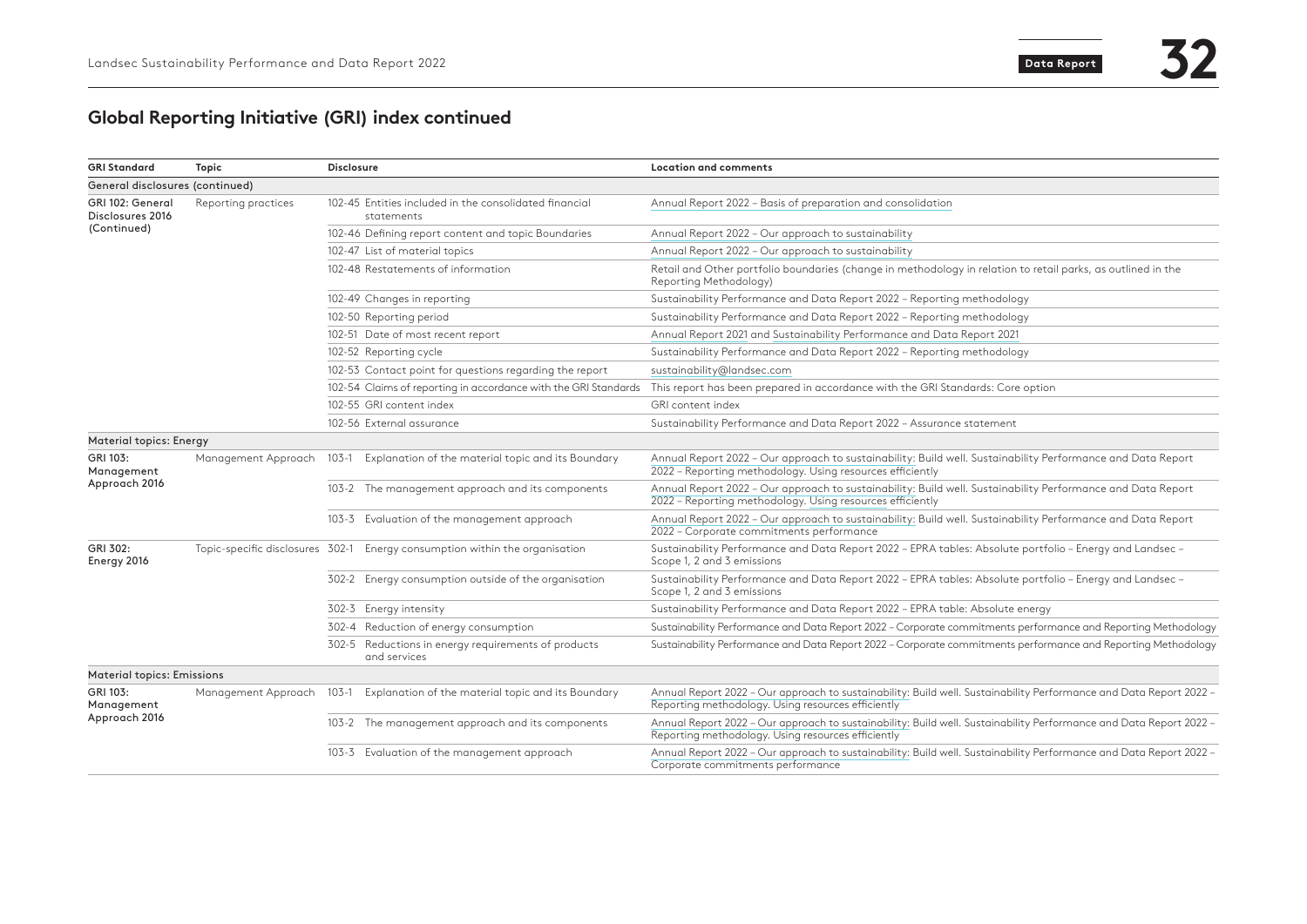## **Global Reporting Initiative (GRI) index continued**

| <b>GRI Standard</b>                              | <b>Topic</b>                     | <b>Disclosure</b> |                                                                                                                       | <b>Location and comments</b>                                                                                                                                                               |
|--------------------------------------------------|----------------------------------|-------------------|-----------------------------------------------------------------------------------------------------------------------|--------------------------------------------------------------------------------------------------------------------------------------------------------------------------------------------|
| Material topics: Emissions (continued)           |                                  |                   |                                                                                                                       |                                                                                                                                                                                            |
| GRI 305:<br>Emissions 2016                       |                                  |                   | Topic-specific disclosures 305-1 Direct (Scope 1) GHG emissions                                                       | Sustainability Performance and Data Report 2022 - Corporate commitments performance, Streamlined energy<br>and carbon reporting (SECR) and EPRA tables: Absolute portfolio - GHG emissions |
|                                                  |                                  |                   | 305-2 Energy indirect (Scope 2) GHG emissions                                                                         | Sustainability Performance and Data Report 2022 - Corporate commitments performance, Streamlined energy<br>and carbon reporting (SECR) and EPRA tables: Absolute portfolio - GHG emissions |
|                                                  |                                  |                   | 305-3 Other indirect (Scope 3) GHG emissions                                                                          | Sustainability Performance and Data Report 2022 - Corporate commitments performance, Streamlined energy<br>and carbon reporting (SECR) and EPRA tables: Absolute portfolio - GHG emissions |
|                                                  |                                  |                   | 305-4 GHG emissions intensity                                                                                         | Sustainability Performance and Data Report 2022 - Corporate commitments performance, Streamlined energy<br>and carbon reporting (SECR) and EPRA tables: Absolute portfolio - GHG emissions |
|                                                  |                                  |                   | 305-5 Reduction of GHG emissions                                                                                      | Sustainability Performance and Data Report 2022 - Corporate commitments performance, Streamlined energy<br>and carbon reporting (SECR) and EPRA tables: Absolute portfolio - GHG emissions |
|                                                  |                                  |                   | 305-6 Emissions of ozone-depleting substances (ODS)                                                                   | Sustainability Performance and Data Report 2022 - EPRA table: Absolute portfolio - GHG emissions (refrigerant gases)                                                                       |
|                                                  |                                  |                   | 305-7 Nitrogen oxides (NOX), sulfur oxides (SOX), and other<br>significant air emissions                              | Emissions reported as carbon dioxide equivalent in Sustainability Performance and Data Report 2022                                                                                         |
| <b>Material topics: Waste</b>                    |                                  |                   |                                                                                                                       |                                                                                                                                                                                            |
| GRI 103:<br>Management                           | Management Approach              | $103 - 1$         | Explanation of the material topic and its Boundary                                                                    | Annual Report 2022 - Our approach to sustainability: Build well. Sustainability Performance and Data Report<br>2022 - Reporting methodology. Using resources efficiently                   |
| Approach 2016                                    |                                  |                   | 103-2 The management approach and its components                                                                      | Annual Report 2022 - Our approach to sustainability: Build well. Sustainability Performance and Data Report<br>2022 - Reporting methodology. Using resources efficiently                   |
|                                                  |                                  |                   | 103-3 Evaluation of the management approach                                                                           | Annual Report 2022 - Our approach to sustainability: Build well. Sustainability Performance and Data Report<br>2022 - Corporate commitments performance                                    |
| GRI 306:<br>Waste 2020                           |                                  |                   | Topic-specific disclosures 306-1 Waste generation and significant waste-related<br>impacts                            | Annual Report 2022 - Our approach to sustainability: Build well. Sustainability Performance and Data Report<br>2022 - Corporate commitments performance                                    |
|                                                  |                                  |                   | 306-2 Management of significant waste-related impacts                                                                 | Annual Report 2022 - Our approach to sustainability: Build well. Sustainability Performance and Data Report<br>2022 - Corporate commitments performance                                    |
|                                                  |                                  |                   | 306-3 Waste generated                                                                                                 | Sustainability Performance and Data Report 2022 - EPRA table: Absolute portfolio - water and waste                                                                                         |
|                                                  |                                  |                   | 306-4 Waste diverted from disposal                                                                                    | Sustainability Performance and Data Report 2022 - Corporate commitments performance and EPRA table:<br>Absolute portfolio - water and waste                                                |
|                                                  |                                  |                   | 306-5 Waste directed to disposal                                                                                      | Sustainability Performance and Data Report 2022 - Corporate commitments performance and EPRA table:<br>Absolute portfolio - water and waste                                                |
| Material topics: Health & Safety                 |                                  |                   |                                                                                                                       |                                                                                                                                                                                            |
| GRI 103:                                         | Management Approach              | 103-1             | Explanation of the material topic and its Boundary                                                                    | Annual Report 2022 - Our approach to sustainability: Act well - Doing the basics brilliantly                                                                                               |
| Management<br>Approach 2016                      |                                  |                   | 103-2 The management approach and its components                                                                      | Annual Report 2022 - Our approach to sustainability: Act well - Doing the basics brilliantly                                                                                               |
|                                                  |                                  |                   | 103-3 Evaluation of the management approach                                                                           | Annual Report 2022 - Our approach to sustainability: Act well - Doing the basics brilliantly                                                                                               |
| GRI 403:                                         | Topic-specific disclosures 403-1 |                   | Occupational health and safety management system                                                                      | Annual Report 2022 - Our people and culture. Health & Safety Policy                                                                                                                        |
| Occupational<br><b>Health And Safety</b><br>2018 |                                  |                   | 403-2 Hazard identification, risk assessment, and incident<br>investigation                                           | Annual Report 2022 - Our principal risks and uncertainties. Health & Safety Policy                                                                                                         |
|                                                  |                                  |                   | 403-3 Occupational health services                                                                                    | Health & Safety Policy                                                                                                                                                                     |
|                                                  |                                  |                   | 403-4 Worker participation, consultation, and<br>communication on occupational health and safety                      | Health & Safety Policy                                                                                                                                                                     |
|                                                  |                                  |                   | 403-6 Promotion of worker health                                                                                      | Annual Report 2022 - Our people and culture                                                                                                                                                |
|                                                  |                                  |                   | 403-7 Prevention and mitigation of occupational health and<br>safety impacts directly linked by business relationship | Health & Safety Policy                                                                                                                                                                     |
|                                                  |                                  |                   | 403-8 Workers covered by an occupational health and safety                                                            | Health & Safety Policy                                                                                                                                                                     |
|                                                  |                                  |                   | 403-9 Work-related injuries                                                                                           | Sustainability Performance and Data Report 2022 - EPRA table: Health & Safety                                                                                                              |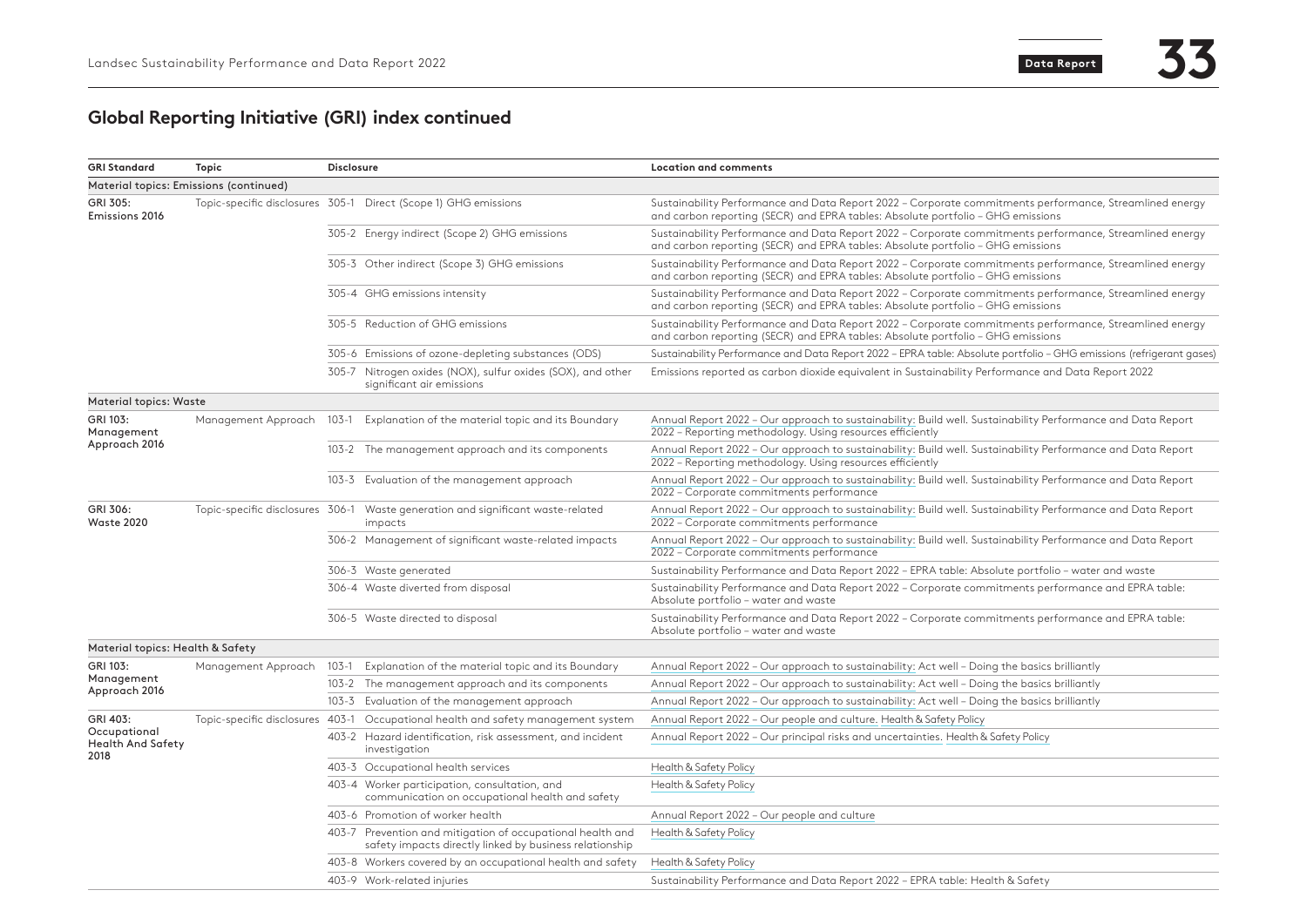

## **Global Reporting Initiative (GRI) index continued**

| <b>GRI Standard</b>             | Topic                                                | <b>Disclosure</b> |                                                                                                | <b>Location and comments</b>                                                                                                            |
|---------------------------------|------------------------------------------------------|-------------------|------------------------------------------------------------------------------------------------|-----------------------------------------------------------------------------------------------------------------------------------------|
|                                 | Material topics: Diversity and Equal Opportunity     |                   |                                                                                                |                                                                                                                                         |
| GRI 103:                        | Management Approach                                  | 103-1             | Explanation of the material topic and its Boundary                                             | Annual Report 2022 - Our people and culture                                                                                             |
| Management<br>Approach 2016     |                                                      |                   | 103-2 The management approach and its components                                               | Annual Report 2022 - Our people and culture                                                                                             |
|                                 |                                                      | $103 - 3$         | Evaluation of the management approach                                                          | Annual Report 2022 - Our people and culture. Sustainability Performance and Data Report 2022 - EPRA tables:<br>Employee diversity       |
| GRI 405: Diversity<br>and Equal | Topic-specific disclosures 405-1                     |                   | Diversity of governance bodies and employees                                                   | Annual Report 2022 - Our people and culture. Sustainability Performance and Data Report 2022 - EPRA tables:<br>Employee diversity       |
| Opportunity 2016                |                                                      |                   | 405-2 Ratio of basic salary and remuneration of women to<br>men                                | Annual Report 2022 - Our people and culture. Sustainability Performance and Data Report 2022 - EPRA tables:<br>Employee diversity       |
|                                 |                                                      |                   | Material topics: Community programmes, job creation and local economic development             |                                                                                                                                         |
| GRI 103:                        | Management Approach                                  | $103 - 1$         | Explanation of the material topic and its Boundary                                             | Annual Report 2022 - Our approach to sustainability: Live well                                                                          |
| Management<br>Approach 2016     |                                                      |                   | 103-2 The management approach and its components                                               | Annual Report 2022 - Our approach to sustainability: Live well                                                                          |
|                                 |                                                      |                   | 103-3 Evaluation of the management approach                                                    | Annual Report 2022 - Our approach to sustainability: Live well                                                                          |
| Own disclosures                 | Social Value                                         |                   | Social value created                                                                           | Annual Report 2022 - Our approach to sustainability: Live well                                                                          |
|                                 |                                                      |                   | Total number of people helped into employment                                                  | Annual Report 2022 - Our approach to sustainability: Live well                                                                          |
|                                 |                                                      |                   | Material topics: Sustainable building design and Building health, wellbeing & productivity     |                                                                                                                                         |
| GRI 103:                        | Management Approach                                  | $103 - 1$         | Explanation of the material topic and its Boundary                                             | Annual Report 2022 - Our approach to sustainability: Build well                                                                         |
| Management<br>Approach 2016     |                                                      | $103 - 2$         | The management approach and its components                                                     | Annual Report 2022 - Our approach to sustainability: Build well                                                                         |
|                                 |                                                      |                   | 103-3 Evaluation of the management approach                                                    | Annual Report 2022 - Our approach to sustainability: Build well                                                                         |
| Own disclosures                 | Sustainability certification                         |                   | Percentage of portfolio which is BREEAM rated                                                  | Sustainability Performance and Data Report 2022 - EPRA table: Sustainability Certification                                              |
|                                 | Material topics: Responsible supply chain management |                   |                                                                                                |                                                                                                                                         |
| GRI 103:<br>Management          | Management Approach                                  | 103-1             | Explanation of the material topic and its Boundary                                             | Annual Report 2022 - Our Approach to sustainability: Build well - Using resources efficiently and Act well -<br>Responsible procurement |
| Approach 2016                   |                                                      |                   | 103-2 The management approach and its components                                               | Annual Report 2022 - Our Approach to sustainability: Live well and Act well. Materials                                                  |
|                                 |                                                      |                   | 103-3 Evaluation of the management approach                                                    | Annual Report 2022 - Our Approach to sustainability: Live well and Act well. Materials                                                  |
| Own disclosures                 |                                                      |                   | Percentage of core construction products and<br>materials from ethical and sustainable sources | Sustainability Performance and Data Report 2022 - Corporate commitments performance                                                     |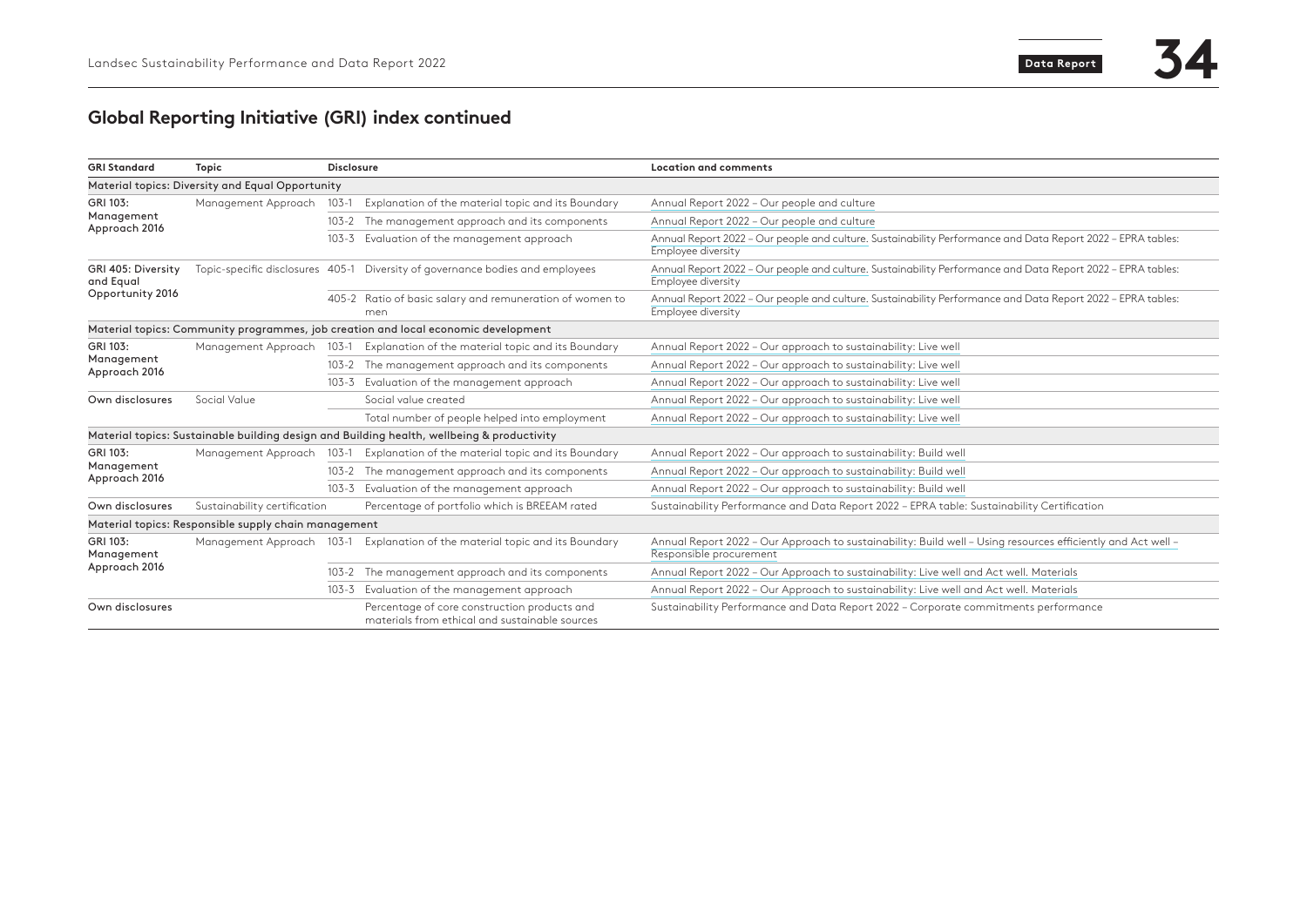## <span id="page-35-0"></span>**Sustainability Accounting Standards Board (SASB) index**

Landsec reports its sustainability performance with reference to the Sustainability Accounting Standards Board (SASB) framework. This report outlines how our existing disclosures align with the recommended metrics for the SASB Real Estate standard. We do not currently disclose all metrics included in the standard, but we will continue to evaluate them in the future. All data is as of or for the financial year ended March 31 2022, unless otherwise stated.<sup>1</sup>

#### **Accounting metrics**

| <b>Topic</b>                                   | Code         | <b>Accounting Metric</b>                                                                                                                                                                | Unit of measure                                                    | Location and comments                                                                                                                                                                                                                                                                                   |
|------------------------------------------------|--------------|-----------------------------------------------------------------------------------------------------------------------------------------------------------------------------------------|--------------------------------------------------------------------|---------------------------------------------------------------------------------------------------------------------------------------------------------------------------------------------------------------------------------------------------------------------------------------------------------|
| <b>Energy Management</b>                       | IF-RE-130a.1 | Energy consumption data coverage as a percentage of total floor<br>area, by property subsector                                                                                          | Percentage (%)<br>by floor area                                    | EPRA table: Absolute portfolio - Energy (Table 16)<br>Disclosure coverage is related to number of assets within our reporting<br>boundary for which data is disclosed. The proportion of portfolio included<br>in the reporting boundaries is provided in the reporting methodology<br>section.         |
|                                                | IF-RE-130a.2 | (1) Total energy consumed by portfolio area with data coverage,<br>(2) percentage grid electricity, and<br>(3) percentage renewable, by property subsector                              | kilowatt-hour (kWh),<br>Percentage (%)                             | EPRA table: Like-for-Like portfolio - Energy (Table 17)<br>Energy data reported in kWh. Total electricity consumption and<br>self-generated electricity data is provided, allowing the % of energy<br>consumption from grid electricity to be calculated.                                               |
|                                                |              | IF-RE-130a.3 Like-for-like percentage change in energy consumption for the<br>portfolio area with data coverage, by property subsector                                                  | Percentage (%)                                                     | EPRA table: Like-for-Like portfolio - Energy (Table 17)<br>Disclosure coverage is related to number of assets within our reporting<br>boundary for which data is disclosed. The proportion of portfolio included<br>in the reporting boundaries is provided in the reporting methodology<br>section.    |
|                                                |              | IF-RE-130a.4 Percentage of eligible portfolio that has an Energy Performance<br>Certificate (EPC)                                                                                       | Percentage (%)<br>by floor area, by portfolio value<br>and FRV     | EPRA table: Sustainability certification (Tables 23 and 24)<br>Percentage of portfolio floor area, value and ERV with EPC certificate and<br>rating (A-G) breakdown.                                                                                                                                    |
|                                                |              | IF-RE-130a.5 Description of how building energy<br>management considerations are integrated into property investment<br>analysis and operational strategy                               |                                                                    | Annual Report 2022 - Our approach to sustainability: Build well                                                                                                                                                                                                                                         |
| Water Management                               |              | IF-RE-140a.1 Water withdrawal data coverage as a percentage of total floor area                                                                                                         | Percentage (%)<br>by floor area                                    | EPRA table: Absolute portfolio: water and waste (Table 20)                                                                                                                                                                                                                                              |
|                                                |              | IF-RE-140a.2 Total water withdrawn by portfolio area with data coverage                                                                                                                 | Thousand cubic<br>meters $(m3)$                                    | EPRA table: Absolute portfolio: water and waste (Table 20)                                                                                                                                                                                                                                              |
|                                                |              | IF-RE-140a.3 Like-for-like percentage change in water withdrawn for portfolio area<br>with data coverage, by property subsector                                                         | Percentage (%)                                                     | EPRA table: Like-for-Like portfolio - water and waste (Table 21)                                                                                                                                                                                                                                        |
|                                                |              | IF-RE-140a.4 Description of water management risks and discussion of strategies<br>and practices to mitigate those risks                                                                |                                                                    | We have committed to undertaking a water management assessment<br>across assets under our operational control and set water targets by 2023,<br>and continue to have our water consumption data third-party assured,<br>ensuring data is accurate to be used to inform a water management<br>programme. |
| Management of Tenant<br>Sustainability Impacts | IF-RE-410a.1 | (1) Percentage of new leases that contain a cost recovery clause<br>for resource efficiency related capital improvements and<br>(2) associated leased floor area, by property subsector | Percentage (%)<br>by floor area,<br>Square feet (ft <sup>2</sup> ) | Our leases include sustainability and resource efficiency clauses but they<br>do not include cost recovery clause for resource efficiency related capital<br>improvements.                                                                                                                              |
|                                                |              | IF-RE-410a.2 Percentage of tenants that are separately metered or submetered for<br>(1) grid electricity consumption and (2) water withdrawals                                          | Percentage (%)<br>by floor area                                    | Electricity consumption and Water withdrawal associated with tenants.<br>(1) EPRA table: Absolute portfolio - Energy (Table 16)<br>(2) EPRA table: Absolute portfolio: water and waste(Table 20)                                                                                                        |
|                                                |              | IF-RE-410a.3 Discussion of approach to measuring, incentivising, and improving<br>sustainability impacts of tenants                                                                     |                                                                    | Annual Report 2022 - Our approach to sustainability: Build well                                                                                                                                                                                                                                         |
| Climate Change                                 |              | IF-RE-450a.1 Area of properties located in 100-year flood zones                                                                                                                         |                                                                    | Annual Report 2022 - TCFD statement                                                                                                                                                                                                                                                                     |
| Adaptation                                     |              | IF-RE-450a.2 Description of climate change risk exposure analysis, degree of<br>systematic portfolio exposure, and strategies for mitigating risks                                      |                                                                    | Annual Report 2022 - TCFD statement<br>Annual Report 2022 - Our approach to sustainability: Build well                                                                                                                                                                                                  |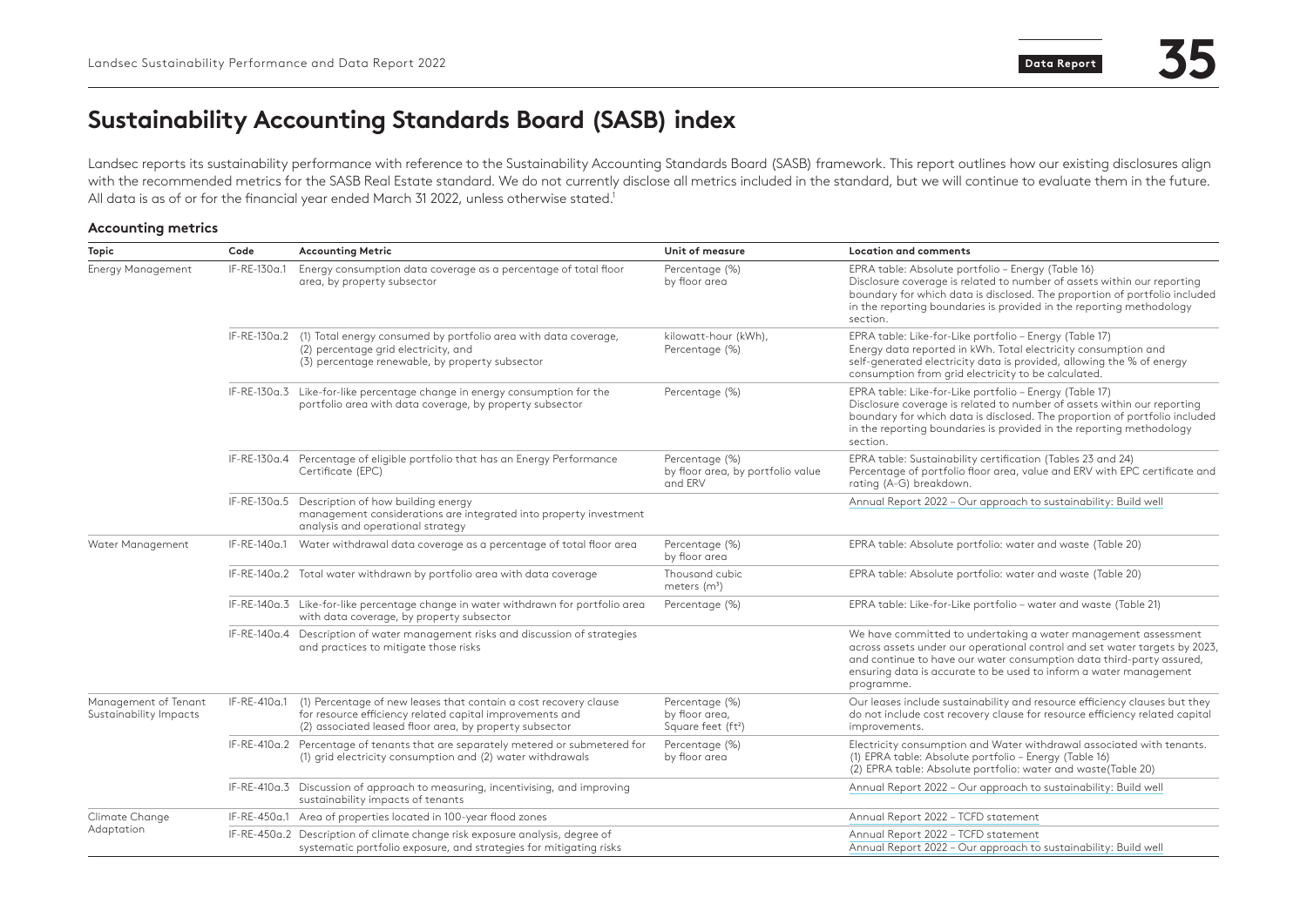## **Sustainability Accounting Standards Board (SASB) index continued**

#### **Activity metrics**

|                  | Code | Activity metric                                                            | Unit of measure                | <b>Location and comments</b>                                                                        |
|------------------|------|----------------------------------------------------------------------------|--------------------------------|-----------------------------------------------------------------------------------------------------|
| Activity metrics |      | IF-RE-000.A Number of assets, by property subsector                        | Number                         | Annual Report 2022 - Business analysis                                                              |
|                  |      | IF-RE-000.B Leasable floor area, by property subsector                     | Square feet (ft <sup>2</sup> ) | Annual Report 2022 - Business analysis                                                              |
|                  |      | IF-RE-000.C Percentage of indirectly managed assets, by property subsector | Percentage (%) by floor area   | Sustainability Performance and Data Report 2022 - Sustainability<br>Reporting Methodology (page 40) |
|                  |      | IF-RE-000.D Average occupancy rate, by property subsector                  | Percentage (%)                 | Annual Report 2022 - Market Context and Business analysis                                           |

1. All energy, carbon and waste data reported for the financial year is for the 12 months to the end of February, as March data is not available in advance of our reporting process.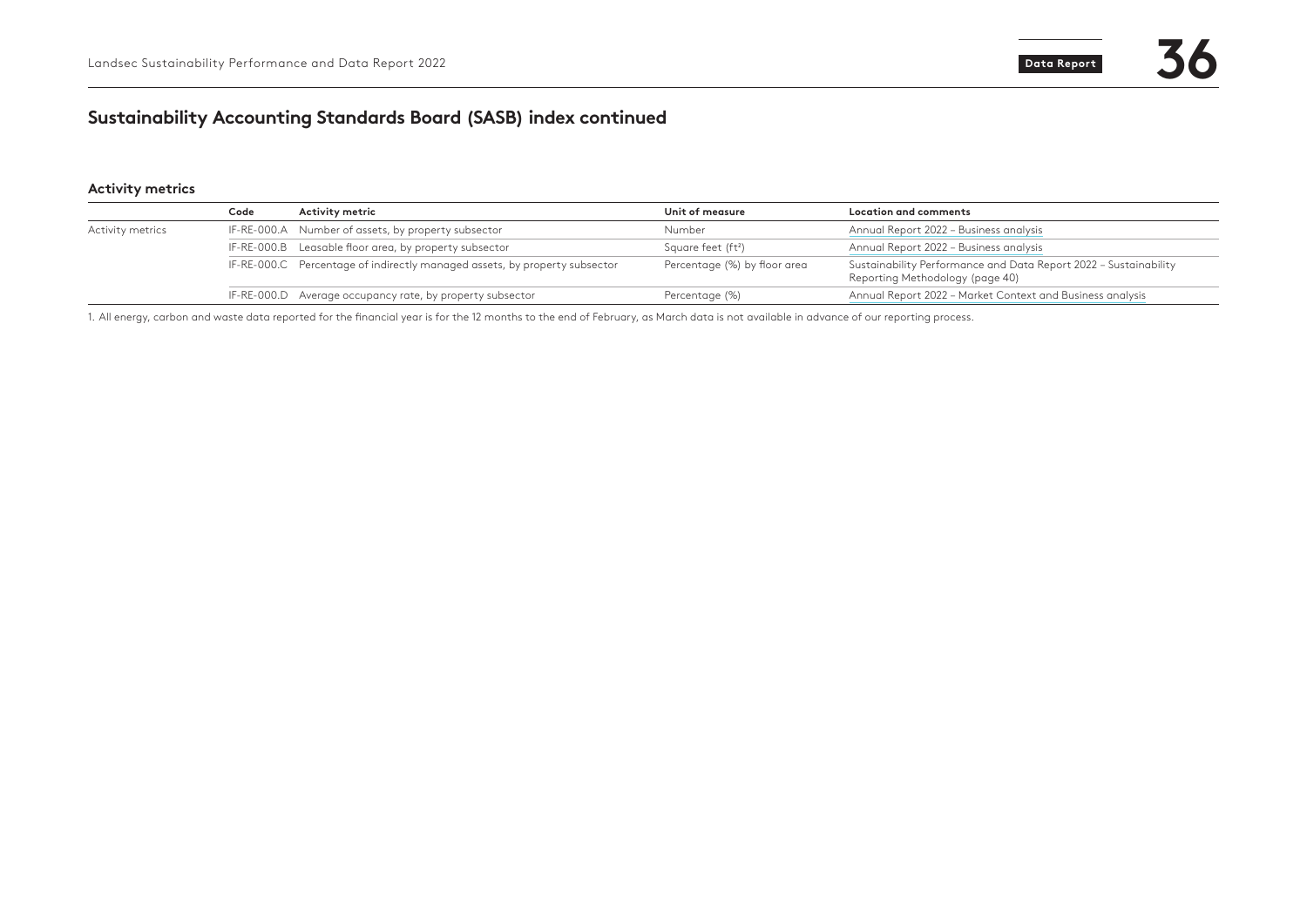## <span id="page-37-0"></span>**BBP Climate Commitment index**

In 2019 we signed the Better Buildings Partnership Climate Change Commitment, committing to publish our net zero carbon pathway and annually disclose our progress towards our pathway through selected reporting metrics. We published our net zero carbon pathway in 2020 and this is the first year that we are disclosing our annual performance against reporting metrics. The table below provides location where information related to selected reporting metrics is available and/or additional comments.

More information on evolution and progress against our net zero carbon pathway and delivery strategy is available in our Annual Report 2022, within the Build well section.

#### **Accounting metrics**

| Topic                                                                                                | Outcomes/Aims                                                                                                                         | <b>Reporting Metric</b>                                                                                 | Location and comments                                                                                                                                                       |
|------------------------------------------------------------------------------------------------------|---------------------------------------------------------------------------------------------------------------------------------------|---------------------------------------------------------------------------------------------------------|-----------------------------------------------------------------------------------------------------------------------------------------------------------------------------|
| Operational Carbon                                                                                   | Reduce operational energy use in our portfolio in support of our<br>science-based carbon reduction target, aligned with 1.5C          | Operational carbon emissions (tCO <sub>2</sub> e),<br>including scope 1, 2 and 3                        | Landsec carbon reduction target performance (Table 1 and Chart 2)                                                                                                           |
|                                                                                                      | Ensure energy intensity of our assets is aligned with the UKGBC<br>and CRREM and net zero pathways                                    | % reduction in operational carbon emissions<br>(tCO <sub>2</sub> e) compared with baseline year 2013/14 | Landsec carbon reduction target performance (Table 1 and Chart 2)                                                                                                           |
|                                                                                                      |                                                                                                                                       | Portfolio energy intensity (kWh/m <sup>2</sup> )                                                        | Landsec energy intensity target performance (Table 4 and Chart 5)                                                                                                           |
|                                                                                                      |                                                                                                                                       | % reduction in energy intensity compared with<br>baseline year 2013/14                                  | Landsec energy intensity target performance (Table 4 and Chart 5)                                                                                                           |
| On-site generation and<br>renewables procurement                                                     | Support the UK grid decarbonisation by increasing the<br>additionality of our energy procurement approach                             | % of electricity from renewable sources                                                                 | EPRA table: Absolute portfolio - Energy (Table 16)                                                                                                                          |
|                                                                                                      | Achieve 3MW of renewable electricity capacity by 2030                                                                                 | % of renewable electricity procured via PPA                                                             | 0%. We continue to explore feasibility of moving part of our energy<br>procurement to direct purchasing from renewable projects<br>through Power Purchase Agreements (PPA). |
|                                                                                                      |                                                                                                                                       | On-site renewable electricity capacity (MW)                                                             | 1.4 MW capacity. We have undertaken feasibility studies to increase<br>on-site renewable electricity capacity in two shopping centres.                                      |
| Embodied carbon associated<br>with capital goods, services,                                          | Reduce construction impacts through asset retention, efficient<br>design and responsible sourcing                                     | Embodied carbon intensity for new developments<br>$(kqCO2e/m2)$ GIA)                                    | Embodied carbon - Development pipeline (Table 15)                                                                                                                           |
| and capital works e.g.<br>management, maintenance,<br>fit-outs, refurbishment and<br>new development |                                                                                                                                       | Total embodied carbon (tCO <sub>2</sub> e) for each<br>development                                      | Embodied carbon - Development pipeline (Table 15)                                                                                                                           |
|                                                                                                      |                                                                                                                                       | % reduction in embodied carbon compared with<br>design stage baseline                                   | Embodied carbon - Development pipeline (Table 15)                                                                                                                           |
| Offsetting                                                                                           | Offset remaining emissions through carefully selected projects                                                                        | Carbon emissions offset (tCO <sub>2</sub> e)                                                            | Annual Report 2022 - Our approach to sustainability: Build well                                                                                                             |
|                                                                                                      | which actively take carbon out of the atmosphere                                                                                      | Number and type of offsetting schemes                                                                   | Annual Report 2022 - Our approach to sustainability: Build well                                                                                                             |
| Third-party verification;                                                                            | Ensure transparency and credibility of our net zero strategy                                                                          | % of portfolio BREEAM certified by floor area                                                           | EPRA table: Sustainability certification (Tables 23 and 24)                                                                                                                 |
| industry standards and<br>certification                                                              | Description of climate change risk exposure analysis, degree of<br>systematic portfolio exposure, and strategies for mitigating risks | % of portfolio BREEAM certified by value                                                                | EPRA table: Sustainability certification (Tables 23 and 24)                                                                                                                 |
|                                                                                                      |                                                                                                                                       | % of spaces with valid EPC certificate                                                                  | EPRA table: Sustainability certification (Tables 23 and 24)                                                                                                                 |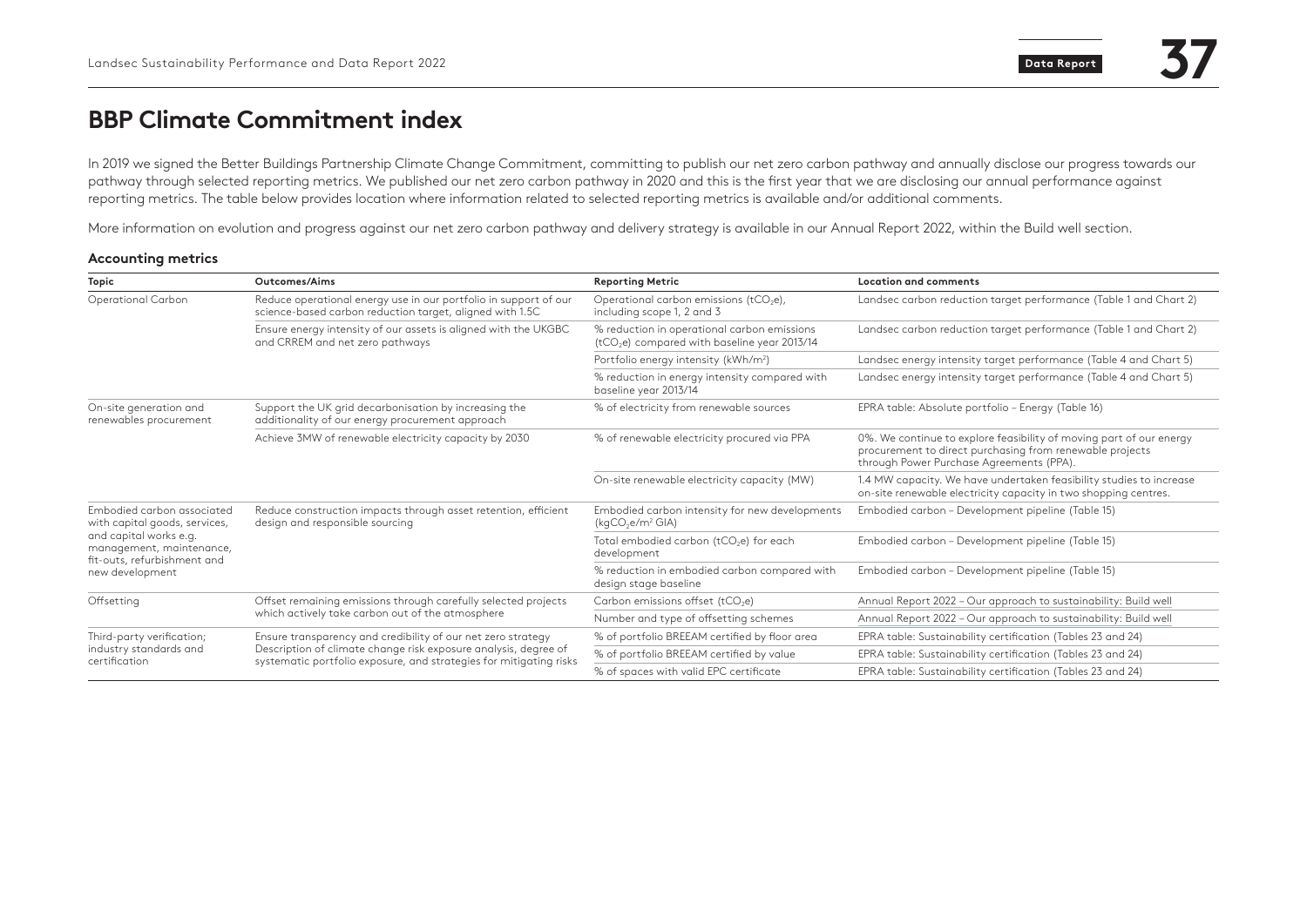## <span id="page-38-0"></span>**Sustainability Reporting Methodology 2021/22**

We adopt the operational control approach for our sustainability reporting. This includes all properties within our portfolio managed directly by us or by appointed agents who manage the properties on our behalf.

All energy, carbon, water and waste data reported for the financial year is for the 12 months to the end of February, as March data is not available in advance of our reporting duties.

Whenever relevant and applicable, we provide a breakdown of our performance into three segments based upon asset type: Office, Retail and Other. The Office segment includes all office space, substantially all of which is located in London. Retail includes shopping centres and outlets. Piccadilly Lights, retail and leisure parks are reported under Other. The figures for Retail and Other have been restated from previous years due to changes to changes in those portfolios as retail parks were reported under retail.

Based on these reporting boundaries, we report against three portfolio definitions:

- → **Absolute portfolio:** this incorporates all properties under our operational control, including all properties within our portfolio managed directly by us or by appointed agents who manage the properties on our behalf.
- → **Like-for-like portfolio:** this is aligned with our finance reporting like-for-like portfolio, based on the EPRA Financial BPR like-for-like definition for rental growth reporting. It includes all properties which have been in the portfolio under our operational control for at least two years, but excluding those which were acquired, sold, or included in the development pipeline at any time since.

→ **Corporate commitments portfolios:** these include only properties within our portfolio which have been under our operational control for at least two years for energy and carbon commitments, and for at least one year for our waste commitment. We understand that these periods reflect the amount of time needed to undertake sustainability assessments and start implementing changes to the assets. Once properties complete the minimum required time under our operational control, they will be included into the commitment portfolio at the start of the following reporting year. Properties which during the reporting year either become development sites or are no longer under our operational control, e.g. if they are sold or become FRIs, are removed from our corporate

commitments portfolios.

With the exception of building certification data and TCFD disclosure, which is reported under the whole portfolio and includes assets that fall outside our operation control (e.g. FRIs), all our environmental data reporting is based on the above portfolio definitions.

The next pages detail the reporting methodology adopted by Landsec to report on:

- → Performance against corporate commitments
- $\rightarrow$  Energy, carbon emissions, water and waste
- → Streamlined energy and carbon reporting, including scope 1, 2 and 3 emissions
- → EPRA Best Practice Recommendations for Sustainability reporting
- $\rightarrow$  Social metrics including social value and health and safety

We align our sustainability disclosures with Sustainability Accounting Standards Board (SASB) and Global Reporting Initiative (GRI) by including reference tables indicating where relevant information is provided and providing additional comments if necessary.

#### **Corporate commitments performance**

We provide an overview of the methodology used to calculate the performance for the following commitments:

- $\rightarrow$  Reduce absolute carbon emissions (tCO<sub>2</sub>e) by 70% by 2030 compared to a 2013/14 baseline, for property under our operational control for at least two years. This is a science-based target aligned with 1.5oC scenario and it includes scope 1, 2 and a portion of scope 3 emissions from downstream leased assets
- $\rightarrow$  Reduce energy intensity (kWh/m<sup>2</sup>) by 45% by 2030 compared to a 2013/14 baseline, for property under our operational for at least two years
- → Promote reuse and circular economy principles and achieve at least 75% annual recycling rate across our portfolio and new developments

#### **Energy and carbon emissions**

We report on sites where we have 'operational control', where we directly procure and manage energy or appoint agents who control energy management.

The boundaries of our energy and carbon commitments include only properties within our portfolio which have been under our management, or operational control, for at least two years. Once properties complete at least two years under our operational control, they will be included at the start of the following reporting year. Properties which during the reporting year either become development sites or are no longer under our operational control, e.g. if they are sold or become FRIs, are removed from our corporate commitments portfolios. We report on all energy procured by Landsec or appointed agents, including that consumed by our customers, and the emissions associated with this energy. Only gas or electricity which is procured directly by units/demises by utility suppliers is excluded from our commitments.

Our energy intensity commitment is reported as kWh/m<sup>2</sup>, where the intensity is based on floor area ( $m<sup>2</sup>$ ); our carbon emissions commitment is reported as  $tCO<sub>2</sub>e$ .  $CO<sub>2</sub>$  is calculated using the 'location-based' method as described by the WRI Greenhouse Gas Protocol, utilising annually published UK government conversion factors. The list of emission factors used in the current sustainability reporting is found at the end of this section.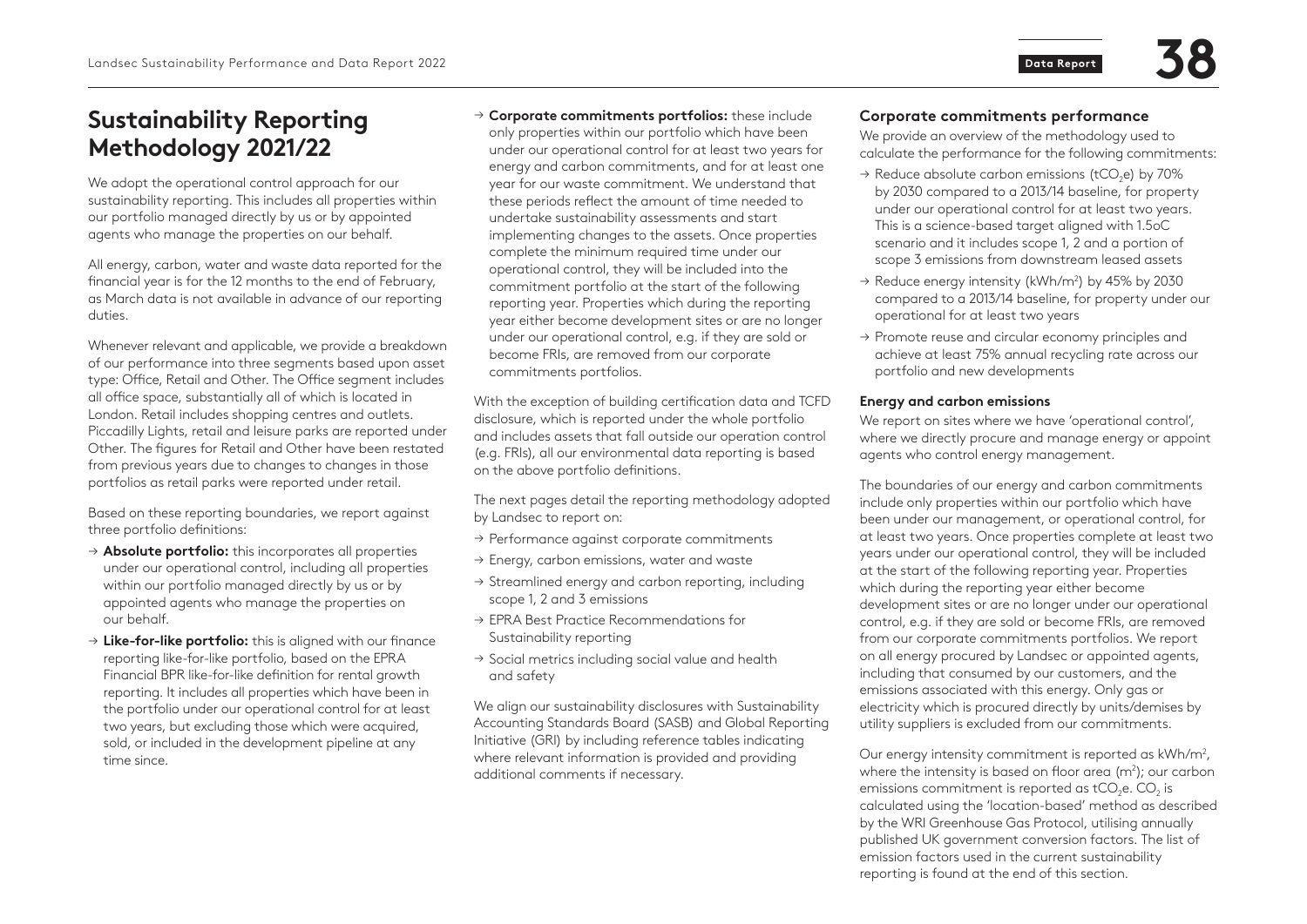#### **Sustainability Reporting Methodology 2021/22 continued**

The reported floor area corresponds to the area served by the energy procured and its associated carbon emissions. A breakdown of the methods used to calculate floor areas for different types of asset can be found below:

- → **Offices:** Office floor areas are based on Gross Internal Area (GIA) but deducting any floor area where Landsec provides no utilities/heating and cooling.
- → **Retail and leisure parks:** Retail and leisure park floor areas are calculated according to the number of car park spaces. We have calculated an average car parking space size of 11.8 $m^2$ , this assumes 5% are disabled bays. The number of spaces is multiplied by 11.8  $\mathrm{m}^2$  to calculate the base floor area. A further 20% is added to account for other landlord areas. Tenant floor area is included where Landsec supplies 100% of the energy to the demise. The exceptions to this rule are Xscape Yorkshire and Xscape Milton Keynes, which are treated as shopping centres due to their form and make-up.
- → **Shopping centres and outlets:** Shopping centre and outlets floor areas are calculated using the same methodology for retail and leisure parks leisure described above, however instead of using the additional 20% allocation for landlord areas, the measured area of common parts is used instead. Tenant floor area is only included where Landsec supplies 100% of the energy feeding the demise.

To ensure consistency and comparability, these methods of calculating floor area have been utilised for both our 2013/14 baseline year as well as the current reporting period. They are used for all data reporting, including Streamlined Energy and Carbon Reporting (SECR) and our European Public Real Estate Association (EPRA) reporting.

#### **Water**

We report on all water withdrawn from municipal sources by Landsec through our water suppliers, including water consumed by those customers on whose behalf we procure water, at all sites under our operational control, as well as the emissions associated with this water supply and treatment. Our water consumption data is based upon data from our water suppliers and managing agents for those sites managed by third party agents. Where consumption data is not available, data has been estimated using the last available actual consumption data, accounting for 6% of the total absolute reported consumption. Where there have been an absence of actual meter readings for an extended period, due e.g. to meter access issues (an issue exacerbated by Covidrelated restrictions), occasionally there are large negative rebills owing to previous over-estimation. If these fall at the beginning of the reporting period and therefore relate to historic consumption and bring the overall account consumption below 0, these values have been removed to ensure that we do not understate our overall water consumption.

#### **Waste**

We report on sites where we have 'operational control', where we directly contract waste management services or appoint agents who control contracting of such services. Our commitment boundary includes all properties within our portfolio which are under our management, or 'operational control', for at least one year. Once properties complete at least one year under our 'operational control', they will be included at the start of the following reporting year. We include all waste services contracted by Landsec or appointed agents and the emissions associated with these, this includes services contracted on behalf of our customers.

Reported mixed recycling includes recyclable waste streams: glass, plastic, metals, paper, cardboard, and some hazardous waste (e.g. Waste Electrical and Electronic Equipment – WEEE – and fluorescent lamps). Landsec produces small amounts of hazardous waste from its operations and developments, which are recorded at an individual site level and excluded from total waste reported due to their immateriality. We do, however, stringently manage our statutory obligations around hazardous waste in line with our combined Energy and Environment management system certified to ISO 14001:2015 and ISO 50001:2011 standards. Confidential paper waste is also reported for some locations where we hold the management contract. This includes our own head office.

We report on different properties and boundaries for waste and recycling compared to energy and carbon. This occurs as some waste is collated in shared loading bays for multiple buildings and because we do not manage the waste facilities and services for every tenant. We crossreference and check the reported property list with that used for energy and carbon reporting.

Waste performance is not normalised. Waste is reported in tonnes and associated carbon emissions are reported as tCO<sub>2</sub>e, utilising annually published UK government conversion factors.

Landfill tax avoided is calculated by multiplying the relevant annual landfill tax rate by the total tonnes of waste diverted from landfill for the same year, through other processes including recycling, composting, anaerobic digestion and incineration.

Waste reporting for construction activities follows BREEAM Wst 01 reporting criteria, presenting the total volume of waste arising from the development, the recycling rates achieved and the diversion of waste from landfill. Data is compiled in this format by the nominated supply chain partner and submitted to Landsec on an annual basis. All construction waste from the commencement of the development until award of practical completion is included. As with operational waste, construction waste excludes hazardous waste, as the amount of hazardous waste produced is immaterial.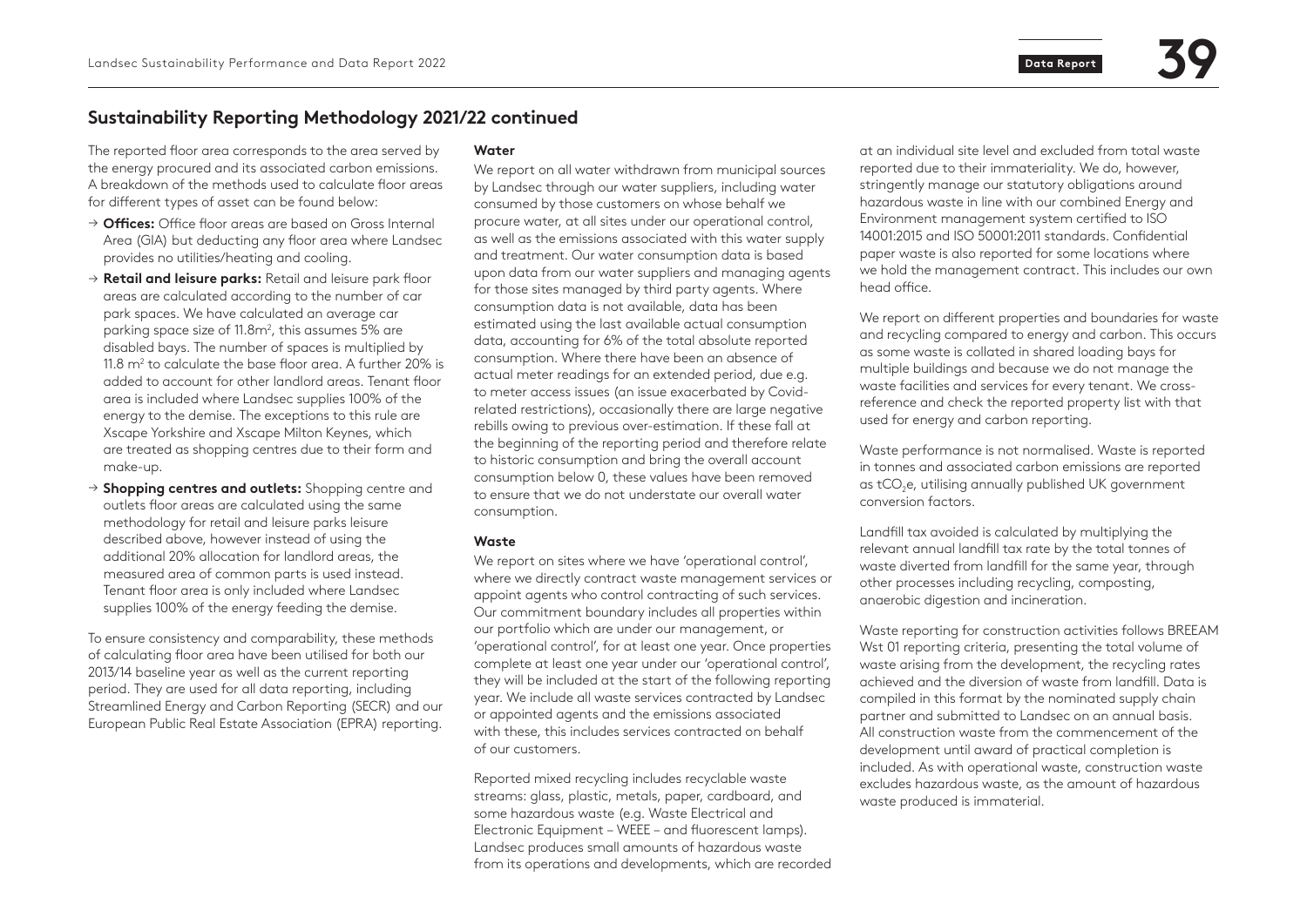

#### **Sustainability Reporting Methodology 2021/22 continued**

#### **Streamlined Energy and Carbon Reporting (SECR)**

Our streamlined energy and carbon reporting figures include energy consumption and carbon emissions associated with all properties under our operational control (i.e. absolute portfolio). Energy consumption is reported as kWh and no normalisation technique is applied. Carbon emissions are reported as tonnes of carbon dioxide equivalent ( $tCO<sub>2</sub>e$ ). We report our full greenhouse gas (GHG) emissions annually in accordance to the WRI GHG Protocol.

GHG emissions are broken down into three scopes: scope 1, 2 and 3.

Scope 1 emissions are direct emissions from activities controlled by us that release emissions into the atmosphere, while scope 2 emissions are indirect emissions associated with our consumption of purchased energy.

At Landsec, scope 1 comprises emissions from natural gas and refrigerant gases. Scope 2 emissions are from electricity, heating and cooling purchased for common areas and shared services. All material sources of scope 1 and 2 emissions are reported. As the remaining sources (e.g. diesel used in generator testing) represent such a small proportion of total emissions, we do not report them.

Scope 2 emissions are reported using both the 'locationbased' and 'market-based' accounting methods. Locationbased emissions are reported using the UK Government's 'Greenhouse gas reporting: conversion factors 2021'. Scope 2 market-based emissions are reported using the conversion factor associated with each individual electricity, heating and cooling supply, either obtained directly from the supplier or from their official company website.

Scope 3 emissions are those that are a consequence of our business activities, but which occur at sources we do not own or control and which are not classified as scope 2 emissions. The GHG Protocol identifies 15 categories of which 8 are directly relevant for Landsec. The table below describes how each scope 3 category is treated in our reporting.

#### **European Public Real Estate Association (EPRA) Sustainability Performance Measures reporting**

Landsec is committed to EPRA Best Practice Recommendations for Sustainability reporting. This common reporting standard is a framework developed by property companies to promote transparency in sustainability reporting. Landsec has won a gold award for EPRA disclosure every year since 2014.

There are 18 EPRA Sustainability impact areas covering energy consumption, GHG emissions, water usage, waste generation and treatment method and sustainability certificate attainment.

Each EPRA impact area is reported on in two portfolios: absolute and like-for-like.

→ **Absolute portfolio:** The absolute portfolio includes all properties where Landsec has 'operational control', where we purchase energy or appoint agents who control the purchase of energy.

 In 2021/22, 78% of the total portfolio was within our reporting boundaries, and therefore included in the absolute portfolio disclosures.

→ **Like-for-like portfolio:** The like-for-like portfolio is aligned with our finance reporting like-for-like portfolio, based on the EPRA Financial BPR like-for-like definition for rental growth reporting. It includes all properties which have been in the portfolio for at least 12 months prior to the reporting period, but excluding those which were acquired, sold, or included in the development pipeline at any time since.

 In 2021/22, 84% of the total like-for-like portfolio was within our reporting boundaries, and therefore included in the like-for-like portfolio disclosures.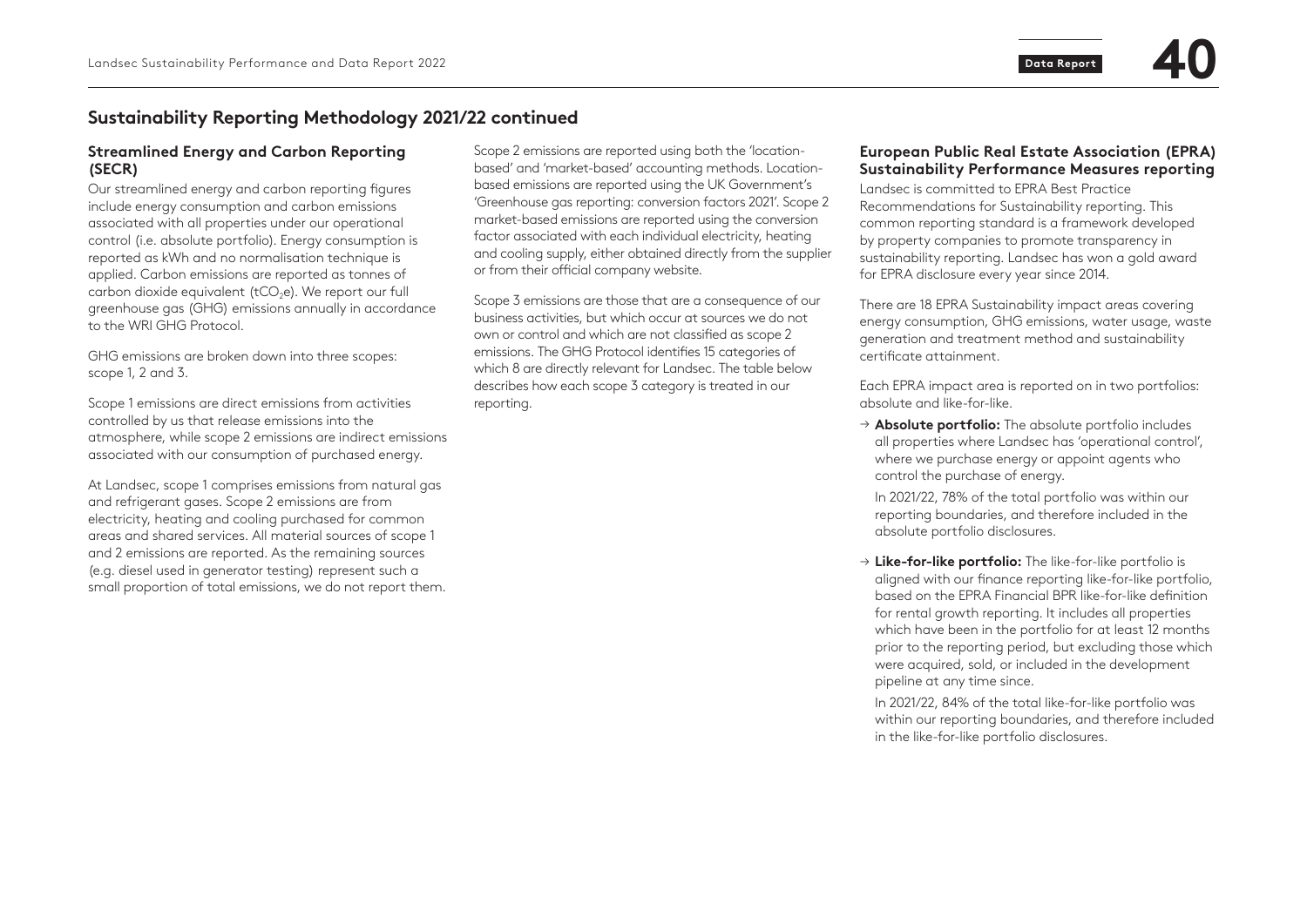

#### **Scope 3 emissions reporting methodology**

| Scope 3 category | Scope 3 category                      | Applicability                                         | Methodology/Justification for exclusion                                                                                                                                                                                                                                                                                                                                                                                                                                                                                 | Activity data source                                              | Emission factor data source(s)                                               |
|------------------|---------------------------------------|-------------------------------------------------------|-------------------------------------------------------------------------------------------------------------------------------------------------------------------------------------------------------------------------------------------------------------------------------------------------------------------------------------------------------------------------------------------------------------------------------------------------------------------------------------------------------------------------|-------------------------------------------------------------------|------------------------------------------------------------------------------|
|                  | Purchased goods<br>and services       | Yes                                                   | Emissions in this category are calculated by multiplying<br>supplier procurement spend by a supplier-specific emission<br>factor, derived through primary supplier energy and/or<br>emissions data alongside annual turnover. Where primary<br>supplier data is not present or cannot be used, emissions are<br>calculated by multiplying procurement spend by DEFRA<br>environmentally extended input output (EEIO) emission factors<br>for each relevant economic sector of spend.                                    | Primary procurement data from<br>Landsec.                         | Primary supplier data<br>DEFRA, Indirect emissions from<br>supply chain 2011 |
| 2                | Capital goods                         | Yes                                                   | Includes emissions associated with the manufacture and<br>transport of materials used for the development of new<br>buildings, as well as portfolio projects, such as refurbishment<br>and maintenance of existing buildings.                                                                                                                                                                                                                                                                                           | Primary data of construction<br>materials applied in developments | RICS Whole Life Carbon Assessment<br>for the Built Environment, 1st Edition  |
|                  |                                       |                                                       | Landsec works with a consultant to calculate the total<br>embodied carbon emissions for each of our developments until<br>completion. Every year, emissions associated with the reporting<br>year are calculated and reported.                                                                                                                                                                                                                                                                                          | Primary procurement data from<br>Landsec                          | Primary supplier data                                                        |
|                  |                                       |                                                       | For smaller refurbishment projects, emissions are calculated by<br>multiplying supplier procurement spend by a supplier-specific<br>emission factor, derived through primary supplier energy and/or<br>emissions data alongside annual turnover. Where primary<br>supplier data is not present or cannot be used, emissions are<br>calculated by multiplying procurement spend by DEFRA<br>environmentally extended input output (EEIO) emission factors<br>for each relevant economic sector of spend.                 |                                                                   | DEFRA, Indirect emissions from<br>supply chain 2011                          |
| 3                | Fuel and eneray<br>related activities | Yes                                                   | Calculation based on the location-based method of<br>calculating Scope 1 and 2 emissions.                                                                                                                                                                                                                                                                                                                                                                                                                               | Primary energy data from areas<br>managed by Landsec.             | UK Government greenhouse gas<br>reporting - Conversion factors 2021          |
| $\overline{4}$   | Upstream                              | Yes (but                                              | Emissions in this category are calculated by multiplying                                                                                                                                                                                                                                                                                                                                                                                                                                                                | Primary procurement data from                                     | Primary supplier data                                                        |
|                  | transportation<br>and distribution    | reported under<br>Purchased<br>goods and<br>services) | procurement spend by a supplier emission factor, derived<br>through primary supplier energy and/or emissions data<br>alongside annual turnover. Where primary supplier data is<br>not present or cannot be used, emissions are calculated by<br>multiplying procurement spend by environmentally extended<br>input output (EEIO) emission factors for each relevant<br>economic sector of spend. These emissions have not been<br>split out and are instead grouped under the Purchased Goods<br>and Services category. | Landsec.                                                          | DEFRA, Indirect emissions from<br>supply chain 2011                          |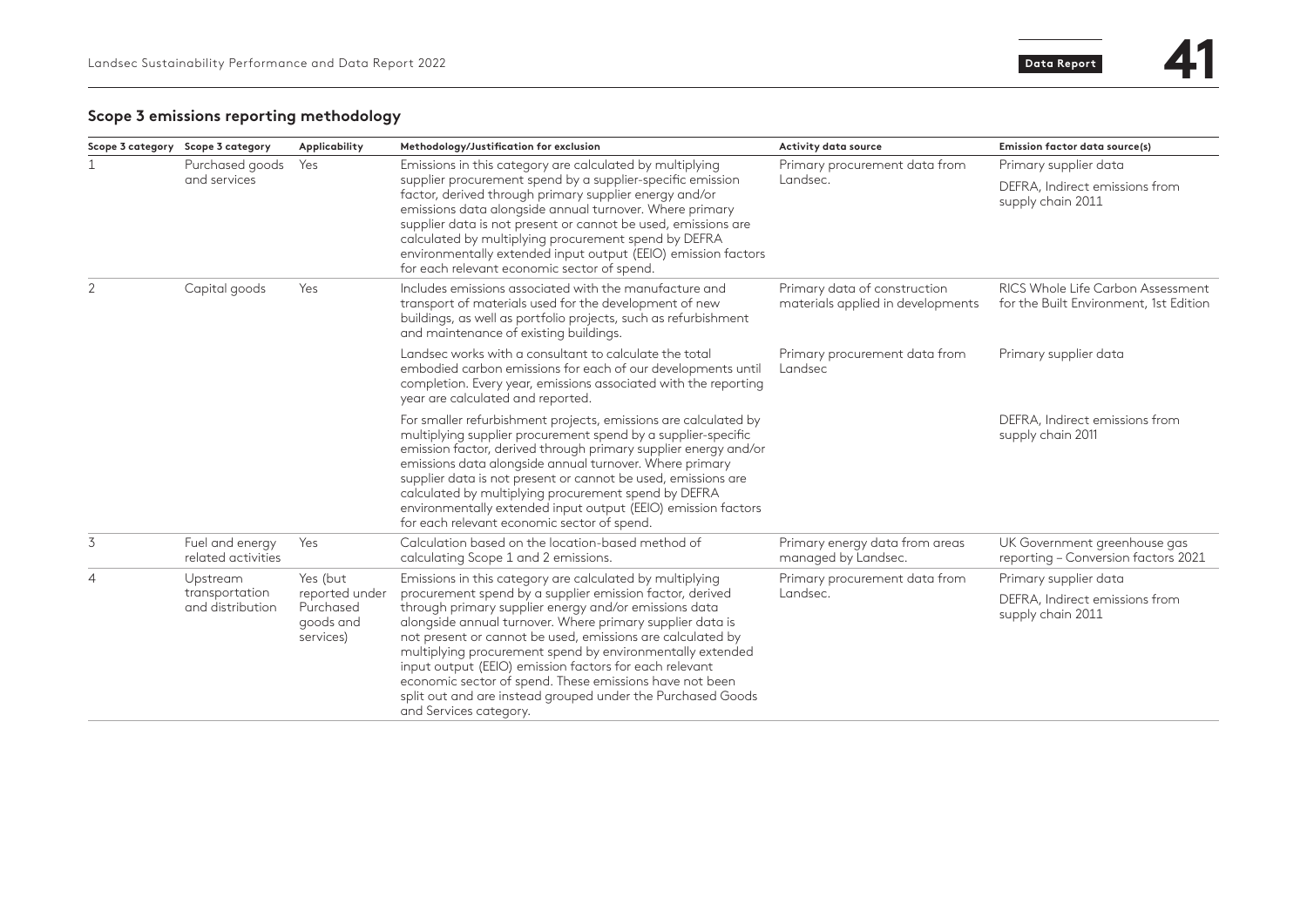

| Scope 3 category | Scope 3 category                                 | Applicability                    | Methodology/Justification for exclusion                                                                                                                                                                                                                       | Activity data source                                                          | Emission factor data source(s)                                      |
|------------------|--------------------------------------------------|----------------------------------|---------------------------------------------------------------------------------------------------------------------------------------------------------------------------------------------------------------------------------------------------------------|-------------------------------------------------------------------------------|---------------------------------------------------------------------|
| 5                | Waste generated<br>in operations                 | Yes                              | Calculated by multiplying weight of waste and treatment<br>method by UK emission factor.                                                                                                                                                                      | Waste data from waste contractors.                                            | UK Government greenhouse gas<br>reporting - Conversion factors 2021 |
| 6                | <b>Business travel</b>                           | Yes                              | Calculated by multiplying distance and type of travel by UK<br>emission factor.                                                                                                                                                                               | Distance data provided by travel<br>provider, combined with expenses<br>data. | UK Government greenhouse gas<br>reporting - Conversion factors 2021 |
| $\overline{7}$   | Employee<br>commuting                            | Yes                              | Number of FTEs multiplied by average commuting distances<br>and distribution across transportation modes. These distances<br>were multiplied by transport emission factors published by UK<br>Department for Business, Energy and Industrial Strategy (BEIS). | FTE data from Landsec.                                                        | UK Government - National Travel<br>Survey 2015                      |
|                  |                                                  |                                  |                                                                                                                                                                                                                                                               |                                                                               | UK Government greenhouse gas<br>reporting - Conversion factors 2021 |
| 8                | Upstream leased<br>assets                        | No (Covered in<br>scope 1 and 2) | Reported as scope 1 and 2 emissions.                                                                                                                                                                                                                          | n/a                                                                           | n/a                                                                 |
| 9                | Downstream<br>transportation<br>and distribution | No.                              | Landsec is a Real Estate Investment Trust which develops and<br>manages property assets, which we lease to our customers.<br>We do not manufacture products and therefore there are no<br>emissions to report under this category.                            | n/a                                                                           | n/a                                                                 |
| 10               | Processing of<br>sold products                   | No.                              | Landsec is a Real Estate Investment Trust which develops and<br>manages property assets, which we lease to our customers.<br>We do not manufacture products and therefore there are no<br>emissions to report under this category.                            | n/a                                                                           | n/a                                                                 |
| 11               | Use of sold<br>products                          | <b>No</b>                        | Landsec is a Real Estate Investment Trust which develops and<br>manages property assets, which we lease to our customers.<br>We do not manufacture products and therefore there are no<br>emissions to report under this category.                            | n/a                                                                           | n/a                                                                 |
| 12               | End-of-life<br>treatment of<br>sold products     | <b>No</b>                        | Landsec is a Real Estate Investment Trust which develops and<br>manages property assets, which we lease to our customers.<br>We do not manufacture products and therefore there are no<br>emissions to report under this category.                            | n/a                                                                           | n/a                                                                 |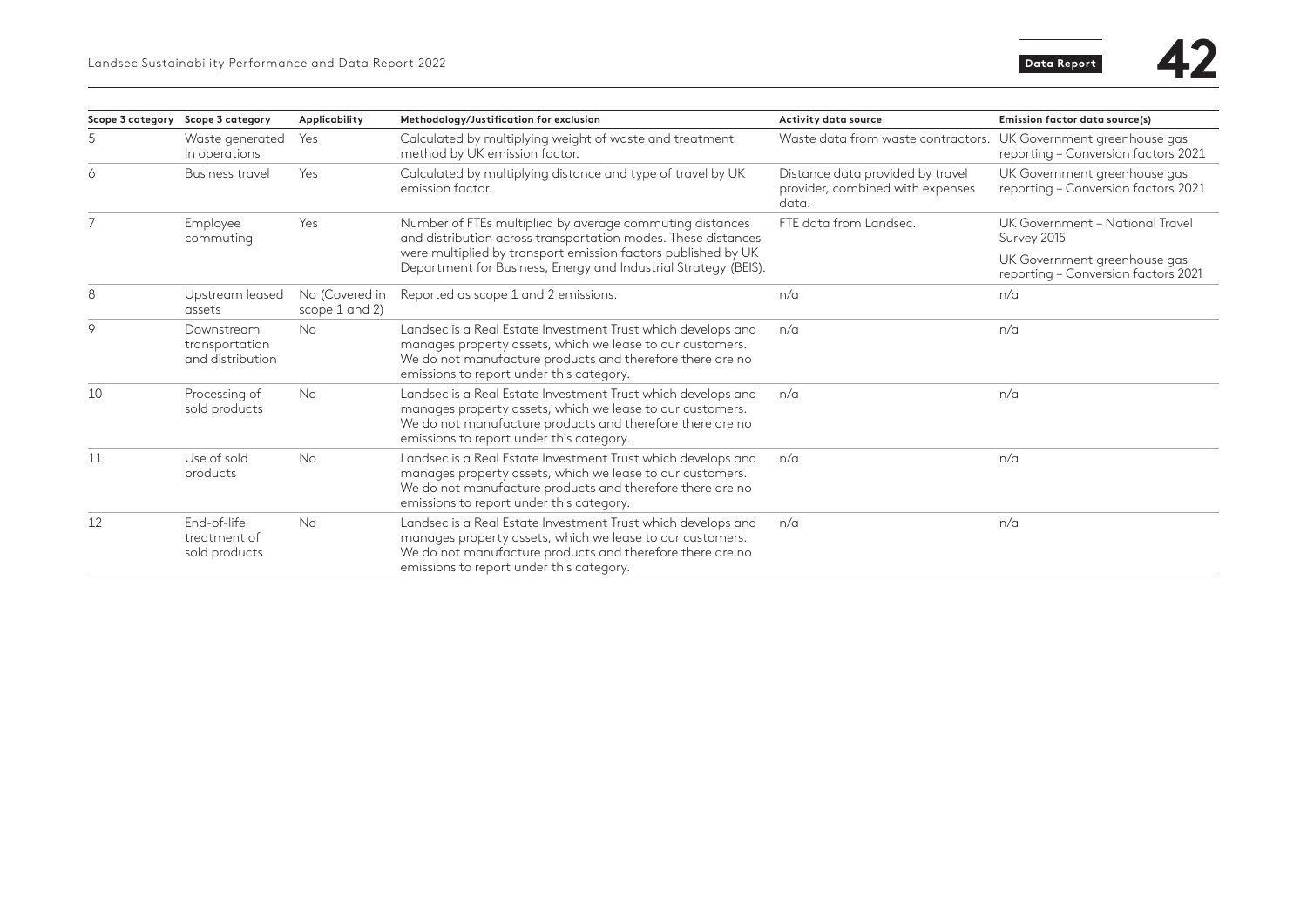

|    | Scope 3 category Scope 3 category | Applicability | Methodology/Justification for exclusion                                                                                                                                                                                                                                                                                                                                                                                                                                                                | Activity data source                                                              | Emission factor data source(s)                                                                                                                      |
|----|-----------------------------------|---------------|--------------------------------------------------------------------------------------------------------------------------------------------------------------------------------------------------------------------------------------------------------------------------------------------------------------------------------------------------------------------------------------------------------------------------------------------------------------------------------------------------------|-----------------------------------------------------------------------------------|-----------------------------------------------------------------------------------------------------------------------------------------------------|
| 13 | Downstream<br>leased assets       | Yes           | Tenants for whom Landsec procures energy and recharges<br>Calculated by multiplying metered energy consumption from<br>tenants by UK emission factors.                                                                                                                                                                                                                                                                                                                                                 | Landsec-procured<br>Primary data from tenants.                                    | Landsec-procured<br>UK Government greenhouse gas<br>reporting - Conversion factors 2021                                                             |
|    |                                   |               | Tenants who procure their own energy<br>Actual energy consumption data is requested from tenants<br>who occupy large floorspaces, particularly FRIs.                                                                                                                                                                                                                                                                                                                                                   | Tenant-procured<br>Primary data from tenants.<br>Data on Net Lettable Areas (NLA) | Tenant-procured<br>UK Government greenhouse gas<br>reporting - Conversion factors 2021<br>'2019 Real Estate Environmental<br>Benchmarks' (BBP REEB) |
|    |                                   |               | When there is no actual data received from tenants, emissions<br>are calculated by multiplying the Net Lettable Area (NLA)<br>of let space Landsec owns but does not have operational<br>control over, by an energy benchmark. This benchmark is<br>drawn from '2019 Real Estate Environmental Benchmarks',<br>published by BBP in January 2020, relating to 2018/2019 data.<br>The benchmark used is the typical practice electricity and<br>gas intensity for offices and enclosed shopping centres. | of let spaces.                                                                    |                                                                                                                                                     |
| 14 | Franchises                        | <b>No</b>     | Landsec is a Real Estate Investment Trust which develops and<br>manages property assets, which we lease to our customers.<br>There are no franchises within the business and therefore there<br>are no emissions to report under this category.                                                                                                                                                                                                                                                        | n/a                                                                               | n/a                                                                                                                                                 |
| 15 | Investments                       | <b>No</b>     | Landsec is a Real Estate Investment Trust which develops and<br>manages property assets, which we lease to our customers.<br>There are no investments in addition to the investment in our<br>own property portfolio and there are therefore no emissions to<br>report under this category. Any scope 3 emissions associated<br>with our portfolio are reported under the appropriate<br>emissions categories.                                                                                         | n/a                                                                               | n/a                                                                                                                                                 |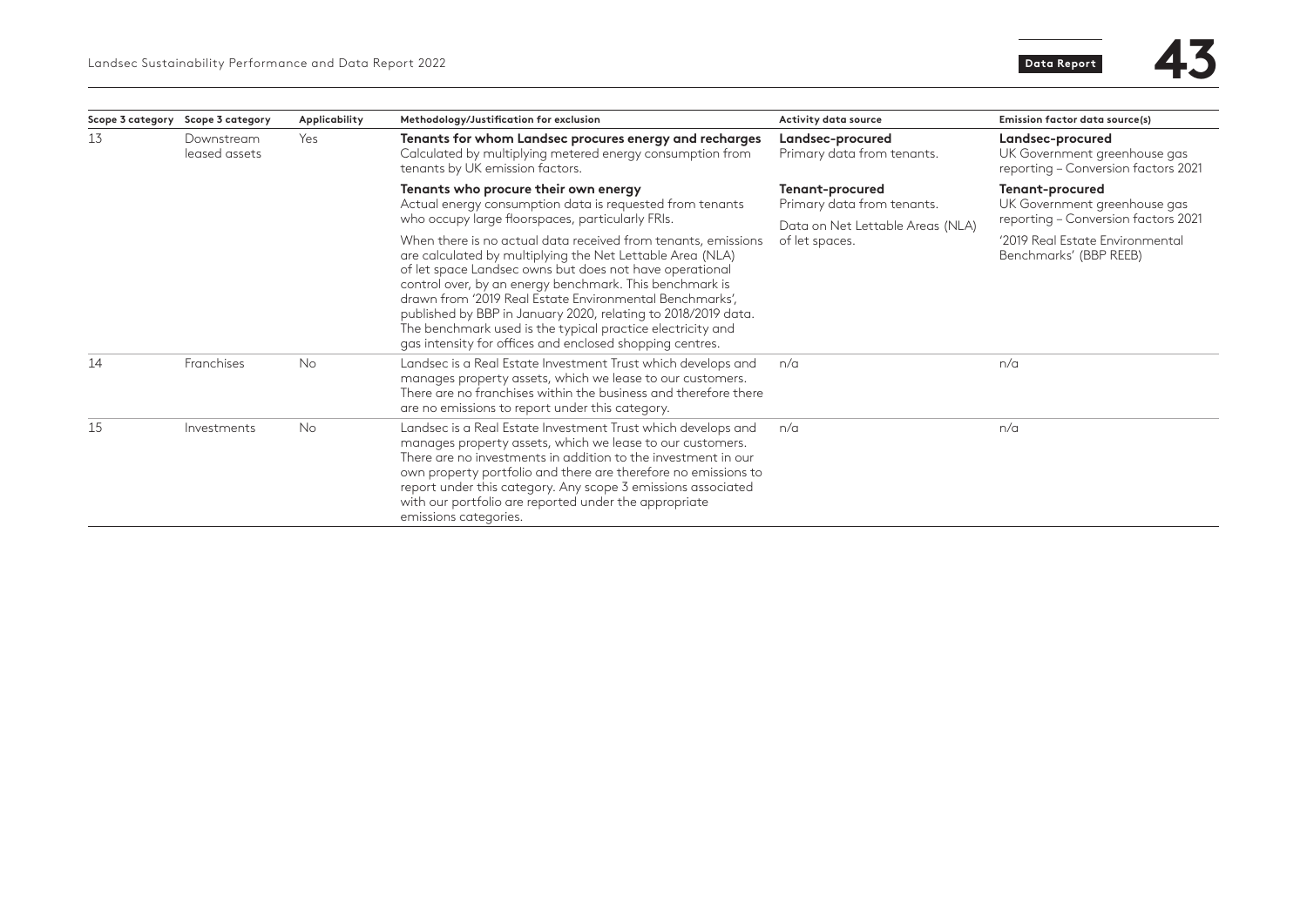

#### **Carbon emission factors – location-based**

The table below outlines the location-based emission factors used for 2021/22 and how they compare with previous year.

|                                                 |                            |           |           | Table 33 |
|-------------------------------------------------|----------------------------|-----------|-----------|----------|
| <b>Emission factor name</b>                     | Unit                       | 2021/22   | 2020/21   | % change |
| Natural Gas                                     | kgCO <sub>2</sub> e/kWh    | 0.18316   | 0.18387   | $-0.4%$  |
| Natural Gas - WTT                               | kgCO <sub>2</sub> e/kWh    | 0.03135   | 0.02391   | 31.1%    |
| Electricity generated                           | kgCO <sub>2</sub> e/kWh    | 0.21233   | 0.23314   | $-8.9\%$ |
| Electricity generated - WTT                     | kgCO <sub>2</sub> e/kWh    | 0.05529   | 0.03217   | 71.9%    |
| Electricity Transmission and Distribution       | kgCO <sub>2</sub> e/kWh    | 0.01879   | 0.02005   | $-6.3%$  |
| Electricity Transmission and Distribution - WTT | kgCO <sub>2</sub> e/kWh    | 0.00489   | 0.00277   | 76.5%    |
| District Heating                                | kgCO <sub>2</sub> e/kWh    | 0.28920   | 0.30000   | $-3.6\%$ |
| District Cooling                                | kgCO <sub>2</sub> e/kWh    | 0.10540   | 0.11270   | $-6.5%$  |
| Water Supply                                    | kgCO <sub>2</sub> e/CUM    | 0.14900   | 0.34400   | $-56.7%$ |
| Water Treatment                                 | kgCO <sub>2</sub> e/CUM    | 0.27200   | 0.70800   | $-61.6%$ |
| Commercial and industrial waste - Closed loop   | kgCO <sub>2</sub> e/Tonnes | 21.29357  | 21.31670  | $-0.1%$  |
| Commercial and industrial waste - Combustion    | kgCO <sub>2</sub> e/Tonnes | 21.29357  | 21.31670  | $-0.1%$  |
| Commercial and industrial waste - Landfill      | kgCO <sub>2</sub> e/Tonnes | 467.04580 | 458.17630 | 1.9%     |
| Refrigerant - FM200                             | kgCO <sub>2</sub> e/kg     | 3220      | 3220      | 0%       |
| Refrigerant - HCFC-22/R22                       | kgCO <sub>2</sub> e/kg     | 1810      | 1810      | 0%       |
| Refrigerant - HFC-134a                          | kgCO <sub>2</sub> e/kg     | 1430      | 1430      | 0%       |
| Refrigerant - R402A                             | kgCO <sub>2</sub> e/kg     | 2788      | 2788      | 0%       |
| Refrigerant - R404A                             | kgCO <sub>2</sub> e/kg     | 3922      | 3922      | 0%       |
| Refrigerant - R407C                             | kgCO <sub>2</sub> e/kg     | 1774      | 1774      | 0%       |
| Refrigerant - R410A                             | kgCO <sub>2</sub> e/kg     | 2088      | 2088      | 0%       |
| Refrigerant - R417A                             | kgCO <sub>2</sub> e/kg     | 2346      | 2346      | 0%       |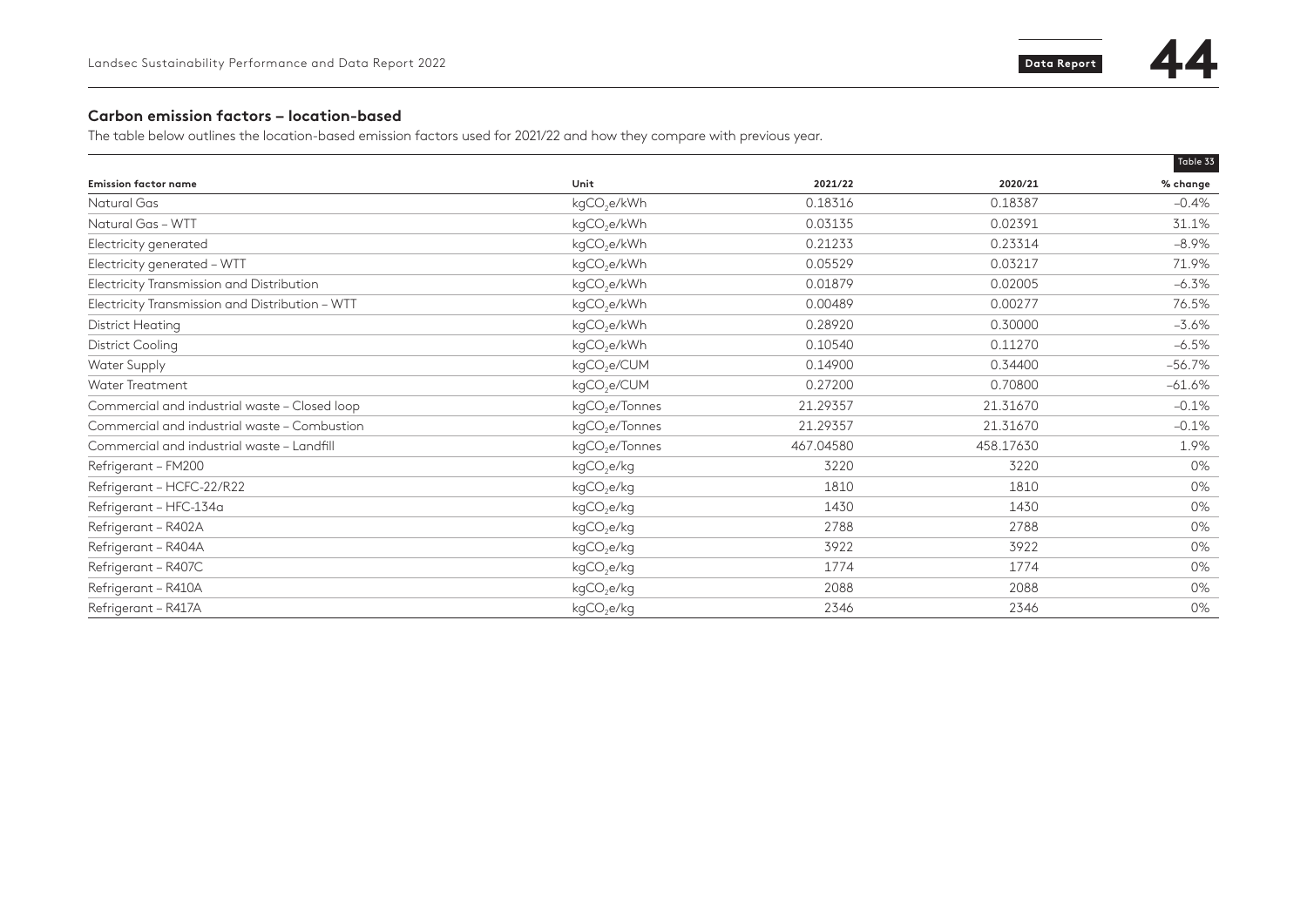#### **Social value**

#### *Overview*

To understand the quantifiable difference we are making to people, communities and society as a whole, we partner with the Social Value Portal which specialises in measuring and reporting social value. The Social Value Portal has estimated the social value that Landsec has unlocked through our various initiatives by developing a bespoke social value measurement framework which is based on the widely used National Themes, Measures and Outcomes (TOMs) Social Value Measurement Framework. The TOMs measurement framework was launched by the National Social Value Taskforce in 2017 – and was built following extensive consultation by 40 cross sector organisation including the Landsec Social Sustainability team, our delivery partners and our employees. The majority of the financial values in our social value reporting have their roots in the Unit Cost Database (UCD) that is managed by the Greater Manchester Combined Authority and was adopted as supplementary guidance to HM Treasury's Green Book in 2014 for monetising economic, environmental and social impact, with specific regard to potential savings for the public sector. Where the UCD does not provide a proxy value for a certain measure, then one has been developed following relevant governmental guidance, where it exists. The Social Value Portal recognises that for some of the proxy values adopted, in particular the one for employing people experiencing homelessness, there is a relatively limited availability of recent data and analysis. Their approach has been to design a conservative model to estimate the associated costs and benefits for those outcomes where relevant research and analysis exists. All proxies are high-level estimates and are based on secondary data and figures. They should not be interpreted as a precise measurement of the specific change experienced by the beneficiaries of an intervention, but as an estimate of the average benefits that could be generated. Where available, primary data has been used to address potential double counting. For more information, please visit [www.socialvalueportal.com.](http://www.socialvalueportal.com)

**Our Live well Commitment:** Landsec will create opportunities and inclusive places to change lives, supporting communities to thrive. By creating opportunities and tackling local issues, Landsec will, from a 2020 baseline:

- $\rightarrow$  Empower 30,000 people facing barriers into employment with the skills and opportunities to enter the world of work by 2030
- → Deliver £200m of social value in our local communities by 2030, addressing social issues to each areas

Our revised social value target accounts not only for our corporate work, but the potential value generated through our wider development pipeline.

**National TOMs** (Themes, Outcomes and Measures): To understand the social value created by these programmes we work with Social Value Portal who apply the national TOMs framework to our work. The founding principle of the TOMs is to provide the connection between a broad vision for social improvement ("Themes") with strategic objectives ("Outcomes"), which in turn can then be expressed as measurable activities ("Measures"). This conceptual approach enables meaningful direct action to be steered both by local need and by the overarching strategic aims of the organisation aiming to deliver social value. Implemented effectively, the TOMs framework then creates a mutually reinforcing link between strategy and delivery. The National TOMs framework is made up of five themes: 1. Jobs: Promote local skills and employment 2. Growth: supporting growth of responsible regional business 3. Social: healthier, safer and more resilient communities 4. Environment: decarbonising and safeguarding our world 5. Innovation: promoting social innovation.

**How Landsec calculates social value:** Social value is generated, measured and reported across all the measures used in the Landsec measurement frameworks which have a proxy values assigned. The initiatives themselves will vary and so will the proxy value that is assigned to each activity but these can be things such as supporting people from disadvantaged backgrounds into employment through donations made by Landsec to organisations such as Bounce Back, hours dedicated to supporting unemployed people into work, donations to charities etc. The Social Value frameworks used across Landsec's sustainability programmes primarily focus on the following two themes:

- → Jobs: promote local skills and employment
- $\rightarrow$  Social: healthier, safer and more resilient communities.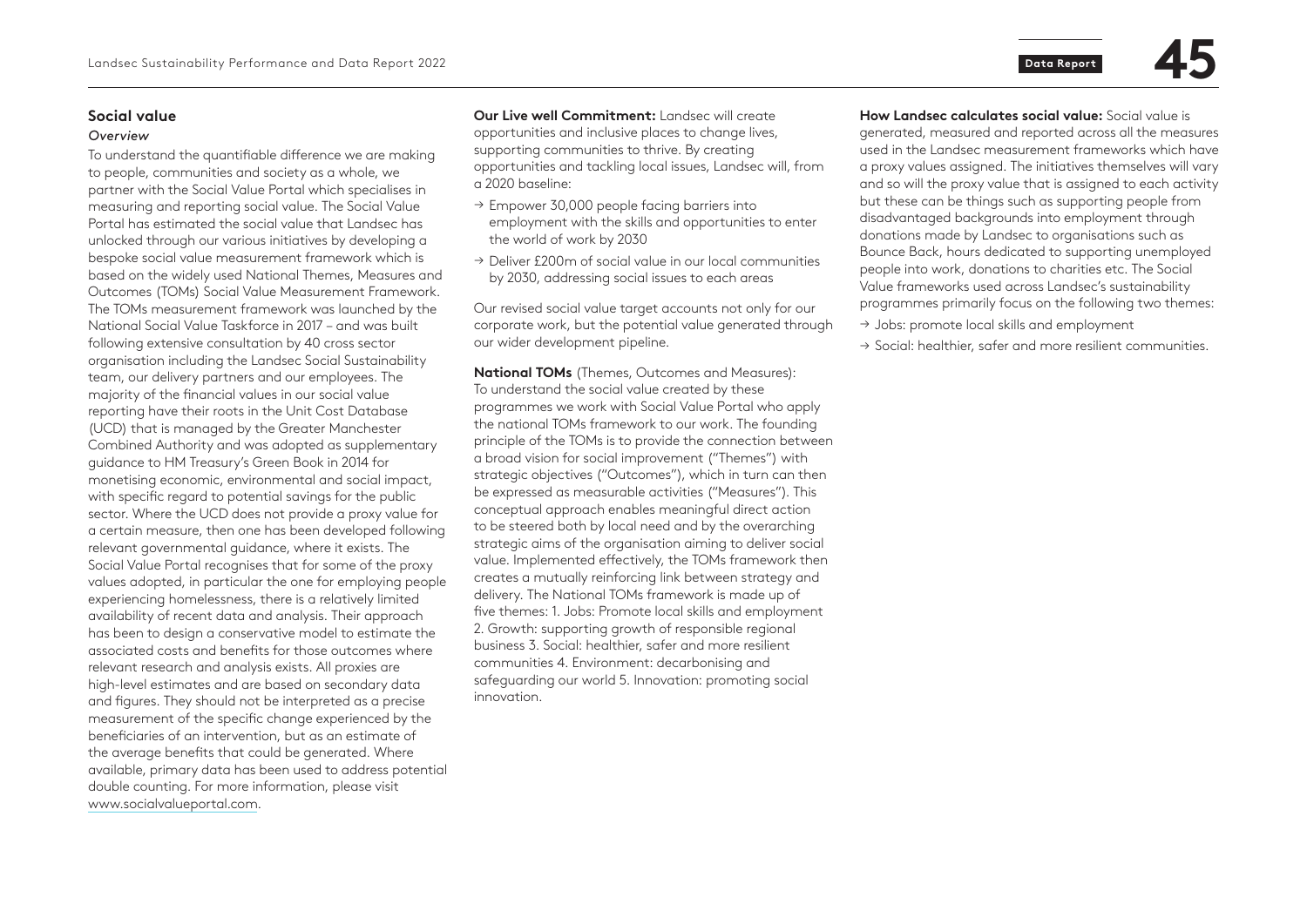

#### **Social Value Proxy Rationale**

Landsec is able to generate social value from those proxies which generate a financial value. The table below highlights some of those proxies and provides a rationale how each is calculated:

| Proxy                                                                                                                                                                                                | Table 34<br>Rationale                                                                                                                                                                                                                                                                                                                                                                                                                                                                                                                                                                                                                         |
|------------------------------------------------------------------------------------------------------------------------------------------------------------------------------------------------------|-----------------------------------------------------------------------------------------------------------------------------------------------------------------------------------------------------------------------------------------------------------------------------------------------------------------------------------------------------------------------------------------------------------------------------------------------------------------------------------------------------------------------------------------------------------------------------------------------------------------------------------------------|
| Employment                                                                                                                                                                                           |                                                                                                                                                                                                                                                                                                                                                                                                                                                                                                                                                                                                                                               |
| No. of people (FTE) who are long-term unemployed (unemployed for a year<br>or longer) who have found employment through the programme                                                                | Covers people employed as a result of a specific and deliberate employment initiative who were previously<br>claiming Jobseeker's Allowance (JSA) or Universal Credit unemployment benefits for at least the 12 months<br>preceding the start of the employment contract and recruited as a result of a specific and deliberate<br>employment initiative.                                                                                                                                                                                                                                                                                     |
|                                                                                                                                                                                                      | The proxy is derived from a combination of: (i) the average annualised increase in economic benefits to the<br>individual over their lifetime; (ii) Annualised fiscal benefits to the NHS; (iii) Operational costs related to the<br>fiscal benefit to DWP and HM Revenue and Customs. The proxy is based on a generic JSA claimant.                                                                                                                                                                                                                                                                                                          |
| No. of homeless people (FTE) who are long-term unemployed (unemployed for<br>a year or longer) have found employment through the programme                                                           | Covers people employed as a result of a specific and deliberate employment initiative who were previously<br>claiming Jobseeker's Allowance (JSA) or Universal Credit unemployment benefits for at least the 12 months<br>preceding the start of the employment contract who are also armed forces veterans.                                                                                                                                                                                                                                                                                                                                  |
|                                                                                                                                                                                                      | This is the proxy for long-term unemployed people employed (NT3) and is being used provisionally for this<br>measure pending further research. At procurement, the procuring organisation may use prioritisation<br>weightings to signpost this measure to bidders. See NT3 for the rationale.                                                                                                                                                                                                                                                                                                                                                |
| No. of mothers returning to work (FTE) who are long-term unemployed<br>(unemployed for a year or longer) - (when the mother is the primary carer)<br>who have found employment through the programme | Covers people employed as a result of a specific and deliberate employment initiative who were previously<br>claiming Jobseeker's Allowance (JSA) or Universal Credit unemployment benefits for at least the 12 months<br>preceding the start of the employment contract who are also mothers returning to work.                                                                                                                                                                                                                                                                                                                              |
|                                                                                                                                                                                                      | The measure is directed at mothers - and not parents more generally - as it is aimed at redressing gender<br>inequalities in the labour market resulting from the distribution of childcare responsibilities between parents.                                                                                                                                                                                                                                                                                                                                                                                                                 |
|                                                                                                                                                                                                      | This is the proxy for long-term unemployed people employed and is being used provisionally for this measure<br>pending further research. At procurement, the procuring organisation may use prioritisation weightings to<br>signpost this measure to bidders.                                                                                                                                                                                                                                                                                                                                                                                 |
| No. of 16-25 year-old care leavers (FTE) who have found employment through<br>the programme                                                                                                          | Covers people aged 18-24 and 16-17 who are Not in Education, Employment or Training (NEET). The measure<br>reflects costs and forgone benefits associated with being NEET, as follows: (i) the loss of earnings to the young<br>person whilst NEET; (ii) benefit payments (worklessness and housing benefits) and foregone tax and national<br>insurance receipts for the government. Deadweight combines NEETs being unemployed with the benefits of<br>coming off Job Seekers Allowance and/or Universal Credit SA-benefit for 18-24-year-old and for 16-17-year-old<br>NEETs respectively. The employment data is sourced from Stat-Xplore |
| No. of 18+ year-old people (FTE) who are rehabilitating or ex-offenders who<br>have found employment through the programme                                                                           | Covers employees aged 18+ taken on who were in their rehabilitation period before the start of the employment<br>contract. The proxy value comprises (i) the value to the individual from entering the labour market (annualised<br>increase in lifetime earnings); (ii) the fiscal value to the NHS resulting from an average reduction in health care<br>costs associated with being out of work; and (iii) the economic, fiscal and wellbeing value to society from<br>preventing reoffending.                                                                                                                                             |
|                                                                                                                                                                                                      | All components are based on Unit Cost Database (UCDB) v2.0 figures, updated to 2020/2021 prices, and<br>Ministry of Justice (MoJ) prevention of reoffending statistics.                                                                                                                                                                                                                                                                                                                                                                                                                                                                       |
|                                                                                                                                                                                                      | A weighted average multiplier has been applied to reflect the ratio of estimated total number of crimes to the<br>number of comparable crimes recorded by the police. A further multiplier has been applied to the average<br>number of offences per offender.                                                                                                                                                                                                                                                                                                                                                                                |
|                                                                                                                                                                                                      | Deadweight is established separately to reflect the probability of reoffending.                                                                                                                                                                                                                                                                                                                                                                                                                                                                                                                                                               |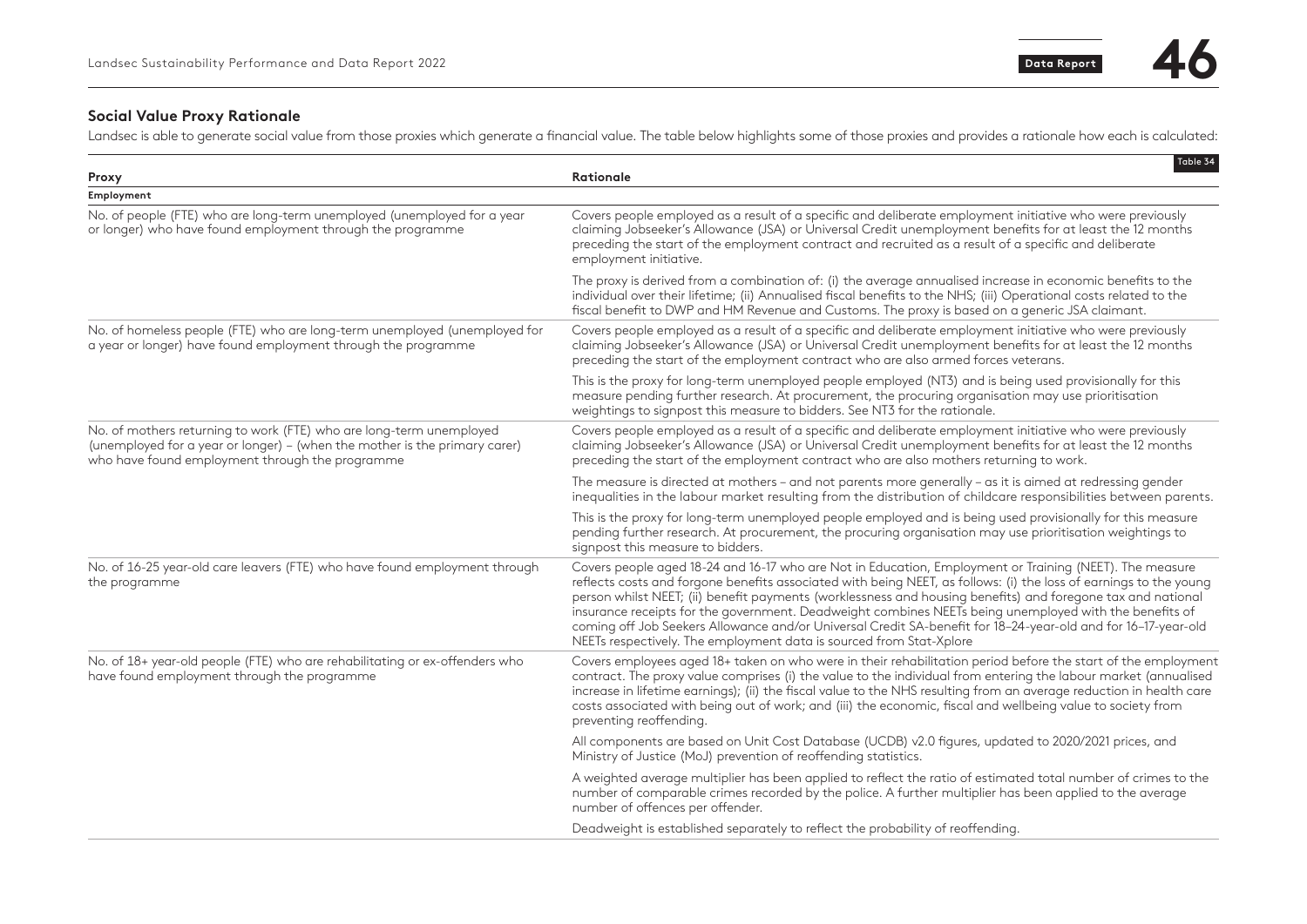

| Proxy                                                                                                                                           | Rationale                                                                                                                                                                                                                                                                                                                                                                                                                                                                                                                                                                                                                                      |
|-------------------------------------------------------------------------------------------------------------------------------------------------|------------------------------------------------------------------------------------------------------------------------------------------------------------------------------------------------------------------------------------------------------------------------------------------------------------------------------------------------------------------------------------------------------------------------------------------------------------------------------------------------------------------------------------------------------------------------------------------------------------------------------------------------|
| Employment                                                                                                                                      |                                                                                                                                                                                                                                                                                                                                                                                                                                                                                                                                                                                                                                                |
| No. of 18-24-year-old people (FTE) who are Not in Employment, Education,<br>or Training (NEETs) who have found employment through the programme | Covers people aged 18-24 and 16-17 who are Not in Education, Employment or Training (NEET). The measure<br>reflects costs and forgone benefits associated with being NEET, as follows: (i) the loss of earnings to the young<br>person whilst NEET; (ii) benefit payments (worklessness and housing benefits) and foregone tax and national<br>insurance receipts for the government. Deadweight combines NEETs being unemployed with the benefits of<br>coming off Job Seekers Allowance and/or Universal Credit SA-benefit for 18-24-year-old and for 16-17-year-old<br>NEETs respectively. The employment data is sourced from Stat-Xplore. |
| No. of 16-17 year old people (FTE) who are Not in Employment, Education,<br>or Training (NEETs) who have found employment through the programme | As above.                                                                                                                                                                                                                                                                                                                                                                                                                                                                                                                                                                                                                                      |
| Education                                                                                                                                       |                                                                                                                                                                                                                                                                                                                                                                                                                                                                                                                                                                                                                                                |
| School and College visits                                                                                                                       | The proxy covers the value of the time provided by the person providing support and is based on a generic<br>replacement cost for the wage of the individual volunteering.                                                                                                                                                                                                                                                                                                                                                                                                                                                                     |
|                                                                                                                                                 | This is drawn from the Office of National Statistics (ONS) hourly value of volunteering and based on different<br>types of volunteering being identified in survey data (Community Life Survey) and valued at the closest market<br>equivalent wage rate from the ASHE dataset. Updated to 2020/2021 prices.                                                                                                                                                                                                                                                                                                                                   |
| Weeks spent by students on meaningful work experience placements                                                                                | Calculated from the number of qualifying work placements (only student placements between 1-6 weeks).                                                                                                                                                                                                                                                                                                                                                                                                                                                                                                                                          |
| (unpaid - at least 1 week in duration)                                                                                                          | Multiplied by the duration in weeks of each work placement or pre-employment course.                                                                                                                                                                                                                                                                                                                                                                                                                                                                                                                                                           |
|                                                                                                                                                 | Based on current equivalent economic benefit to the individual from equivalent increased earnings, based on<br>minimum pay, given the distribution of apprenticeships achievements by age.                                                                                                                                                                                                                                                                                                                                                                                                                                                     |
| <b>Charity Partnerships</b>                                                                                                                     |                                                                                                                                                                                                                                                                                                                                                                                                                                                                                                                                                                                                                                                |
| Money donated to charities                                                                                                                      | The calculation for this is £1 donated for £1 of social value created.                                                                                                                                                                                                                                                                                                                                                                                                                                                                                                                                                                         |
| Value of donations to charities                                                                                                                 | Reported values of space and other donations to charities over the course of the financial year are based on<br>metrics including Estimated Rental Value (ERV); commercial value of space; costs covered by Landsec like<br>service charge, insurance and rates; the value of donated resources and goods; and reports received from<br>charities and internal functions on the outputs of charitable appeals or campaigns.                                                                                                                                                                                                                    |
| Value of space donated to charities                                                                                                             | As above.                                                                                                                                                                                                                                                                                                                                                                                                                                                                                                                                                                                                                                      |
| Volunteering                                                                                                                                    |                                                                                                                                                                                                                                                                                                                                                                                                                                                                                                                                                                                                                                                |
| Employability support for young people                                                                                                          | The proxy is based on the estimated economic value to the individual. The value is derived from a 2021 sample<br>of 16 pricing points from 9 different companies offering CV advice and job interview coaching, either in<br>one-to-one sessions or one-day/half-day courses in small groups.                                                                                                                                                                                                                                                                                                                                                  |
| Provision of expert business advice to VCSEs and MSMEs (e.g. financial advice/<br>legal advice/HR advice)                                       | Expert staff time (as opposed to general volunteering time - see Glossary) dedicated to supporting Voluntary<br>Community or Social Enterprises (VCSEs) or micro, small and medium enterprises (MSMEs).                                                                                                                                                                                                                                                                                                                                                                                                                                        |
|                                                                                                                                                 | Estimated economic benefits to VCSEs or MSMEs resulting from the avoided cost of expert advice/support.<br>Based on average self-reported fees from a survey of consultants in various sectors across the UK, updated<br>to 2020 prices.                                                                                                                                                                                                                                                                                                                                                                                                       |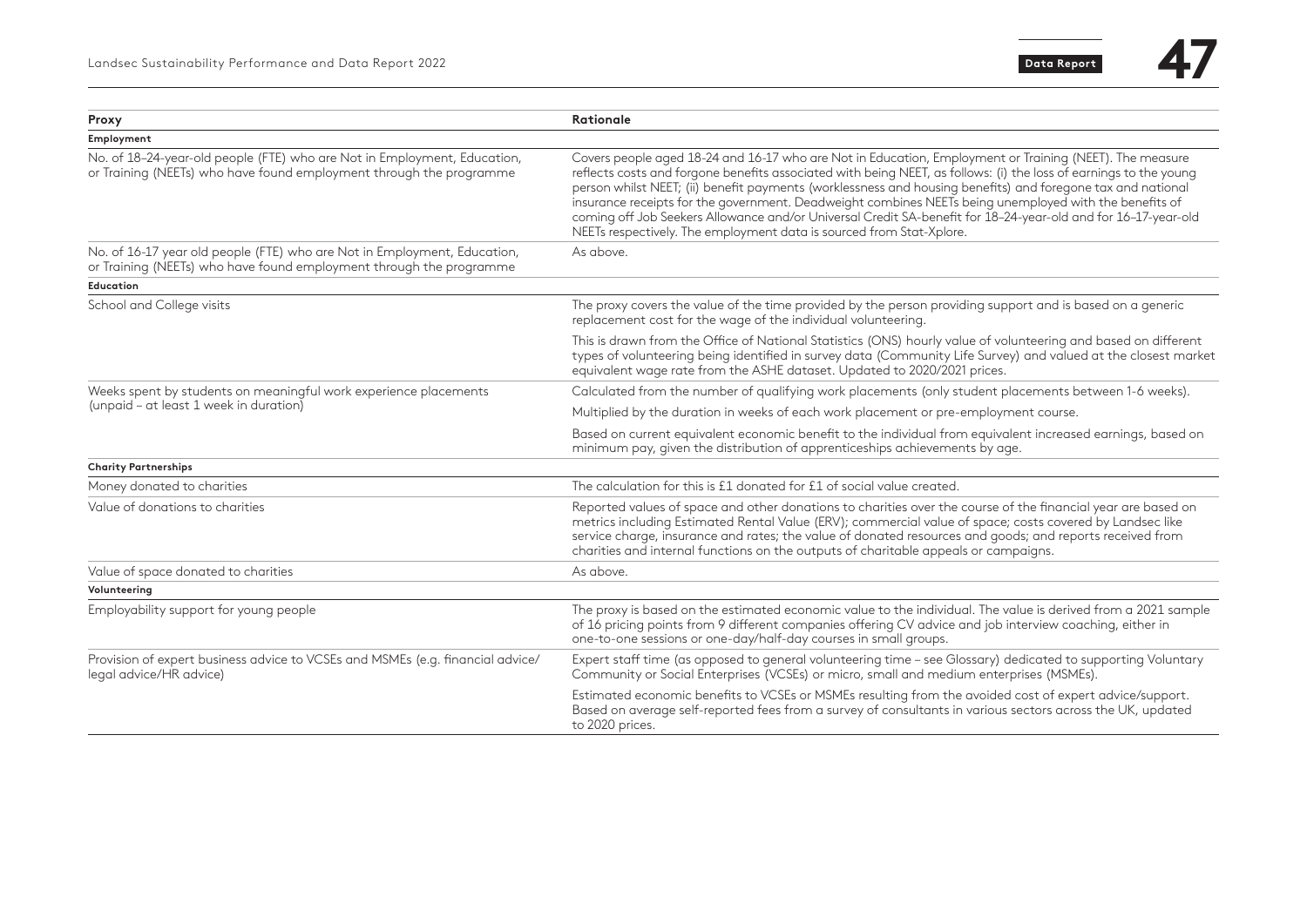#### **Social data**

**Human Resources:** This data covers all direct employees, thus excluding contingent workers, as well as both non-executive directors (unless the data refers to the Board, as stated in the tables) and the long-term sick. Overall headcount and accompanying total employee breakdowns are based on end-of-year headcount to 31st March 2022. Hire and turnover data is based on the average headcount over the reporting year, and turnover data includes both voluntary and involuntary leavers. Pay ratio data considers the annualised base salary for all permanent/fixed-term employees to 1st April 2022, in line with our wider gender and ethnicity pay reporting; for more information in relation to our gender and ethnicity pay, please see our gender and ethnicity pay gap reports, publicly available on our website. Data relating to the protected characteristics of gender, age, ethnicity, sexual orientation and disability (including mental health and neurodiversity) are self-reported by employees through our HR management software, Workday. The ethnicity, neurodiversity and sexual orientation categories were defined in line with the Office of National Statistics (ONS) definitions. Whilst our current reporting uses binary categories for gender, we recognise that not all colleagues will identify within this gender binary. We have plans in place to update our diversity monitoring later this year to provide staff with more choices for how they record their gender on Workday.

This year, we have combined Board and ELT-level data for sexual orientation and disability, so that we are not potentially making employees identifiable by reporting on small populations (10 people or fewer). We recognise that comprehensive diversity monitoring is foundational to our diversity and inclusion strategy, which lies at the heart of our culture, and thus continue to monitor these protected characteristics and to promote further transparency, particularly at senior level. All employee-related data is reported on an aggregated and anonymised basis, and treated as highly confidential, in accordance with the law and Landsec's stringent data privacy guidelines.

**Health & Safety:** All our properties operate within a safety management system certified to ISO 45001, and similarly we are the first in our peer group to achieve certification to BS 9997 for our fire safety management system, both of which are maintained via regular thirdparty assurance. Our online compliance reporting system, RiskWise, provides a single accessible platform for all aspects of asset compliance data, incident statistics, development projects, permits to work and environmental management. It allows us to provide rigorous and efficient reporting to the business, as well as offering a consistent approach for managing compliance across the portfolio. We continue to work closely with our supply partners to protect and support the health and safety of all those working on our sites, and make transparent data in relation to these contractors working on both our development and operational sites (termed "managed portfolio"), as well as in relation to our direct employees and other site visitors. Our third-party portfolio refers to sites under our operational control but managed by an external managing agent, who provide us with the corresponding data. Alongside other relevant indicators, we report in line with Reporting of Injuries, Diseases and Dangerous Occurrences Regulations (RIDDOR), and figures only include reportable incidents as specified at [www.hse.gov.uk/riddor](http://www.hse.gov.uk/riddor) where Landsec have the direct legal duty to report. In addition, we are working with other leading property companies to establish uniformity in safety and health data, to enable common indicators we can measure our performance by, in a way relevant to our activities and comparative to our peer group.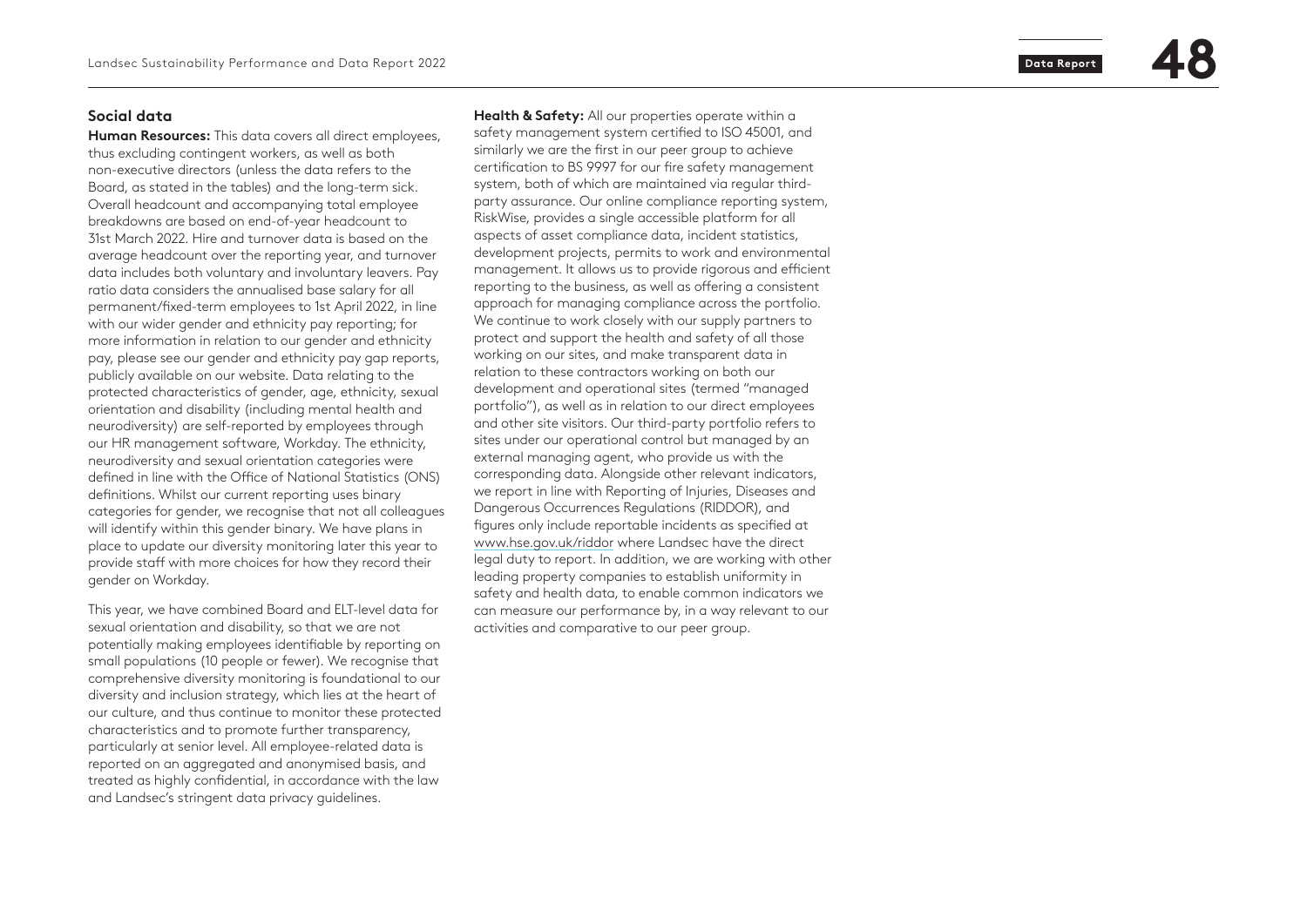## <span id="page-49-0"></span>**Independent Assurance Statement to the Management of Land Securities Group PLC**

#### **Scope**

We have been engaged by Land Securities Group PLC ("the Group") to perform a 'limited assurance engagement,' as defined by International Standards on Assurance Engagements, here after referred to as the engagement, to report on Landsec's selected performance data and qualitative statements, for the period from 01 April 2021 to 31 March 2022, in the following (collectively referred to as "the Report"):

- → The Group's Our approach to sustainability, Build well, Live Well and Act well sections of the Strategic Report
- $\rightarrow$  The sustainability content in the Additional Information section of the Group's 2022 Annual Report and Accounts; and
- → The online Sustainability Performance and Data Report 2022.

Specifically, our statement is applicable to the following disclosures (the "Subject Matter"):

#### → **Greenhouse gas emissions:**

- Direct GHG emissions (tCO<sub>2</sub>e):
- Emissions related to refrigerant gases
- Emissions related to natural gas usage
- $\bullet$  Indirect GHG emissions (tCO<sub>2</sub>e):
- Emissions related to electricity consumption and district heating & cooling consumption
- Emissions related to all disclosed scope 3 categories
- $\bullet$  GHG intensity from building energy (KgCO<sub>2</sub>e/m<sup>2</sup>)

#### → **Energy:**

- Energy consumption (kWh):
- Energy from landlord-obtained fuels
- Energy from landlord-obtained electricity
- Energy from landlord-obtained district heating & cooling
- Renewable electricity consumption
- Energy intensity (kWh/m<sup>2</sup>/year)

#### → **Waste:**

- Operational waste diverted from landfill (tonnes), and percentage of operational waste recycled
- Construction waste (tonnes)
- Percentage of construction waste recycled and diverted from landfill
- → **Safety:** Number of RIDDOR incidents for Landsec's managed portfolio and development assets
- → **Social value:** Social value created during the year (£)
- → **Water:** Water usage (m<sup>3</sup>)
- → **Statements and assertions** disclosed in the Report, selected on a risk basis.

Other than as described in the preceding section, which sets out the scope of our engagement, we did not perform assurance procedures on the remaining information included in the Report, and accordingly, we do not express a conclusion on this information.

#### *Criteria applied by Land Securities Group Plc*

In preparing the Subject Matter, the Group applied its sustainability reporting methodologies as set out in the Sustainability Performance and Data Report 2022 (the "Criteria")

#### *Land Securities Group PLC's responsibilities*

The Group's management is responsible for selecting the Criteria, and for presenting the Subject Matter in accordance with that Criteria, in all material respects. This responsibility includes establishing and maintaining internal controls, maintaining adequate records and making estimates that are relevant to the preparation of the Subject Matter, such that it is free from material misstatement, whether due to fraud or error.

#### *EY's responsibilities*

Our responsibility is to express a conclusion on the presentation of the Subject Matter based on the evidence we have obtained.

We conducted our engagement in accordance with the *International Standard for Assurance Engagements Other Than Audits or Reviews of Historical Financial Information*  ('ISAE 3000' Revised), and the terms of reference for this engagement as agreed with the Group on 2nd March 2022. Those standards require that we plan and perform our engagement to obtain limited assurance about whether, in all material respects, the Subject Matter is presented in accordance with the Criteria, and to issue a report. The nature, timing, and extent of the procedures selected depend on our judgment, including an assessment of the risk of material misstatement, whether due to fraud or error.

We believe that the evidence obtained is sufficient and appropriate to provide a basis for our limited assurance conclusions.

#### *Our Independence and Quality Control*

We have maintained our independence and confirm that we have met the requirements of the Code of Ethics for Professional Accountants issued by the International Ethics Standards Board for Accountants and have the required competencies and experience to conduct this assurance engagement.

EY also applies International Standard on Quality Control 1, *Quality Control for Firms that Perform Audits and Reviews of Financial Statements, and Other Assurance and*  Related Services *Engagements*, and accordingly maintains a comprehensive system of quality control including documented policies and procedures regarding compliance with ethical requirements, professional standards and applicable legal and regulatory requirements.